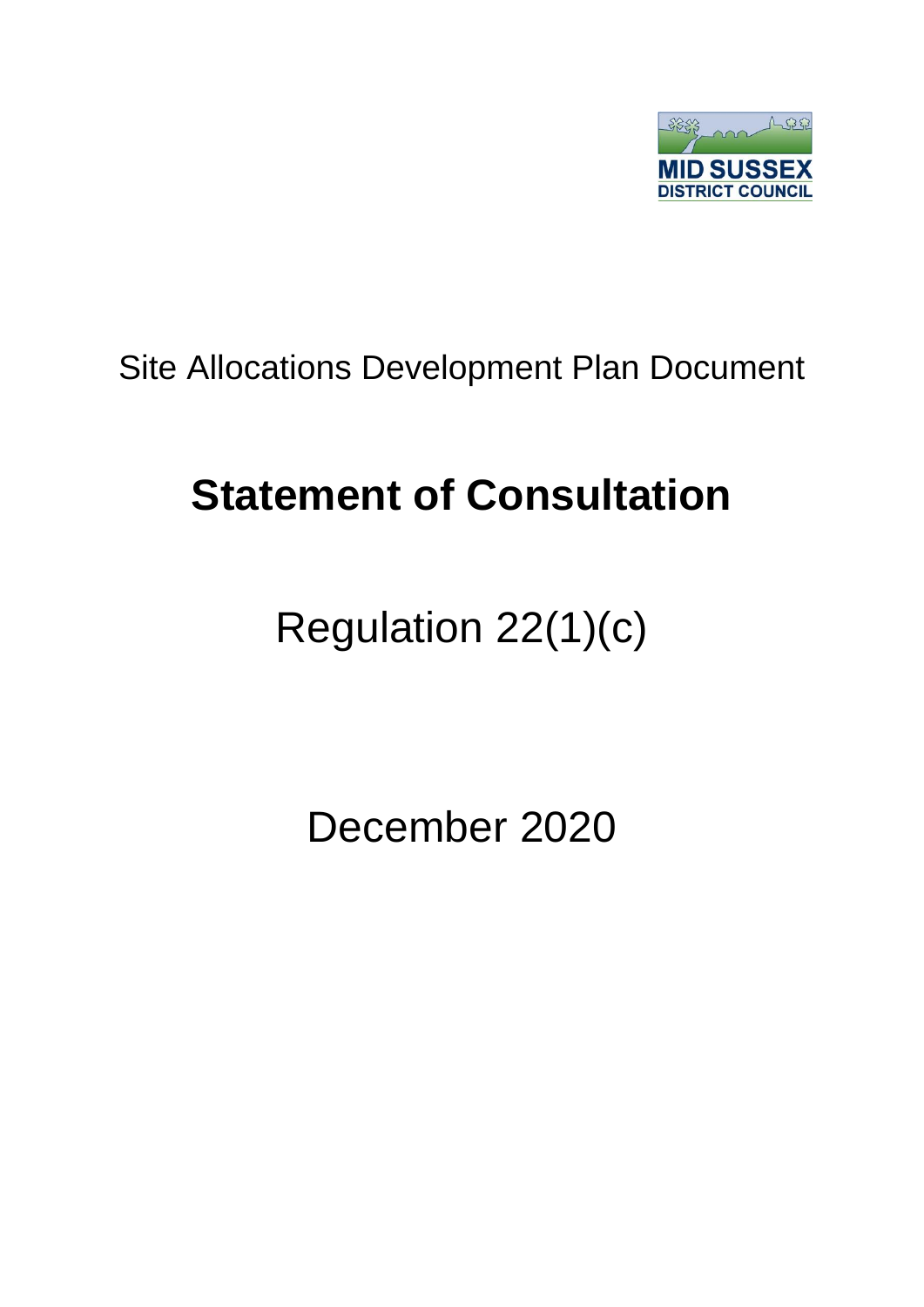### **Contents**

| 1.0 |                                                                                     |  |
|-----|-------------------------------------------------------------------------------------|--|
| 2.0 |                                                                                     |  |
| 3.0 | When was the consultation for the submission draft Site Allocations DPD (Regulation |  |
| 4.0 | Which bodies and persons were invited to make representations? 4                    |  |
| 5.0 | How those bodies and persons were invited to make representations? 4                |  |
| 6.0 | Summary of the main issues raised by those representations and how those main       |  |
| 7.0 |                                                                                     |  |

| Appendix 1  | Bodies and persons invited to make representations at Regulation 19 8   |  |
|-------------|-------------------------------------------------------------------------|--|
| Appendix 2  |                                                                         |  |
| Appendix 3  | How the requirements of the Community Involvement Plan have been met 22 |  |
| Appendix 4  |                                                                         |  |
| Appendix 5  | Statement of Representations Procedure (Regulation 19) 35               |  |
| Appendix 6  |                                                                         |  |
| Appendix 7  |                                                                         |  |
| Appendix 8  |                                                                         |  |
| Appendix 9  |                                                                         |  |
| Appendix 10 | Summary of Responses (Regulation 19) – Evidence Base and Policies Maps  |  |
| Appendix 11 | Summary of Responses (Regulation 19) - General and Non-Policy Specific. |  |
| Appendix 12 | Representations received during the Regulation 19 consultation54        |  |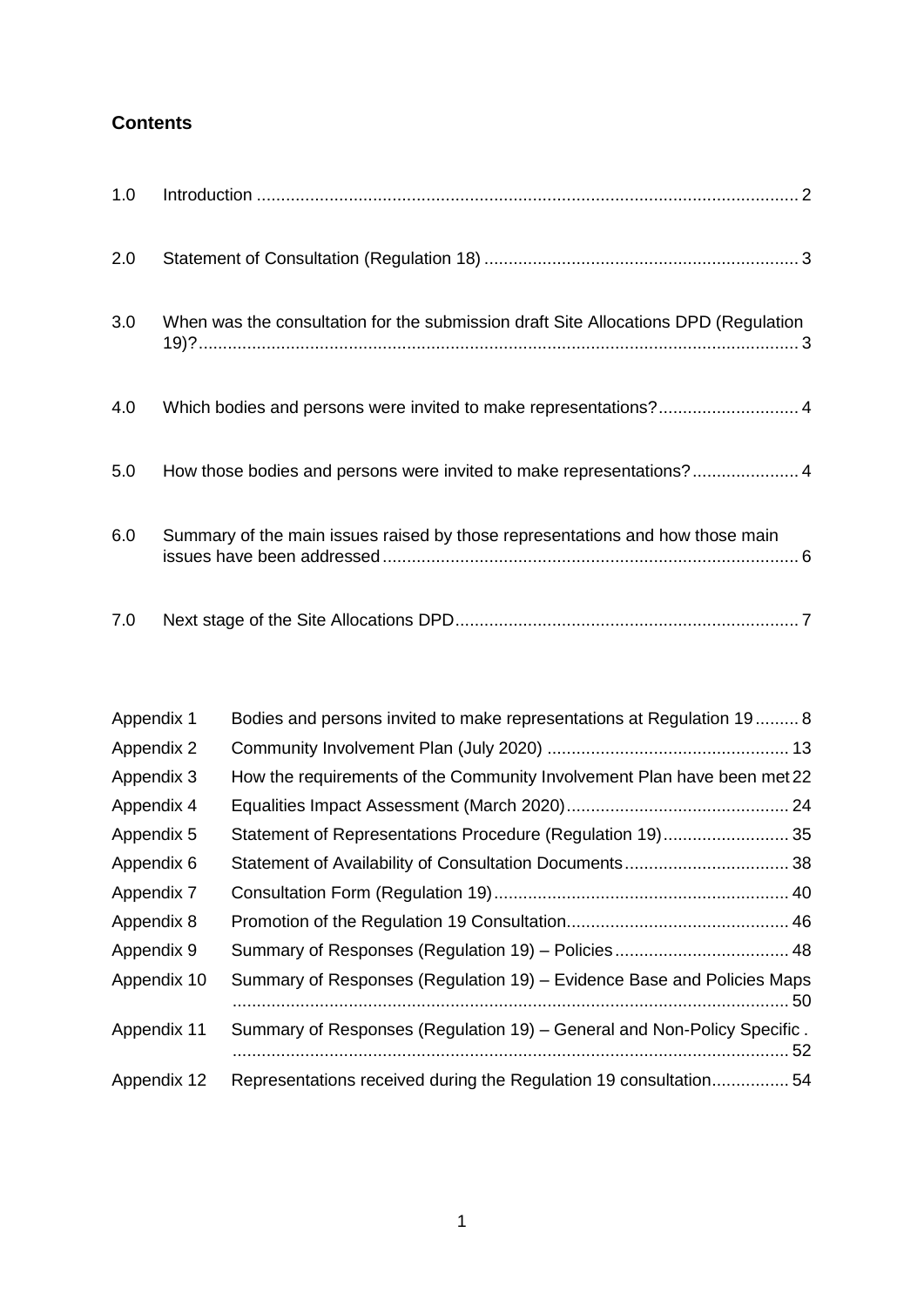### <span id="page-2-0"></span>**1.0 Introduction**

1

- 1.1 The District Plan 2014-2031, adopted in March 2018, sets out a commitment for Mid Sussex District Council (the 'Council') to prepare a Site Allocations Development Plan Document (DPD). The Site Allocations DPD has four main aims:
	- (i) To allocate sufficient housing sites to address the residual necessary to meet the identified housing requirement for the district up to 2031 in accordance with the Spatial Strategy set out in the District Plan;
	- (ii) To allocate sufficient employment land to meet the residual need and in line with policy requirements set out in District Plan Policy DP1: Sustainable Economic Development;
	- (iii) To allocate a site for a Science and Technology Park west of Burgess Hill in line with policy requirements set out in District Plan Policy DP1: Sustainable Economic Development, and
	- (iv) To set out additional Strategic Policies necessary to deliver sustainable development.
- 1.2 Following consultation on the draft Site Allocations DPD between October to November 2019 (Regulation 18) and consultation on the submission draft Site Allocations DPD during August and September 2020 (Regulation 19), the Site Allocations DPD has now reached the submission stage of the plan-making process.
- 1.3 Regulation 22 of The Town and Country Planning (Local Planning) (England) Regulations 2012 requires the submission of documents and information to the Secretary of State.
- 1.4 One of the submission documents (Regulation 22(1)(c)) is a statement that sets outs:
	- (i) Which bodies and persons the local planning authority invited to make representations under regulation 18,
	- (ii) How those bodies and persons were invited to make representations under regulation 18.
	- (iii) A summary of the main issues raised by the representations made pursuant to regulation 18;
	- (iv) How any representations made pursuant to regulation 18 have been taken into account;
	- (v) If representations were made pursuant to regulation 20, the number of representations made and a summary of the main issues raised in those representations; and
	- (vi) If no representations were made in regulation 20, that no such representations were made.
- 1.5 Regulation 22(1)(d) requires copies of any representations made in accordance with regulation 20 to be submitted. These form Appendix 7 of this document and are available to view on the Mid Sussex District Council website<sup>1</sup>.

<sup>1</sup> [https://www.midsussex.gov.uk/planning-building/development-plan-documents/site-allocations-dpd](https://www.midsussex.gov.uk/planning-building/development-plan-documents/site-allocations-dpd-evidence-library/)[evidence-library/](https://www.midsussex.gov.uk/planning-building/development-plan-documents/site-allocations-dpd-evidence-library/)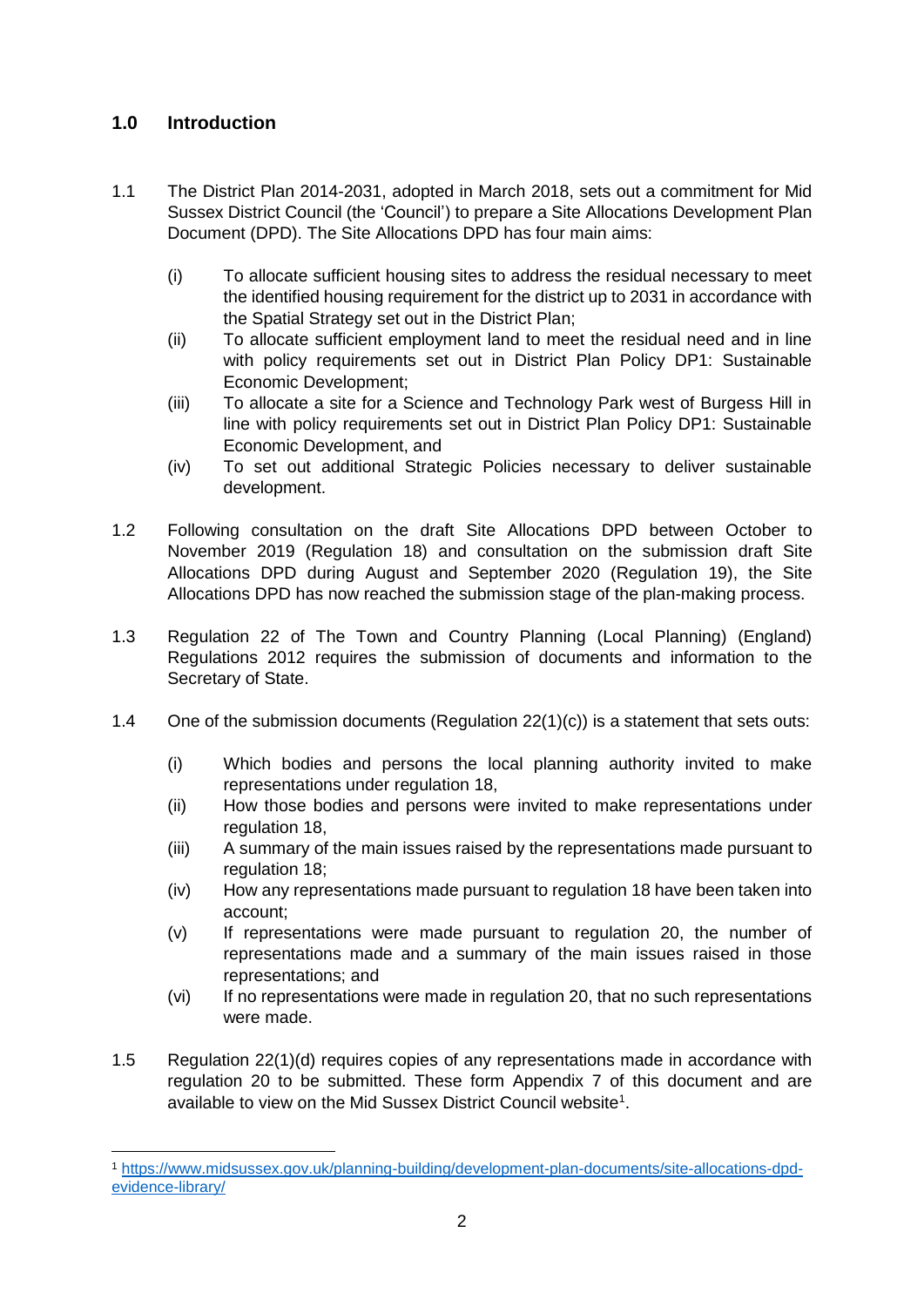- 1.6 This Statement of Consultation for Regulation 22(1)(c) shows how these requirements have been met in relation to the Regulation 19 consultation and Regulation 20. This Statement of Consultation should be read alongside the Statement of Consultation for Regulation 18 (August 2020).
- 1.7 This Statement of Consultation for Regulation 22(1)(c) demonstrates that the preparation of the Site Allocations DPD has been undertaken in accordance with the adopted Statement of Community Involvement (SCI; March 2019)<sup>2</sup>.

### <span id="page-3-0"></span>**2.0 Statement of Consultation (Regulation 18)**

*[Regulation 22(1)(c)(i),(ii),(iii),(iv)]*

- 2.1 The Statement of Consultation for Regulation 18 sets out:
	- The dates of the consultation for the draft Site Allocations DPD.
	- The bodies and persons invited to make representations.
	- How those bodies and persons were invited to make representations.
	- The number of representations received.
	- A summary of the main issues raised by those representations and how those main issues have been addressed.
- 2.2 A Regulation 18 Consultation Report was also published which is a more detailed schedule that includes each response received.
- 2.3 The Statement of Consultation for Regulation 18 and the Regulation 18 Consultation Report can be viewed on the Mid Sussex District Council website<sup>3</sup>.

### <span id="page-3-1"></span>**3.0 When was the consultation for the submission draft Site Allocations DPD (Regulation 19)?**

- 3.1 The submission draft Site Allocations DPD was considered by the Scrutiny Committee for Housing. Planning and Economic Growth on the 11<sup>th</sup> March 2020. The report to Scrutiny Committee indicated that consultation would commence on 11th May 2020 for a six-week period. Due to the Covid-19 pandemic, legal advice related to consultation regulations during lockdown and Government guidance, the Council postponed consideration and consultation of the submission draft Site Allocations DPD.
- 3.2 The Scrutiny report also set out a proposed approach to consultation, and a draft of the Community Involvement Plan. Following the Covid-19 pandemic, it has been necessary to amend the proposed approach to consultation to comply with the latest Government advice.

 $\overline{a}$ 

<sup>2</sup> <https://www.midsussex.gov.uk/planning-building/consultation-monitoring/>

<sup>3</sup> [https://www.midsussex.gov.uk/planning-building/development-plan-documents/site-allocations-dpd](https://www.midsussex.gov.uk/planning-building/development-plan-documents/site-allocations-dpd-evidence-library/)[evidence-library/](https://www.midsussex.gov.uk/planning-building/development-plan-documents/site-allocations-dpd-evidence-library/)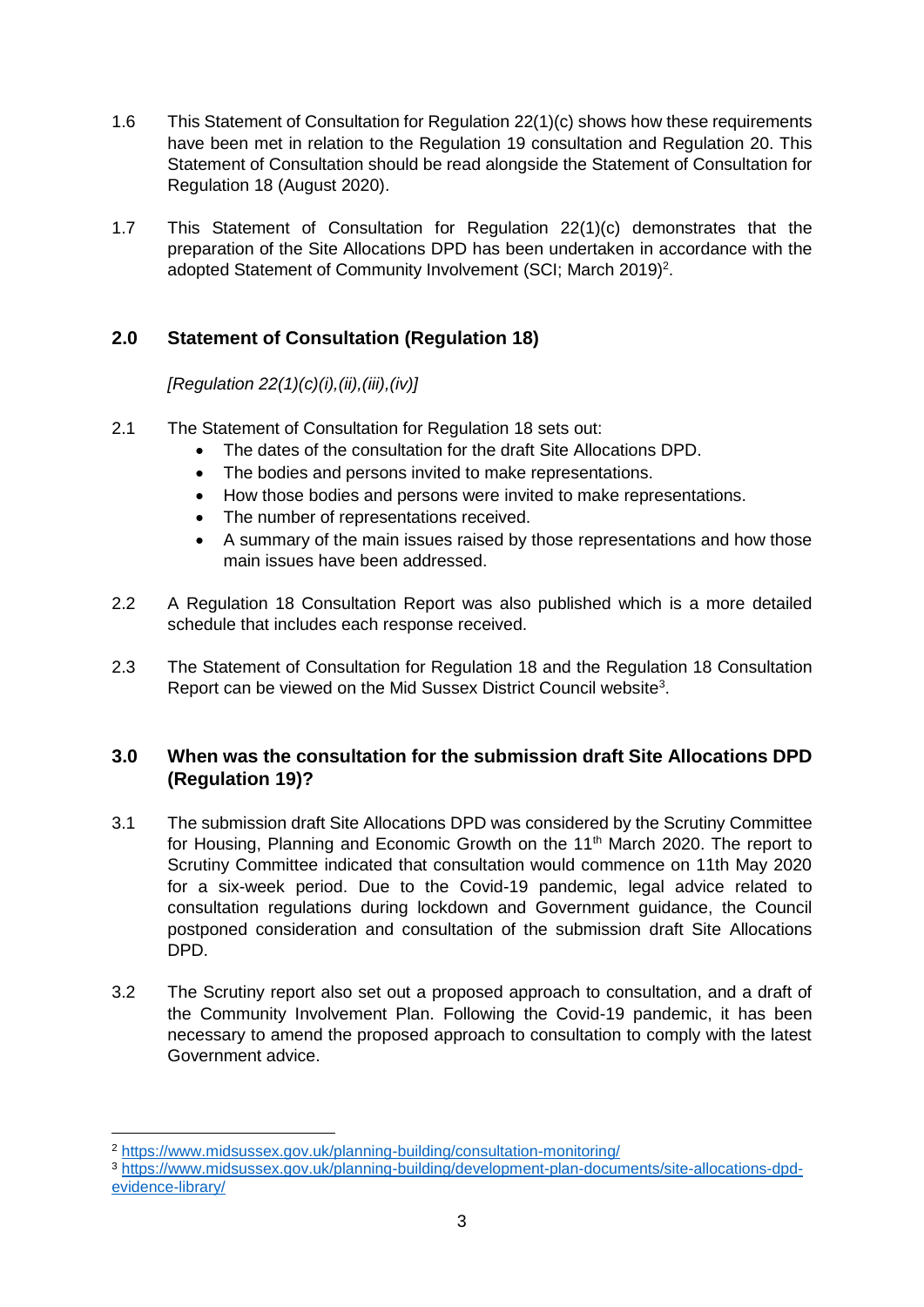- 3.3 The draft Community Involvement Plan indicated that the Council will 'publish' the submission draft Site Allocations DPD for public consultation for a minimum six-week period. Due to the Covid-19 pandemic, it is considered that this consultation period should be extended to an eight-week period as a minimum and be kept under review. This will provide all stakeholders a greater opportunity to make their responses.
- 3.4 The Scrutiny Committee recommended to Council that the submission draft Site Allocations DPD should be subject to a public consultation. Council approved the submission draft Site Allocations DPD for public consultation at its meeting on the 22<sup>nd</sup> July 2020.
- 3.5 The Council carried out a public consultation for the submission draft Site Allocations DPD for eight weeks from the 3<sup>rd</sup> August to the 28<sup>th</sup> September 2020.
- 3.6 Alongside the submission draft Site Allocations DPD, the following documents were published for consultation:
	- Sustainability Appraisal (and Non-Technical Summary)
	- Habitats Regulations Assessment (and Non-Technical Summary)
	- Policies Maps
- 3.7 Supporting background documents were also made available to view on the website.

### <span id="page-4-0"></span>**4.0 Which bodies and persons were invited to make representations?**

- 4.1 Appendix 1 lists the bodies and persons invited to make representations at the Regulation 19 stage.
- 4.2 The following bodies and persons were directly contacted:
	- 75 statutory consultees (78 contacts)
	- 54 Members of Mid Sussex District Council (Councillors)
	- 160 organisations (212 contacts)
	- 173 individuals
- 4.3 Those not directly notified of the submission draft Site Allocations DPD were also able to submit a representation during the consultation.

### <span id="page-4-1"></span>**5.0 How those bodies and persons were invited to make representations?**

- 5.1 The Community Involvement Plan sets out how those bodies and persons were invited to make representations under Regulation 19. The Community Involvement Plan (July 2020) is set out in Appendix 2.
- 5.2 A table demonstrating how the requirements of the Community Involvement Plan were met is set out in Appendix 3.
- 5.3 The documents were made available on a dedicated section of the Council's website<sup>4</sup>.

**<sup>.</sup>** <sup>4</sup> <https://www.midsussex.gov.uk/planning-building/development-plan-documents/>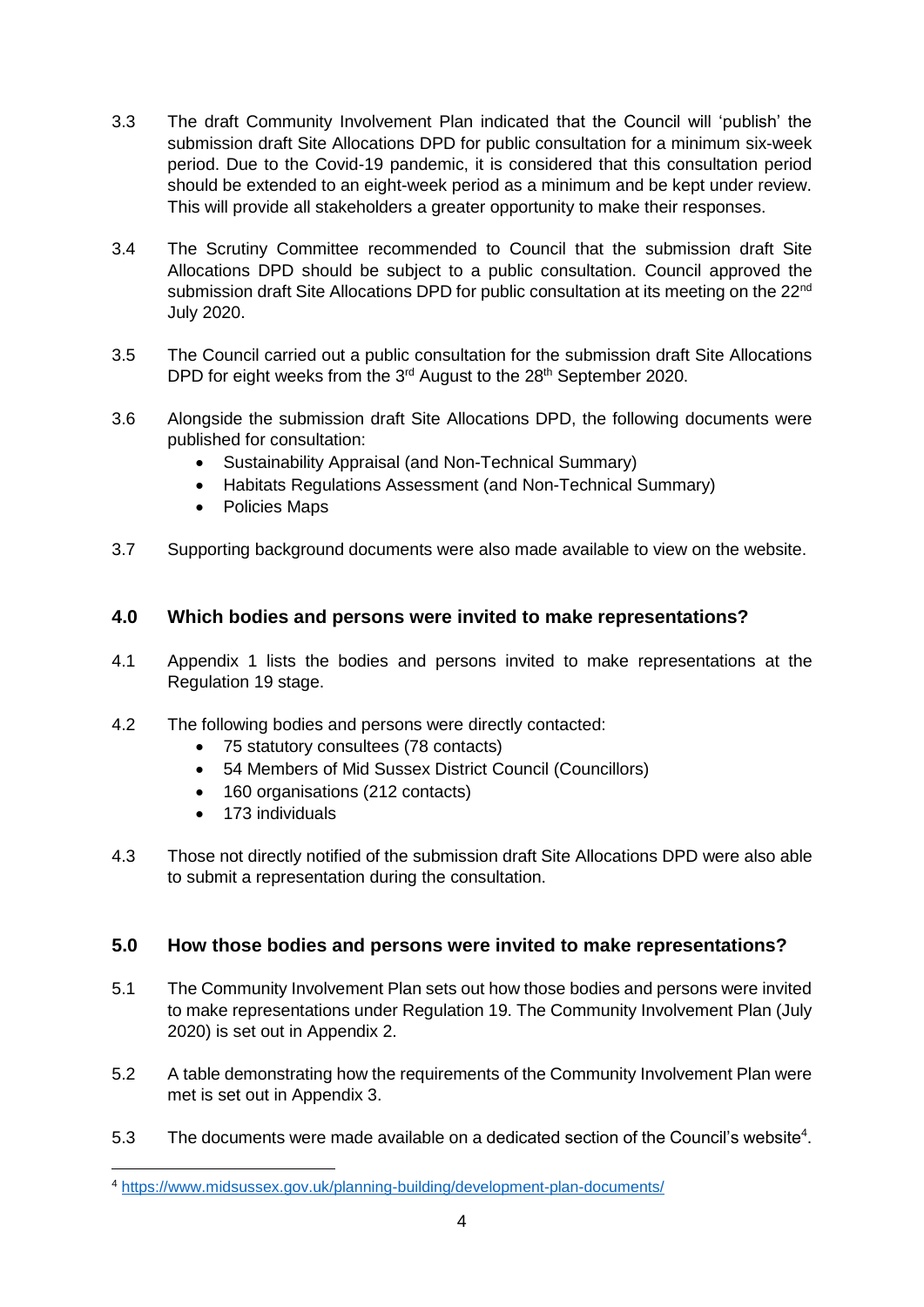- 5.4 At the time the Council report and accompanying Community Involvement Plan were published, The Town and Country Planning (Local Planning) (England) Regulations 2012 required, under regulation 35, that documents are made available for inspection at the Council offices, as well as in other such places the Council felt necessary – usually Libraries and Help Points within the district.
- 5.5 Since the Council report and the Community Involvement Plan were published, the requirement to make consultation documents available has been removed by the Government in light of the ongoing coronavirus situation. This requirement was removed through The Town and Country Planning (Local Planning) (England) (Coronavirus) (Amendment) Regulations 2020.
- 5.6 However, printed copies of the consultation documents have still been sent to Libraries and Help Points, including the Council offices. Although most of these places remained closed for much of the consultation or had limited service and opening hours, if it was safe to do so, the printed copies of the consultation documents could be made available for inspection.
- 5.7 The documents were also made available at the following deposit points:
	- Burgess Hill Help Point
	- East Grinstead Help Point
	- Haywards Heath Help Point
	- Libraries Burgess Hill, East Grinstead, Hassocks, Haywards Heath and **Hurstpierpoint**
- 5.8 Town and parish councils (except for four parish councils wholly within the South Downs National Park) also received a letter and hard copies of the consultation documents.
- 5.9 A statement explaining the availability of consultation documents was published on the Council's website (Appendix 6).
- 5.10 A total of 517 subscribers to the Mid Sussex Planning Policy e-mail update were notified of the submission draft Site Allocations DPD consultation by e-mail. This list consists of individuals, organisations, Members of Mid Sussex District Council (Councillors) and specific consultation bodies that have provided an e-mail address.
- 5.11 A total of 1,570 e-mails were sent to people who had made a response to the Site Allocations DPD Regulation 18 consultation. This comprises both individuals and organisations. It should be noted that some of these people may also subscribe to the Planning Policy e-mail updates.
- 5.12 A total of 106 letters were sent to people who had made a response to the Site Allocations DPD Regulation 18 consultation but had not provided an e-mail address and so would not have received the e-mail alert.
- 5.13 Representations could be made in writing by:
	- Post
	- E-form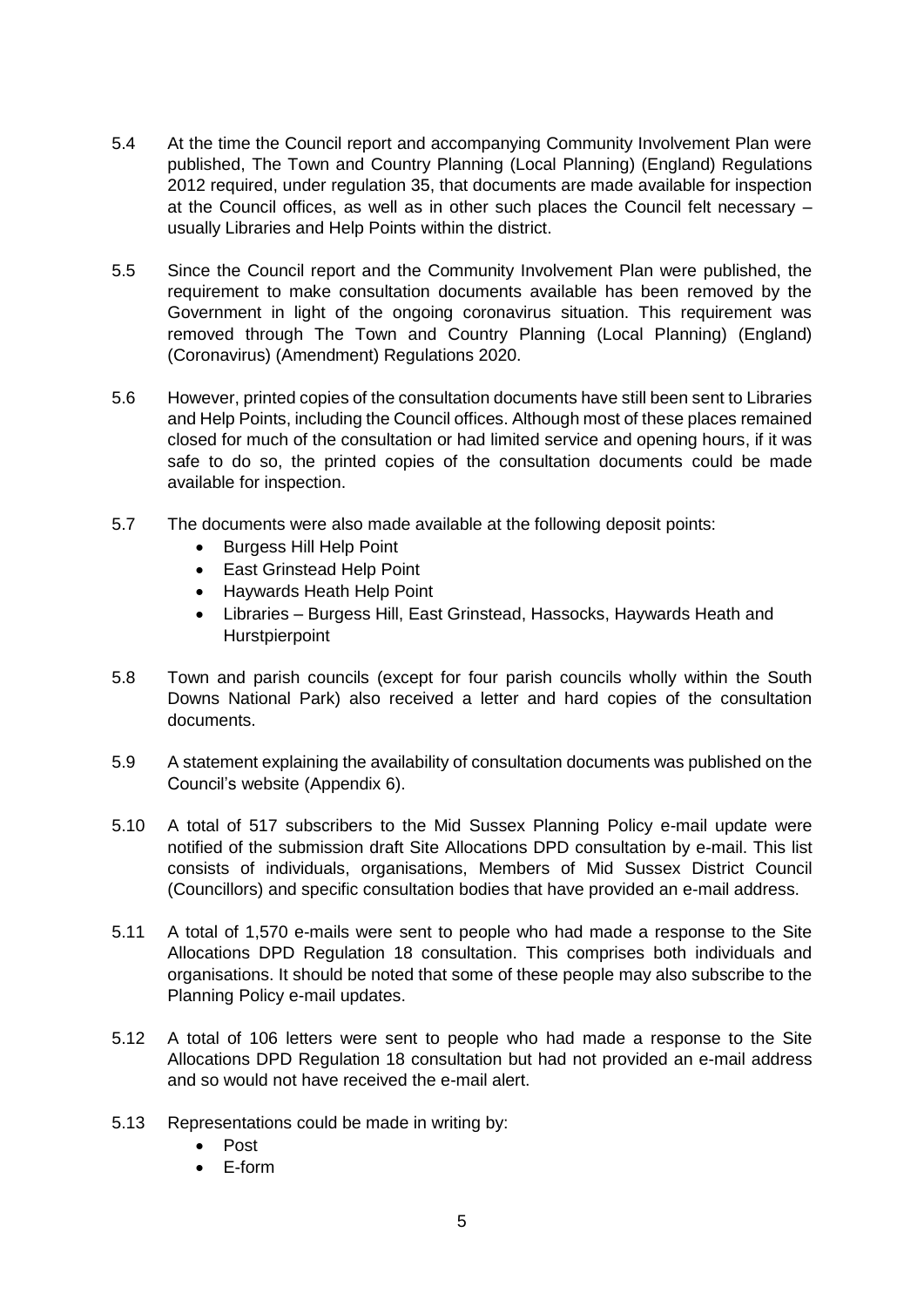- E-form in Microsoft Word format
- E-mail to [LDFconsultation@midsussex.gov.uk](mailto:LDFconsultation@midsussex.gov.uk)
- 5.14 The online form has been prepared following the guidelines and standard model form provided by the Planning Inspectorate (Appendix 7).
- 5.15 Notification of the consultation was included in the Member Information Service Bulletin which all District Councillors receive, and it is available to view on the Council's website. A press release and posts on the District Council's Facebook page and Twitter account also promoted the consultation (Appendix 8).

### <span id="page-6-0"></span>**6.0 Summary of the main issues raised by those representations and how those main issues have been addressed**

*[Regulation 22(1)(c)(v),(vi)]*

- 6.1 Just under 1,500 respondents made 2,151 individual comments on the document and supporting evidence (including the Sustainability Appraisal and Habitats Regulations Assessment).
- 6.2 Of the comments received in relation to policies:
	- 52 were in support
	- 68 were neutral
	- 1,954 were objections, predominantly from residents to the proposed sites.
- 6.3 In terms of the respondents:

1

- 21 responses were from Town and Parish Councils. Fifteen town and parish councils within Mid Sussex District responded to the consultation. Additionally, comments were received from Ditchling and Wivelsfield Parish Councils within neighbouring Lewes District, and Felbridge Parish Council within neighbouring Tandridge District.
- 5 responses were received from neighbouring authorities (West Sussex and Surrey County Councils, Tandridge and Wealden District Councils, and the South Downs National Park Authority).
- 10 responses were received from 'Specific Consultation Bodies', including Natural England and infrastructure providers.
- 5 responses were received from District councillors or MPs.
- 69 responses were submitted by site promoters who have their sites allocated in the DPD, or those promoting alternative (omission) sites.
- 23 responses were received from organisations and local interest groups.
- 1,365 responses were from individuals.
- 6.4 Appendices 9, 10 and 11 summarise the broad themes and issues arising from the consultation responses, by site and policy within the submission draft Site Allocations DPD. Copies on the representations in full can be found on the Mid Sussex District Council website (Appendix 12) 5 .

<sup>5</sup> [https://www.midsussex.gov.uk/planning-building/development-plan-documents/site-allocations-dpd](https://www.midsussex.gov.uk/planning-building/development-plan-documents/site-allocations-dpd-evidence-library/)[evidence-library/](https://www.midsussex.gov.uk/planning-building/development-plan-documents/site-allocations-dpd-evidence-library/)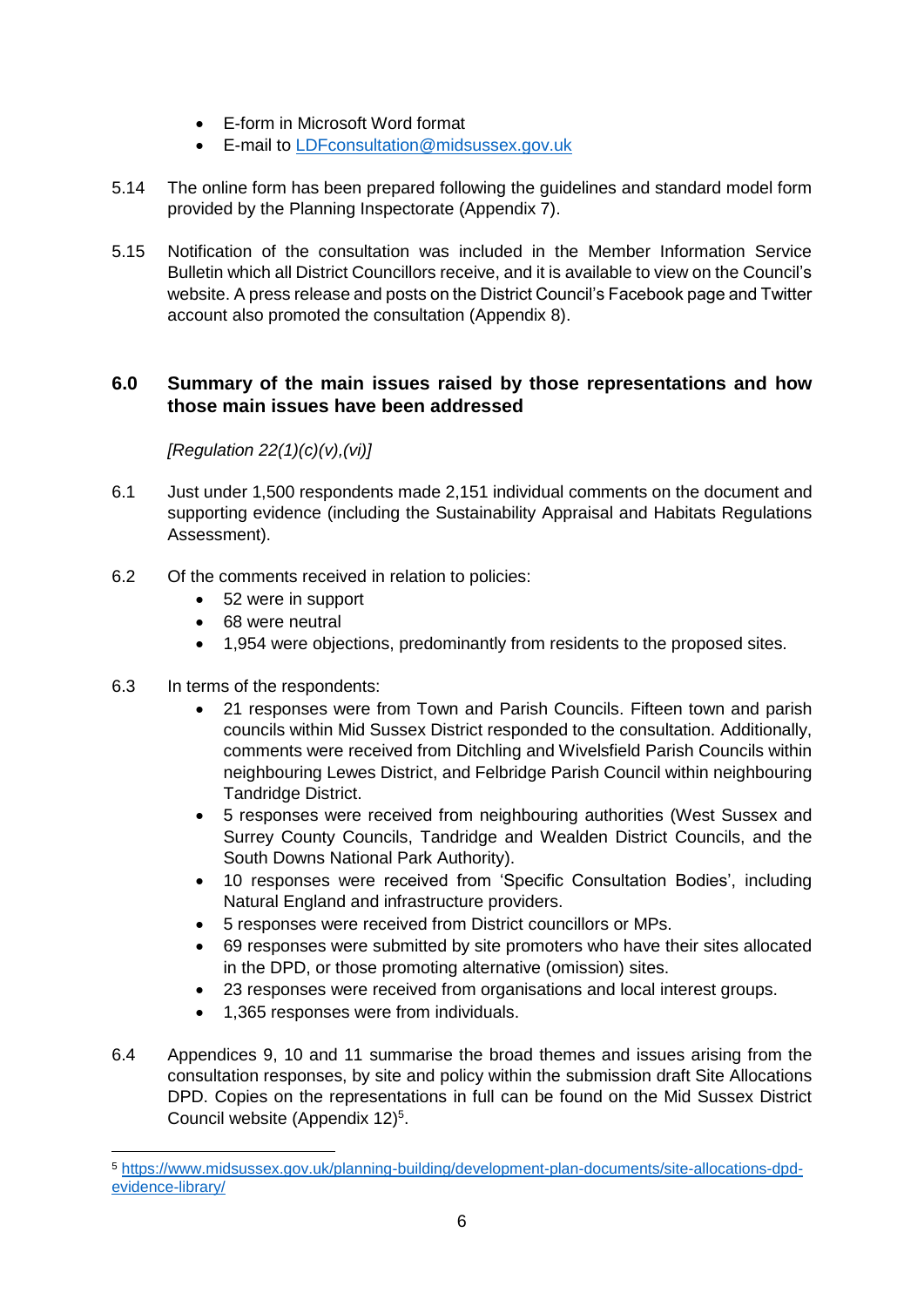6.5 During the Regulation 19 consultation, a number of representations listed some minor modifications that would help to address their concerns. These were largely typographical, editorial or minor wording amendments. The Council has compiled a list of these (Schedule of Proposed Minor Modifications) and would be happy to agree them should they assist with the soundness of the Sites DPD.

### <span id="page-7-0"></span>**7.0 Next stage of the Site Allocations DPD**

- 7.1 Mid Sussex District Council has formally submitted its Site Allocations DPD and accompanying documents to the Secretary of State for Housing, Communities and Local Government.
- 7.2 The Site Allocations DPD will now be subject to an independent public examination by a planning inspector. As part of this examination process the Planning Inspector will hold public hearings and we anticipate these will be held in Spring 2021.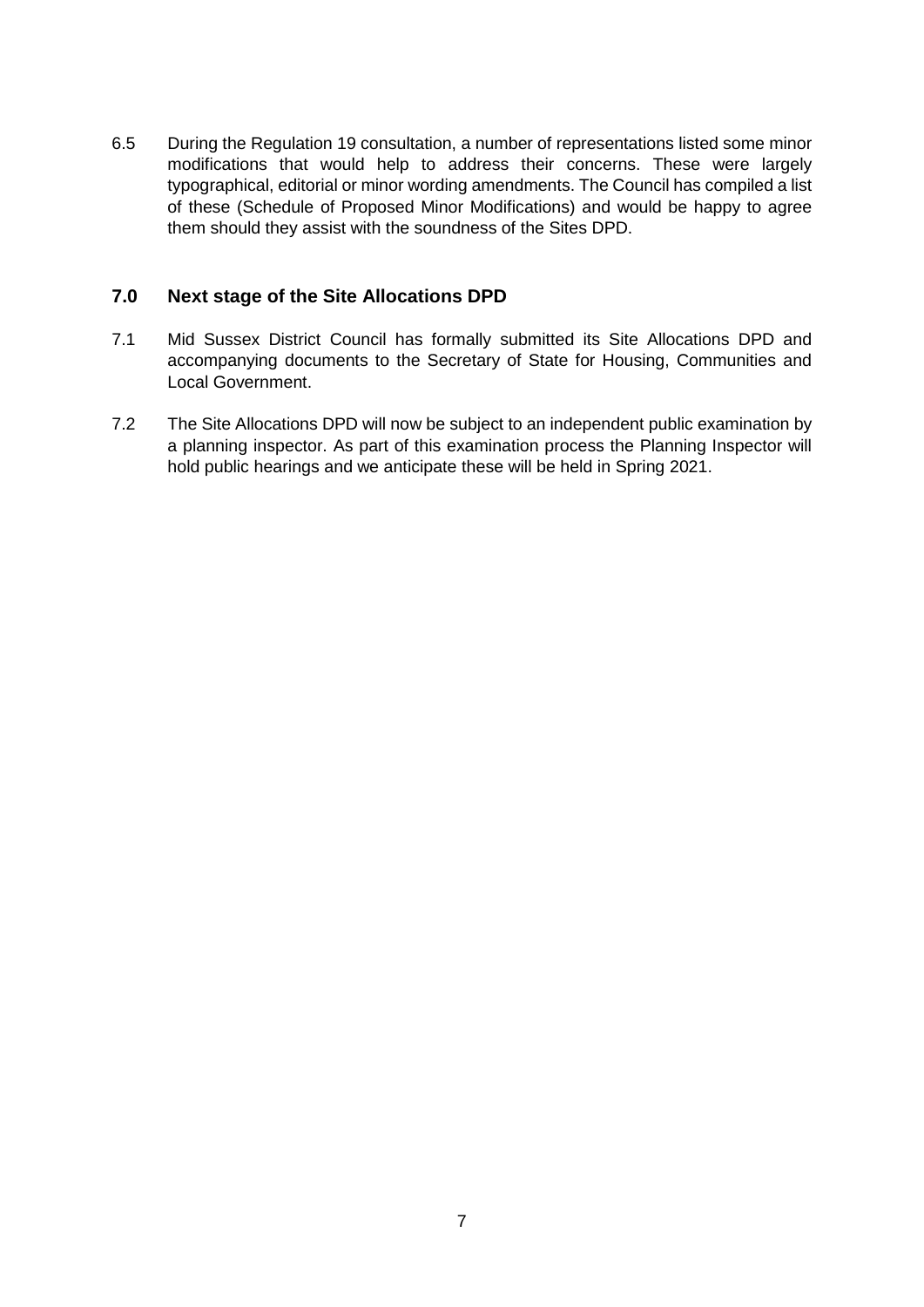### <span id="page-8-0"></span>**Appendix 1 Bodies and persons invited to make representations at Regulation 19**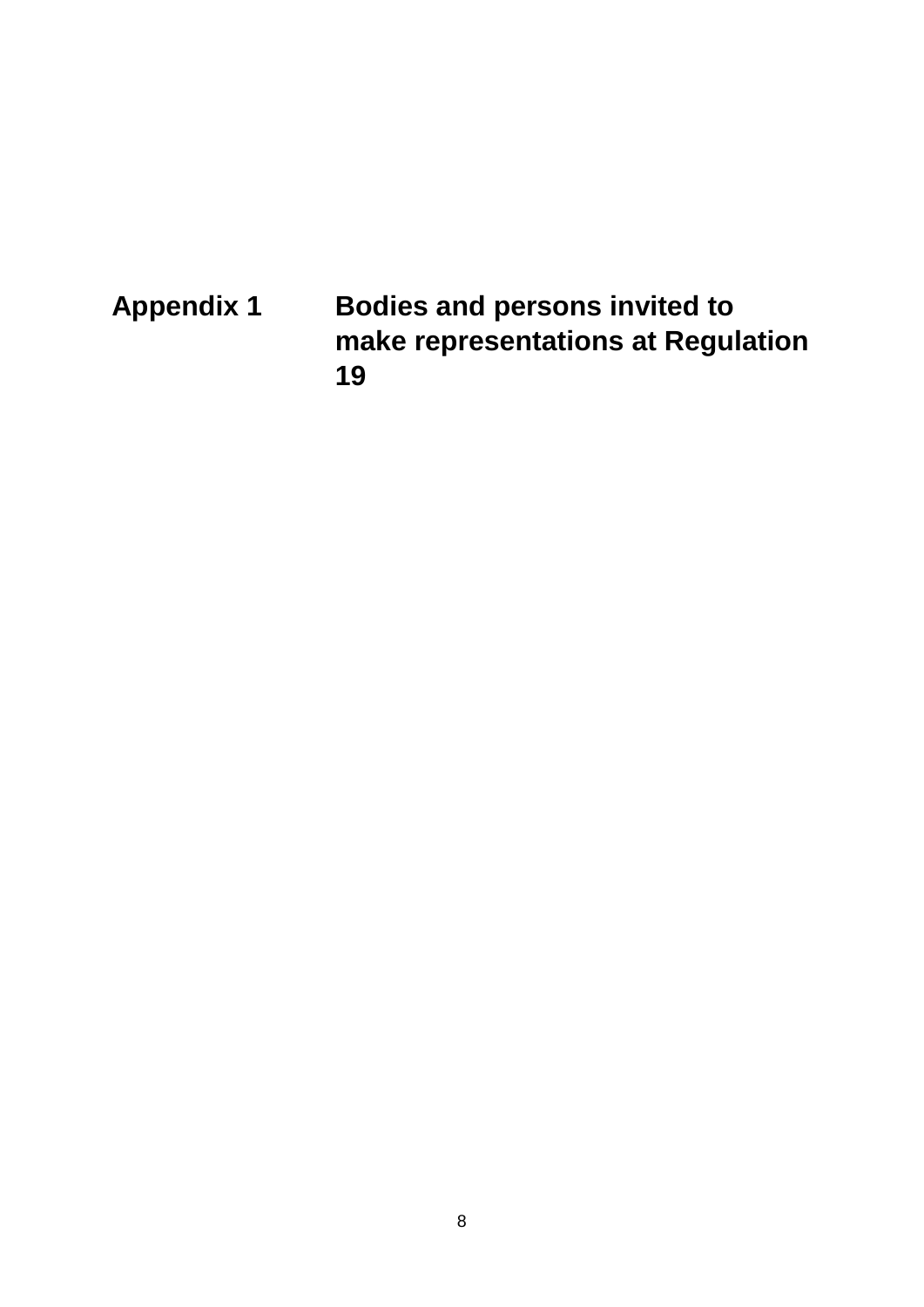### **Statutory Consultees**

| <b>Adur and Worthing Councils</b>      |
|----------------------------------------|
| <b>Albourne Parish Council</b>         |
| Ansty and Staplefield Parish Council   |
| <b>Ardingly Parish Council</b>         |
| <b>Arun District Council</b>           |
| <b>Ashurst Wood Village Council</b>    |
| <b>Avison Young</b>                    |
| <b>Balcombe Parish Council</b>         |
| <b>Bolney Parish Council</b>           |
| <b>Brighton and Hove City Council</b>  |
| <b>British Telecom</b>                 |
| <b>BT PIC</b>                          |
| <b>Burgess Hill Town Council</b>       |
| <b>Burstow Parish Council</b>          |
| <b>Chailey Parish Council</b>          |
| Coast 2 Capital                        |
| <b>Colgate Parish Council</b>          |
| <b>Cowfold Parish Council</b>          |
| <b>Crawley Borough Council</b>         |
| <b>Cuckfield Parish Council</b>        |
| <b>Danehill Parish Council</b>         |
| <b>Ditchling Parish Council</b>        |
| Dormansland Parish Council             |
| <b>East Grinstead Town Council</b>     |
| <b>East Sussex County Council</b>      |
| EE                                     |
| <b>EMF Enquiries - Vodafone and O2</b> |
| <b>Environment Agency</b>              |
| <b>Felbridge Parish Council</b>        |
| <b>Fletching Parish Council</b>        |
| <b>Forest Row Parish Council</b>       |
| <b>Fulking Parish Council</b>          |
| <b>Hassocks Parish Council</b>         |
| <b>Haywards Heath Town Council</b>     |

| <b>Highways England</b>                                       |
|---------------------------------------------------------------|
| <b>Historic England</b>                                       |
| Homes and Communities Agency                                  |
| <b>Horsham District Council</b>                               |
| <b>Horsted Keynes Parish Council</b>                          |
| Hurstpierpoint & Sayers Common Parish<br>Council              |
| <b>Lewes District Council</b>                                 |
| <b>Lindfield Parish Council</b>                               |
| <b>Lindfield Rural Parish Council</b>                         |
| Lower Beeding Parish Council                                  |
| <b>Mobile Operators Association</b>                           |
| <b>National Grid</b>                                          |
| Natural England                                               |
| Network Rail (Kent, Sussex, Wessex)                           |
| <b>Newtimber Parish Council</b>                               |
| <b>NHS West Sussex Clinical</b><br><b>Commissioning Group</b> |
| Poynings Parish Council                                       |
| <b>Pyecombe Parish Council</b>                                |
| Savills (UK) Limited (Thames Water)                           |
| Shermanbury Parish Council                                    |
| Slaugham Parish Council                                       |
| South Downs National Park Authority                           |
| South East Water                                              |
| Southern Gas Network                                          |
| Southern Water                                                |
| <b>Surrey County Council</b>                                  |
| <b>Sussex NHS Commissioners</b>                               |
| <b>Sussex Police</b>                                          |
| <b>Sutton and East Surrey Water</b>                           |
| <b>Tandridge District Council</b>                             |
| <b>Three</b>                                                  |
| <b>Turners Hill Parish Council</b>                            |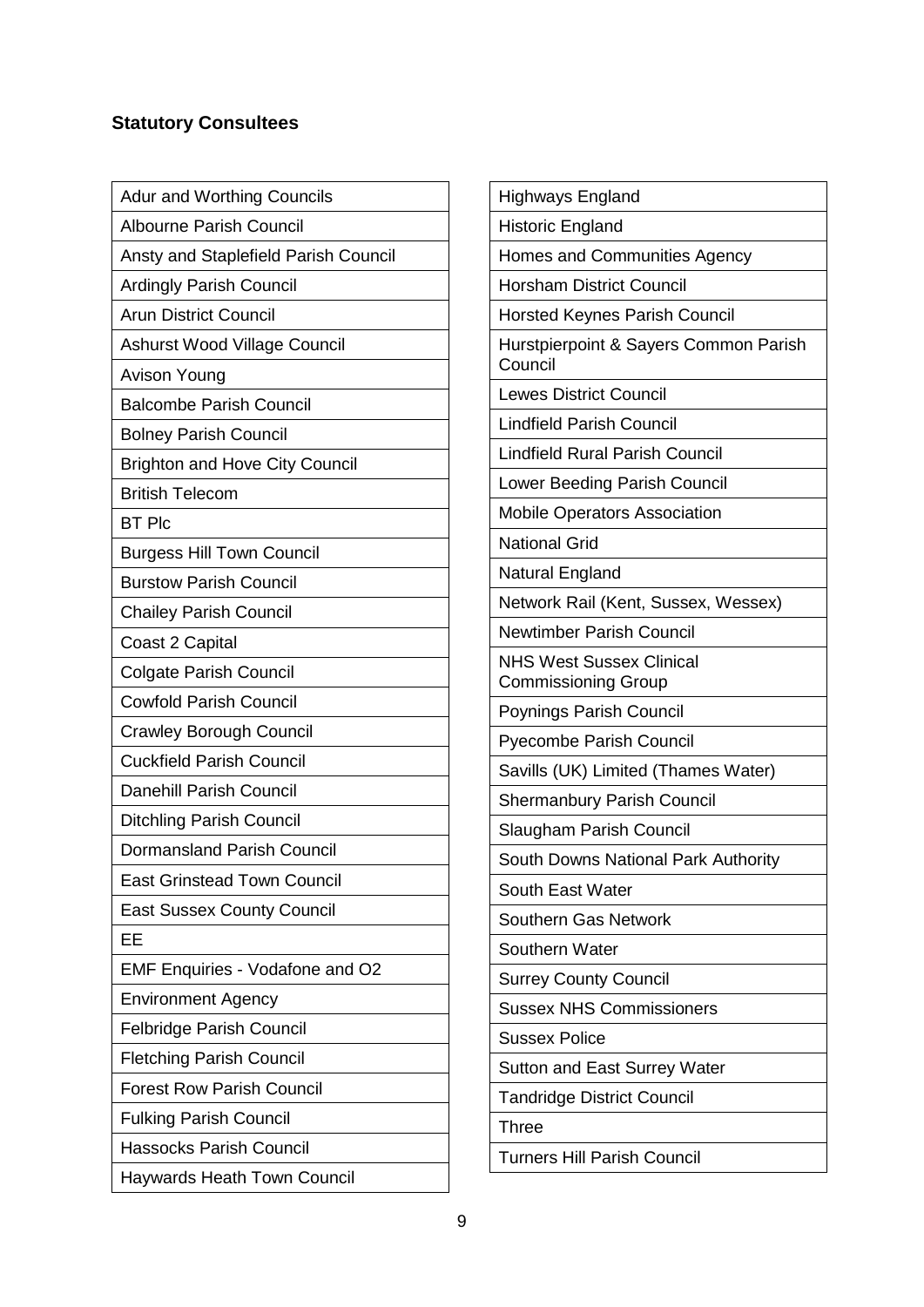Twineham Parish Council

UK Power Networks

Upper Beeding Parish Council

Wealden District Council

West Hoathly Parish Council

### **Organisations**

| 1952                                                           |
|----------------------------------------------------------------|
| AB Planning & Development Limited                              |
| <b>Action in rural Sussex</b>                                  |
| <b>Agri-Matters</b>                                            |
| <b>Albourne Parish Council</b>                                 |
| <b>Analytica Business Solutions</b>                            |
| <b>ARUN Land &amp; New Homes</b>                               |
| Ashill                                                         |
| <b>ASP</b>                                                     |
| Avison Young                                                   |
| <b>Balcombe Estate</b>                                         |
| <b>Balcombe Parish Council &amp; Balcombe</b><br><b>Estate</b> |
| <b>Barton Willmore</b>                                         |
| <b>Batcheller Monkhouse</b>                                    |
| <b>Beacon Planning</b>                                         |
| <b>Blue Cedar Homes</b>                                        |
| <b>Boakes Land Projects</b>                                    |
| <b>Boyer</b>                                                   |
| <b>British Horse Society</b>                                   |
| Brown & Co                                                     |
| <b>Burgess Hill Business Park Association</b>                  |
| <b>Burgess Hill Town Council</b>                               |
| Burgess Hill U3A                                               |
| <b>CALA Homes</b>                                              |
| Campaign to Protect Rural England -<br><b>Sussex Branch</b>    |
| Carter Jonas                                                   |

West Sussex County Council

Wivelsfield Parish Council

Woodmancote Parish Council

Worth Parish Council

| <b>Catesby Estates</b>                                 |
|--------------------------------------------------------|
| <b>CBRE</b>                                            |
| <b>Chilmark Consulting Ltd</b>                         |
| <b>Chris Carey Associates Ltd</b>                      |
| <b>Church Lands</b>                                    |
| <b>CLA South East</b>                                  |
| <b>Clarion Housing Group</b>                           |
| <b>Clifford Dann LLP</b>                               |
| <b>Countryside Properties</b>                          |
| <b>Courtley Planning Consultants Ltd</b>               |
| <b>Crawley Down Monday Club</b>                        |
| <b>Crest Nicholson</b>                                 |
| <b>Croudace Homes</b>                                  |
| <b>Cuckfield Parish Council</b>                        |
| DevAssist                                              |
| <b>Devine Homes</b>                                    |
| DevPlan                                                |
| <b>DHA Planning</b>                                    |
| Dixon Searle Partnership Ltd                           |
| <b>DMH Stallard</b>                                    |
| Domus                                                  |
| Dowsett Mayew                                          |
| <b>DPDS Consulting Group</b>                           |
| <b>Emery Planning</b>                                  |
| Enplan UK Ltd                                          |
| <b>Fluid Design Group</b>                              |
| Friends of Burgess Hill Green Circle<br><b>Network</b> |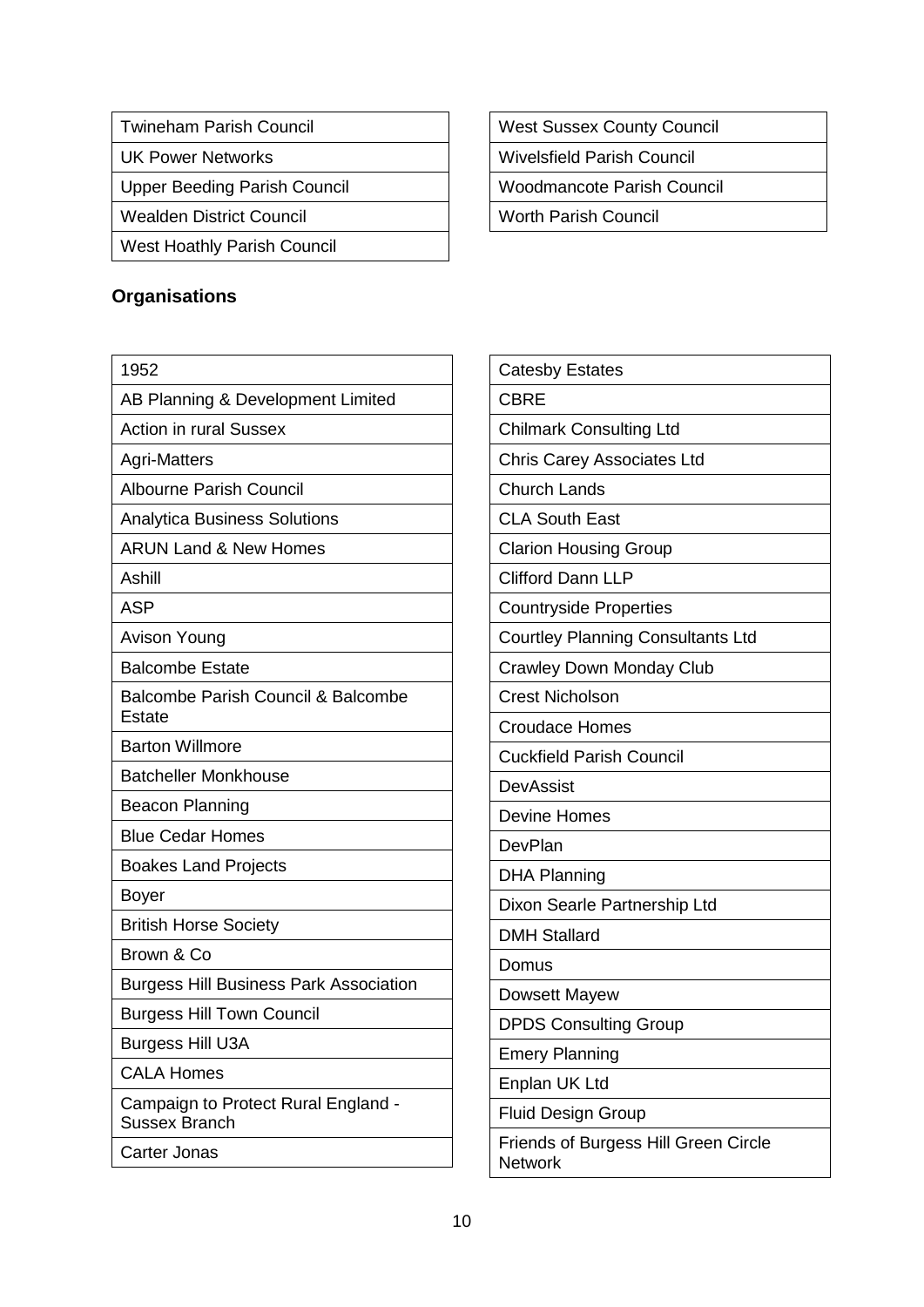| <b>Fulking Parish Council</b>          | My Neigh         |
|----------------------------------------|------------------|
| <b>Future Planning and Development</b> | National         |
| <b>Gatwick Airport Limited</b>         | National         |
| <b>GL Hearn</b>                        | Nexus Pl         |
| Gladman                                | <b>Notcutts</b>  |
| <b>Glenbeigh Developments Ltd</b>      | <b>OSP Arcl</b>  |
| <b>Hallam Land Management</b>          | Parker Da        |
| <b>Hassocks and Hurst Lib Dems</b>     | <b>Paul New</b>  |
| <b>Hastings Borough Council</b>        | Limited          |
| Haywards Heath Golf Club Ltd           | Peacock          |
| <b>Haywards Heath Society</b>          | Pegasus          |
| Henry Adams LLP                        | Philip An        |
| <b>High Weald AONB Partnership</b>     | Philip Wo        |
| Hill & Company (Sussex) Limited        | Plan4Loc         |
| Home Group                             | planning         |
| <b>Horsted Keynes Parish Council</b>   | Planning         |
| Hume Planning Consultancy Ltd          | Planware         |
| Hurstpierpoint and Sayers Common PC    | PowerHa          |
| <b>IDE Planning</b>                    | Priceholn        |
| IQ Planning Consultants                | Prospecti        |
| Jackson Planning Ltd                   | <b>PRP</b>       |
| <b>Judith Ashton Associates</b>        | Rackham          |
| <b>Kember Loudon Williams</b>          | Reside D         |
| Kitewood                               | rg-p Ltd         |
| Land and Brand New Homes               | RH & RW          |
| Lansdown Land                          | Robinsor         |
| Lewis & Co Planning                    | Rodway I         |
| Lichfields                             | <b>Rubix Pla</b> |
| <b>Lindfield Parish Council</b>        | Rydon            |
| LocatED                                | Rymack I         |
| Martin Lacey Buckley Limited           | Sapiency         |
| <b>MCC</b>                             | <b>Savills</b>   |
| <b>Mellish Homes Ltd</b>               | <b>SHW</b>       |
| Mid Sussex Alliance of Local Councils  | Signature        |
| <b>Mid Sussex District Council</b>     | South Do         |
| <b>Millwood Designer Homes</b>         | Speer Da         |
|                                        |                  |

| My Neighbourhood Plan                              |
|----------------------------------------------------|
| <b>National Grid</b>                               |
| <b>National Trust</b>                              |
| <b>Nexus Planning</b>                              |
| <b>Notcutts Limited</b>                            |
| <b>OSP Architecture</b>                            |
| Parker Dann                                        |
| <b>Paul Newman Property Consultants</b><br>Limited |
| <b>Peacock and Smith Limited</b>                   |
| Pegasus Group                                      |
| <b>Philip Andrews Architects</b>                   |
| Philip Woodhams                                    |
| Plan4Localism                                      |
| planning and housing consultancy                   |
| <b>Planning Works Ltd</b>                          |
| <b>Planware Limited</b>                            |
| PowerHaus Consultancy Ltd                          |
| <b>Priceholme Almshouses</b>                       |
| Prospective Planning                               |
| <b>PRP</b>                                         |
| Rackham Planning                                   |
| <b>Reside Developments Ltd</b>                     |
| rg-p Ltd                                           |
| RH & RW Clutton                                    |
| <b>Robinson Escott Planning</b>                    |
| Rodway Planning Consultancy Limited                |
| <b>Rubix Planning Limited</b>                      |
| Rydon                                              |
| <b>Rymack Ltd</b>                                  |
| Sapiency                                           |
| <b>Savills</b>                                     |
| <b>SHW</b>                                         |
| <b>Signature Horsted Limited</b>                   |
| <b>South Downs Society</b>                         |
| <b>Speer Dade Planning Consultants</b>             |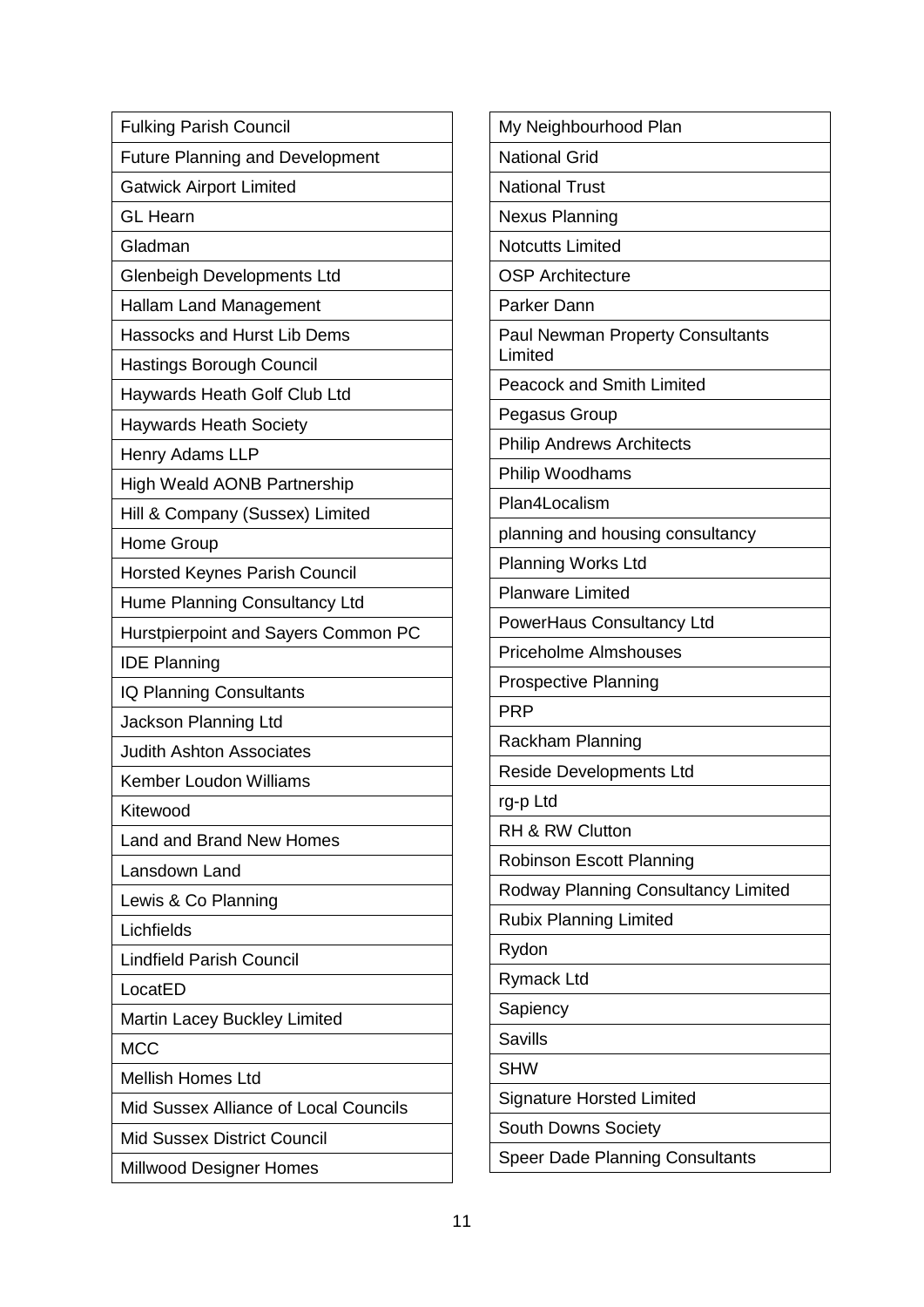| Sport England                               | <b>Tobias School of Art</b>               |  |  |
|---------------------------------------------|-------------------------------------------|--|--|
| Spruce Town Planning Ltd                    | Turley                                    |  |  |
| <b>SSA Planning Limited</b>                 | Turners Hill Parish Council Neighbourhood |  |  |
| <b>St Modwen</b>                            | <b>Planning Committee</b>                 |  |  |
| <b>Strutt and Parker</b>                    | <b>Twentieth Century Society</b>          |  |  |
| <b>Sunley Estates</b>                       | <b>Twineham Parish Council</b>            |  |  |
| <b>Sussex Chamber of Commerce</b>           | Urban Edge Environmental Consulting       |  |  |
| <b>Sussex Wildlife Trust</b>                | Urbanissta                                |  |  |
| Sustain Design                              | Vail Williams                             |  |  |
| <b>TCPS</b>                                 | <b>Vanderbilt Homes</b>                   |  |  |
| <b>Terence O'Rourke</b>                     | <b>Wates Developments Limited</b>         |  |  |
| Tesni                                       | <b>Welbeck Land</b>                       |  |  |
| <b>Tetlow King Planning</b>                 | <b>West Sussex County Council</b>         |  |  |
| <b>Thakeham Homes</b>                       | <b>West Sussex Libraries</b>              |  |  |
| The Greenfield Guardians                    | <b>Woodland Trust</b>                     |  |  |
| <b>Theatres Trust</b>                       | <b>Woolf Bond</b>                         |  |  |
| <b>Theobalds Road Residents Association</b> | <b>Worth Parish Council</b>               |  |  |
|                                             | <b>WYG</b>                                |  |  |
| Tim North & Associates Limited              |                                           |  |  |
| Tim Raikes FRICS                            |                                           |  |  |

12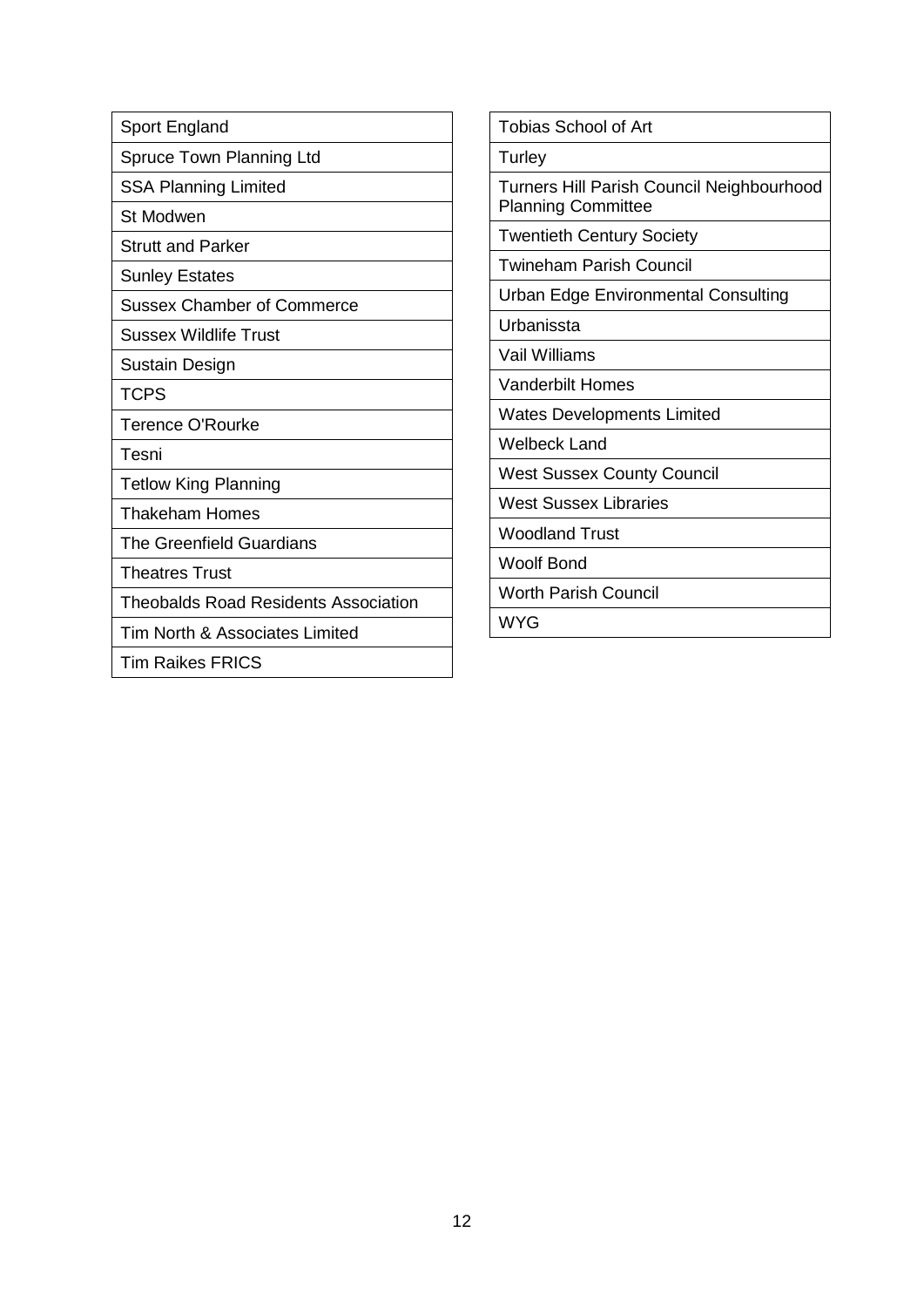<span id="page-13-0"></span>**Appendix 2 Community Involvement Plan (July 2020)**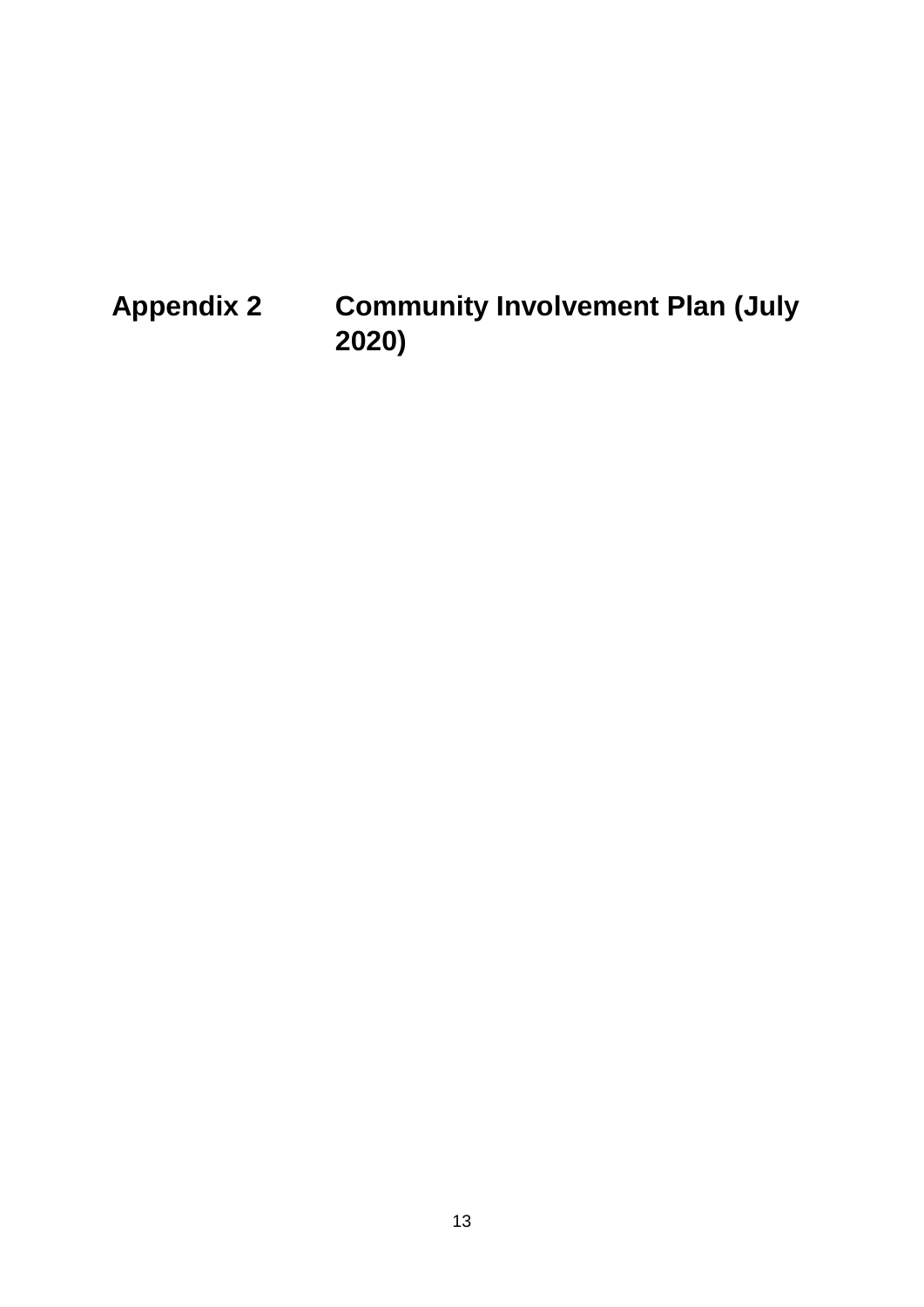### **Site Allocations DPD**

### **Community Involvement Plan (CIP) – July 2020**

**For the:**

- **Mid Sussex Site Allocations Development Plan Document (Regulation 19)**
- **Sites DPD Sustainability Appraisal**
- **Sites DPD Habitats Regulations Assessment**
- **Sites DPD Equality Impacts Assessment**

### **1. Background**

The Site Allocations Development Plan Document (Sites DPD) is a daughter document to the Mid Sussex District Plan, which was adopted in March 2018. The District Plan sets out a vision for how Mid Sussex wants to evolve and a delivery strategy for how that will be achieved, covering the period up to 2031. The District Plan sets out the district's housing and employment requirements. Whilst the majority of this requirement has already been planned for, there is still a remaining (residual) need that must be found – the role of the Sites DPD is to allocate sufficient housing, employment and other sites in order to ensure the need identified in the District Plan is met.

Community Involvement plays a vital role in the preparation of Development Plan Documents. In accordance with the Town and Country Planning (Local Planning) (England) Regulations 2012, there are two formal consultation periods for DPDs:

- Regulation 18: Preparation of a Local Plan
- Regulation 19: Publication of a Local Plan (Pre-Submission)

The Sites DPD was subject to Regulation 18 consultation in October – November 2019, in accordance with the Community Involvement Plan prepared to accompany the Regulation 18 Sites DPD. This Community Involvement Plan relates to the Regulation 19 consultation.

### **2. Role and Purpose of the Community Involvement Plan**

Mid Sussex District Council adopted its Statement of Community Involvement (SCI) in March 2019.

The SCI contains 6 General Principles for Community Engagement:

- **1) Be Timely:** Involve the community as early as possible in decision making
- **2) Be Inclusive:** Accessible to all those who wish to take part
- **3) Be Transparent:** Consultation material should be clear and plain-English
- **4) Be Respectful of Other's Views:** The Council will listen to all views
- **5) Be Efficient:** Consultation to be proportionate and use resources wisely
- **6) Be Clear About the Results:** Decisions and results should be made clear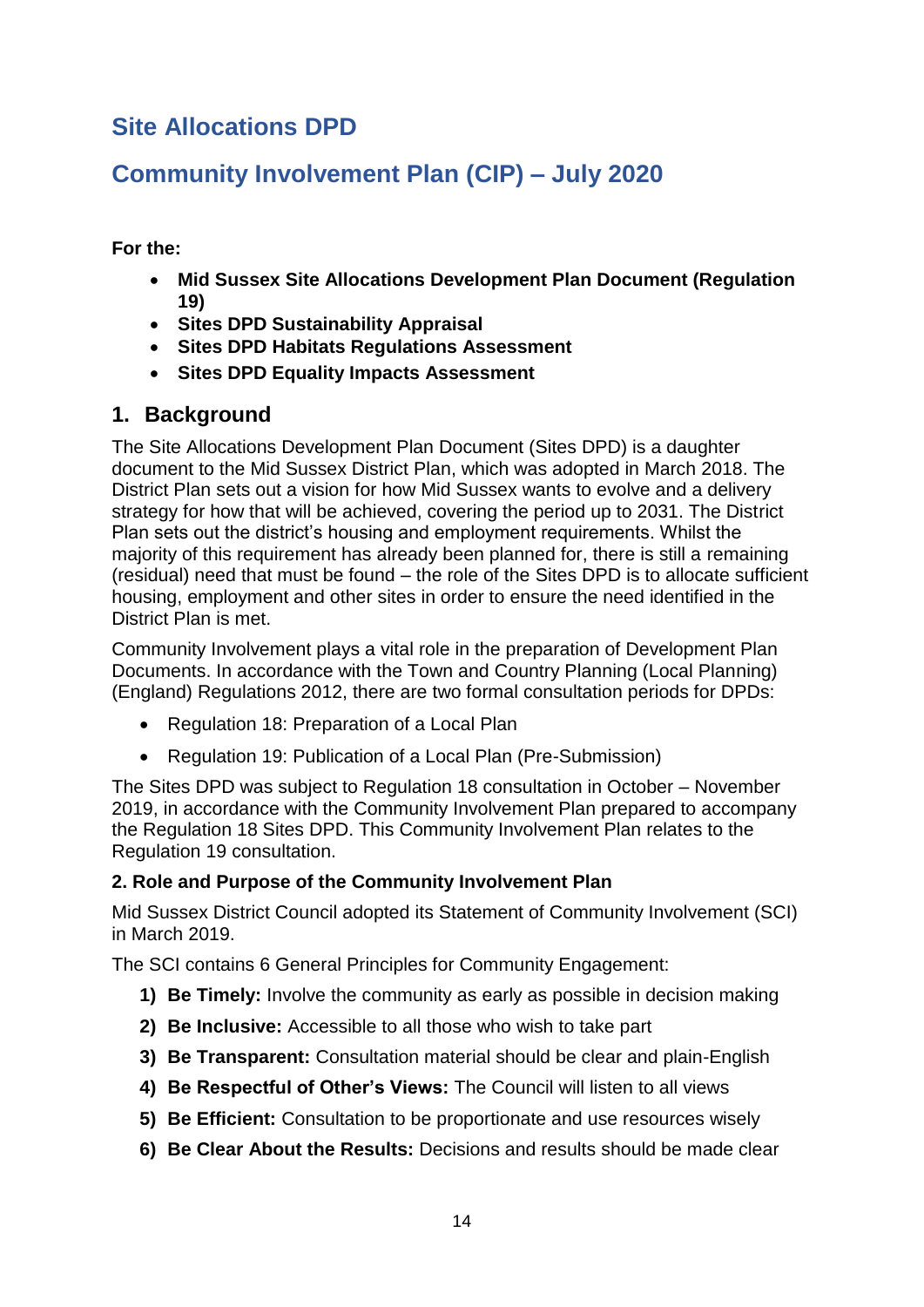The SCI recognises that there is no "one size fits all" approach to consultation; recognising that each decision that requires community involvement may be for different audiences or different purposes. The SCI therefore requires that a bespoke Community Involvement Plan (CIP) is prepared for each consultation on Planning Policy documents (such as the Sites DPD) so that consultation can be tailored.

This Community Involvement Plan follows the template set out in the SCI. It sets out:

- Who is involved in the production and consultation of the Sites DPD;
- Why people are being involved in the process;
- When and how people will be able to get involved and influence the Sites DPD; and
- How the results of community involvement will be used.

The Sites DPD is accompanied by a Sustainability Appraisal, Habitats Regulations Assessment and Equality Impacts Assessment, all of which are also subject to consultation at Regulation 19 stage and therefore the same consultation arrangements set out in this CIP.

### **3. Who is to be involved?**

### **Early engagement**

In the SCI, the Council commits to 'front load' consultation activity, to identify potential issues and options. This work has assisted in the formulation of policies and has informed and updated the evidence base. Early engagement with stakeholders has been sought from the very start of the process of producing the Sites DPD, including:

- Oversight of the DPD's preparation has been led by elected Councillors through the Site Allocations Document Members Working Group.
- Town and Parish Councils have been briefed and consulted in relation to the Strategic Housing and Employment Land Availability Assessment (SHELAA) and methodology for the site selection.
- A Developers Liaison Group, which includes representatives from across the development industry, was also established and consulted in relation to the SHELAA and methodology for site selection.
- Neighbouring Local Authorities and County Authorities; as a result, the District Council has been able to enter into Statements of Common Ground (SoCGs) with neighbouring authorities.
- External organisations, such as the High Weald AONB Unit. It is the Council's intention to invite relevant public bodies to enter into SoCGs.
- Consulting other statutory consultees, such as Historic England, the Environment Agency and Natural England.

SoCGs prepared for the Sites DPD provide an update on agreements made in relation to the District Plan and focus on the issues arising from the allocation of sites. Further information about early engagement during the preparation of the Sites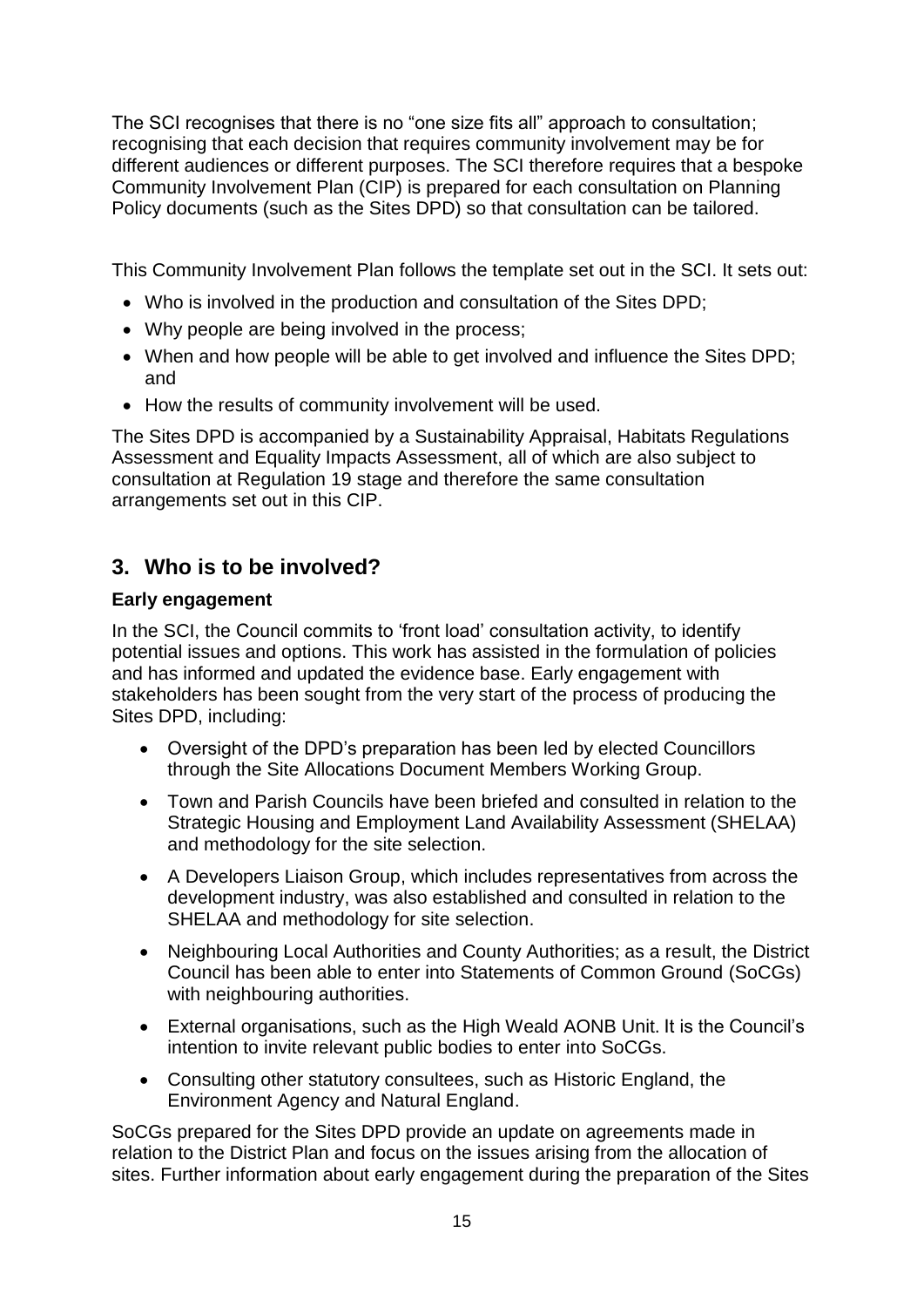DPD, and details of SoCGs will be included in a Duty to Cooperate Statement to accompany the DPD and will be made available on the Council's website.<sup>1</sup>

### **Including everyone**

The Equality Impacts Assessment (EqIA) that accompanies the DPD considers the needs of people classified as having 'protected characteristics'.<sup>2</sup> This assessment concludes that there are a number of future actions to ensure that everyone has the opportunity to engage with the consultation, and particularly in terms of removing barriers of involvement for protected groups.

In terms of consultation, the Council must continue to promote consultation exercises that are inclusive of all, including engagement with representative organisations and monitoring of the consultation. This consideration includes things like making documents available on the website, which is equipped with 'BrowseAloud' to make the website more accessible.

There is further analysis of consultation practices and the actions that will be taken to ensure that everyone has the opportunity to engage with the consultation included within the EqIA which accompanies the Sites DPD.<sup>3</sup>

### **Who will be contacted?**

A number of groups will be directly contacted and asked for their comments. These are:

- District Councillors:
- Town and Parish Councils:
- 'Specific consultation bodies'/ 'general consultation bodies' (statutory consultees) as set out in legislation.<sup>4</sup> These include West Sussex County Council, adjoining local planning authorities, service providers and government agencies such as the Environment Agency and Natural England, and the South Downs National Park Authority;<sup>5</sup>
- Other organisations, groups or individuals that may have an interest in the Sites DPD. These include members of the Mid Sussex Partnership, voluntary services' associations, residents' associations, housing associations, business groups and associations, environmental, countryside and conservation groups, youth and elderly persons' groups and the development industry;
- Representatives of those groups highlighted as requiring targeted consultation by the EqIA;
- Subscribers to the Planning Policy e-mail alerts service<sup>6</sup>; and
- Internal consultees at the District Council.

 $\overline{a}$ 

<sup>1</sup> Available at:<https://www.midsussex.gov.uk/SitesDPD>

<sup>2</sup> As defined by the *Equality Act 2010*

<sup>3</sup> Available at:<https://www.midsussex.gov.uk/SitesDPD>

<sup>4</sup> *The Town and Country Planning (Local Planning) (England) Regulations 2012 (as amended)*

<sup>5</sup> Details of these groups are set out in the 'Key Contacts List' available at: [www.midsussex.gov.uk/sci.](http://www.midsussex.gov.uk/sci)

<sup>&</sup>lt;sup>6</sup> To receive news and updates on policy documents being prepared please sign up to our email alerts at: [https://www.midsussex.gov.uk/planning-building/consultation-monitoring/#topic-planning-policy](https://www.midsussex.gov.uk/planning-building/consultation-monitoring/#topic-planning-policy-email-alerts)[email-alerts](https://www.midsussex.gov.uk/planning-building/consultation-monitoring/#topic-planning-policy-email-alerts)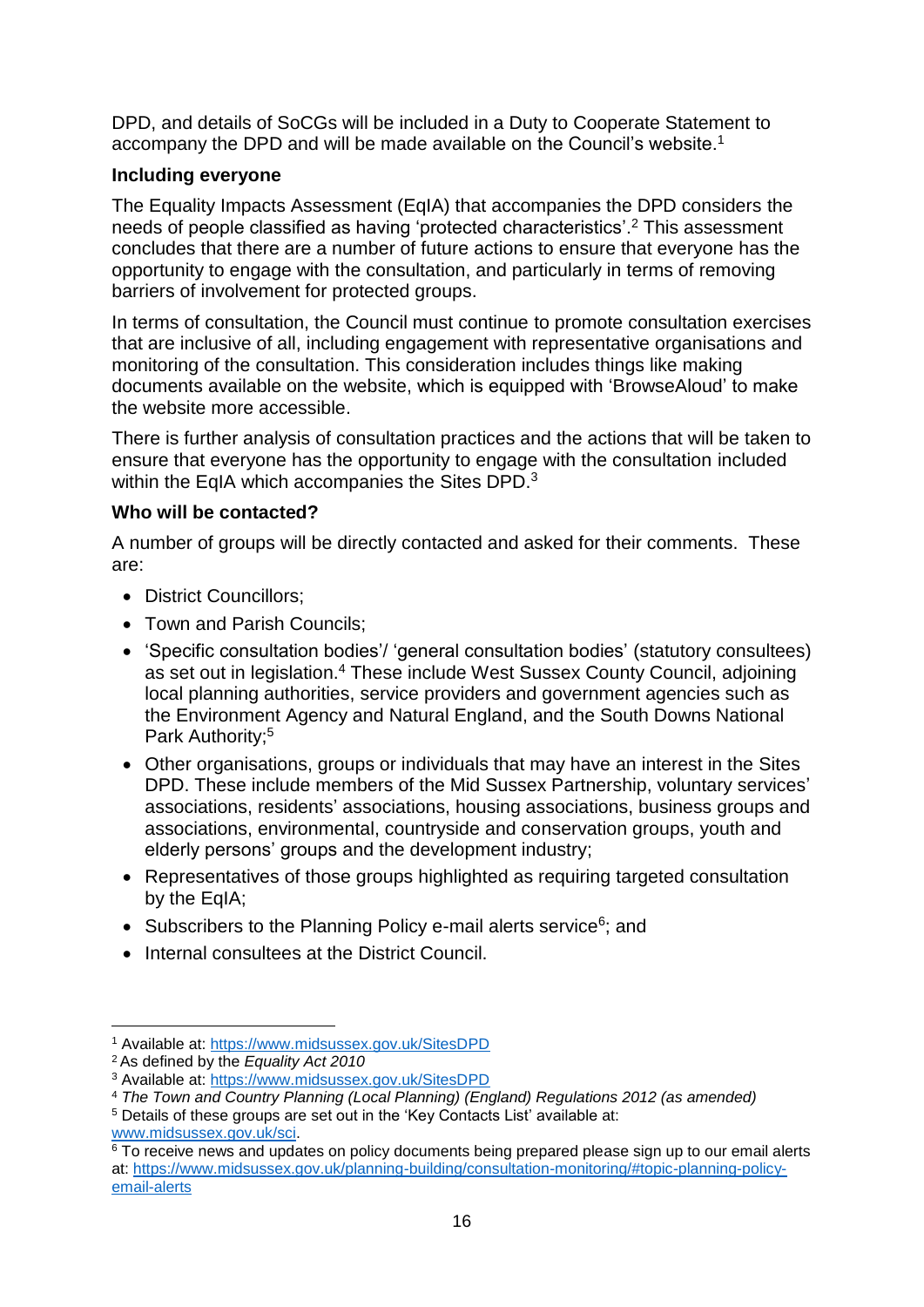Elected District Councillors have a key role to play in forming the Sites DPD and will be fully involved in the process through:

- The Site Allocations Document Members Working Group;
- The Scrutiny Committee for Housing, Planning and Economic Growth (any District Councillor can attend and request to speak);
- Full Council (consists of all District Councillors); and
- Councillors will be directly informed and can respond during the public consultation period.

### **4. Why are people being involved?**

We are asking for people's views on the Sites DPD through a formal consultation period. It is important to seek input from the wider public, as the Plan will allocate sites for development in the district and include planning policies that will have an impact upon both the existing and future communities of Mid Sussex.

In order to make the consultation more meaningful, it is important that people understand the context within which the DPD has been drafted and that certain aspects of the Plan may not be able to be changed as a result of consultation:

- At this time comments can only be made on the Submission Draft Site Allocations DPD (Regulation 19), and the accompanying Sustainability Appraisal, Habitats Regulations Assessment, and EqIA.
- The Sites DPD has been written in line with Government planning policy and guidance, set out in the National Planning Policy Framework (2019) and Planning Practice Guidance.
- The Sites DPD has been written in accordance with legislation and regulations.<sup>7</sup>
- The Sites DPD has been informed by the results of the accompanying Sustainability Appraisal. This shows which options have been considered for its strategy and policies and why the options chosen are preferred over those rejected.
- The Sites DPD has been informed by background evidence. The background evidence (and any updates) will be made available to view on the Council's website.<sup>8</sup>

1

<sup>7</sup> *Planning and Compulsory Purchase Act 2004*, and other relevant legislation.

<sup>8</sup> Available at:<https://www.midsussex.gov.uk/SitesDPD>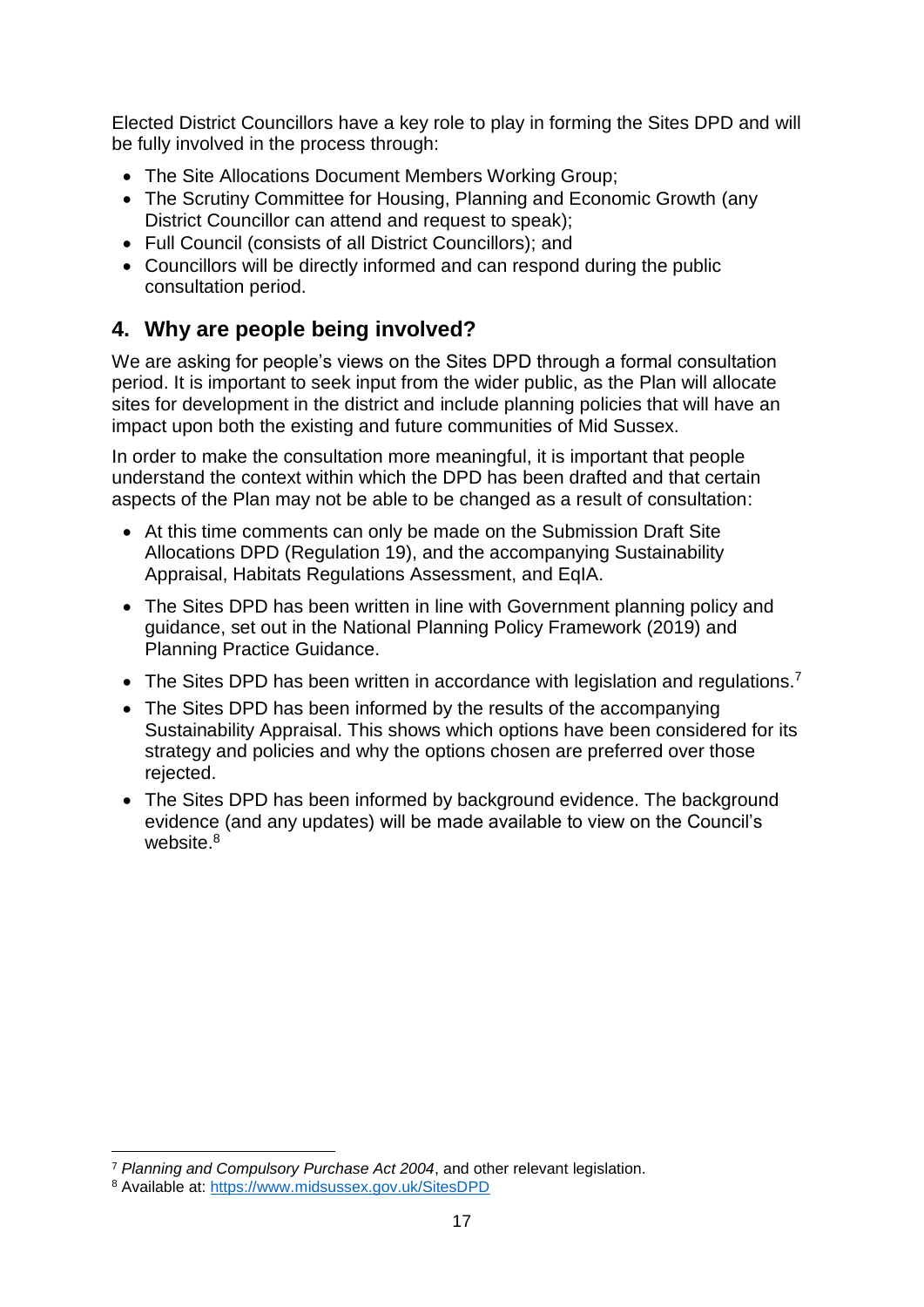### **5. When will people be involved?**

| <b>Public Consultation on</b><br><b>'Preferred</b><br>Options' draft plan<br>(Regulation 18) | Mid Sussex District Council carried out a public<br>consultation for the draft Sites DPD (Reg. 18) from<br>the 9th of October to the 20th of November 2019.                                                                                                 |  |  |
|----------------------------------------------------------------------------------------------|-------------------------------------------------------------------------------------------------------------------------------------------------------------------------------------------------------------------------------------------------------------|--|--|
| <b>Public Consultation</b><br>prior to plan submission<br>for examination<br>(Regulation 19) | Following agreement by Council on 22 <sup>nd</sup> July 2020,<br>the Council will 'publish' the Submission Draft Sites<br>DPD for public consultation for an eight-week<br>period scheduled for 3 <sup>rd</sup> August - 28 <sup>th</sup> September<br>2020 |  |  |
|                                                                                              | During this time stakeholders can make further<br>representations on the Sites DPD and these will be<br>considered by the Planning Inspector appointed to<br>carry out the examination.                                                                     |  |  |

Further details of the timetable are available at: <https://www.midsussex.gov.uk/SitesDPD>

The regulations specify a minimum 6-week consultation period for receiving consultation comments. In order to ensure that as many stakeholders are afforded the opportunity to respond (given the Covid-19 situation, and the commencement of consultation during the summer holidays), the Council has deemed an 8-week consultation period appropriate. This will be kept under review as the consultation progresses, and may need to be flexible to respond to any changing Government guidance, the health situation within the district and any local lockdowns/restrictions that may be enforced.

### **6. How will people be involved?**

The consultation will be open to all and we will seek to inform and receive comment from the widest possible range of people. We will:

- Send out a press release, an email alert and utilise social media;
- Put all the details and documentation on the Council's website including an online response form. All on-line material will be compatible with 'BrowseAloud' for people who find it difficult to read on-line;
- Utilise electronic methods wherever possible in addition to traditional methods to make it as easy as possible to advertise and respond to the consultation;
- A translation service is available to those for whom English is a second language;
- Send letters or emails to all the 'specific consultation bodies' (statutory consultees) and to all the other organisations listed in section 2 above;
- Send letters or emails to all those who responded to the Regulation 18 consultation, inviting them to comment during the Regulation 19 consultation.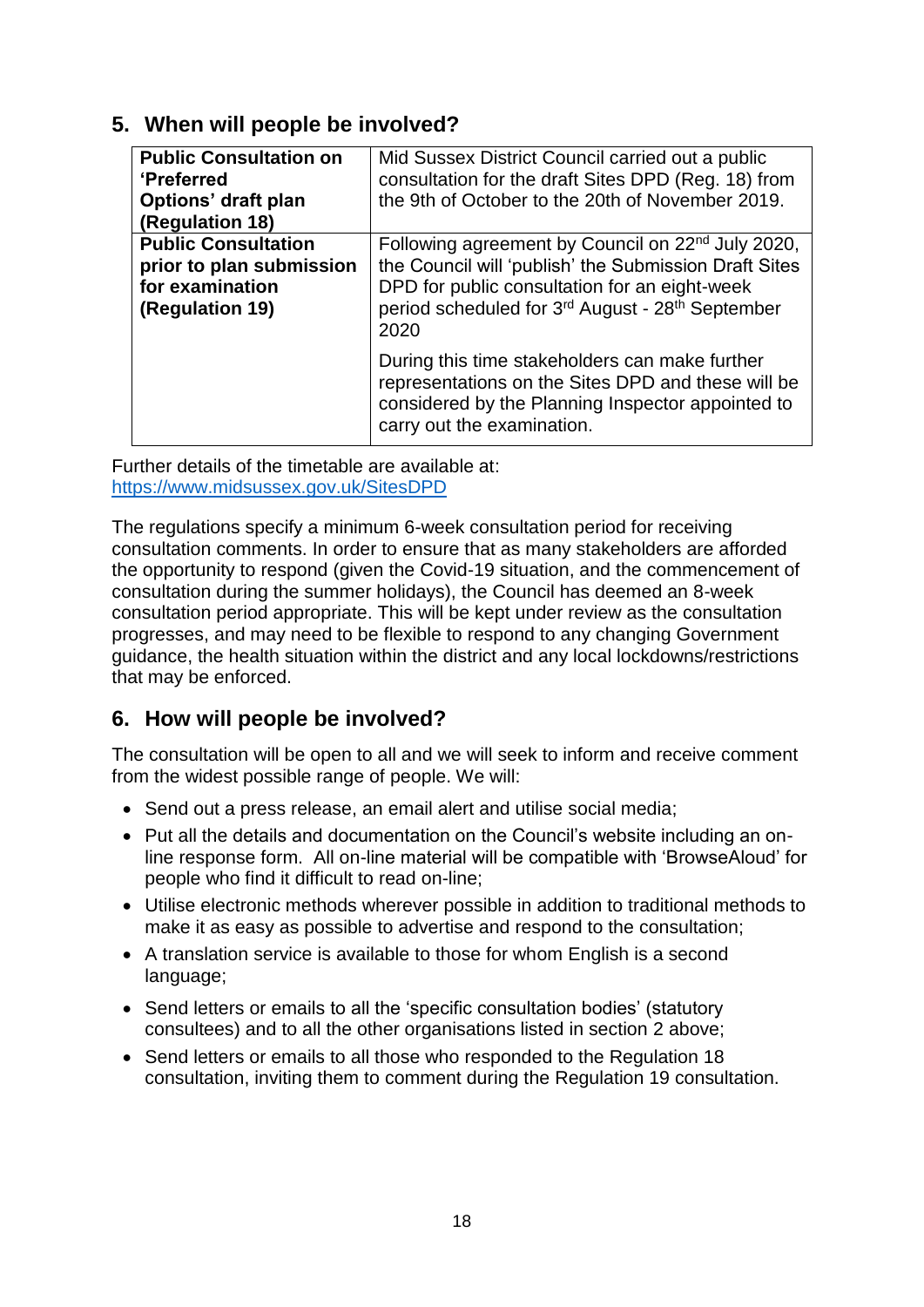### Availability of Documents

Regulation 35 of the Town and Country Planning (Local Planning) (England) Regulations 2012 sets out the requirements for documents to be made available for inspection.

*35.—(1) A document is to be taken to be made available by a local planning authority when—*

*(a)made available for inspection, at their principal office and at such other places within their area as the local planning authority consider appropriate, during normal office hours, and*

*(b)published on the local planning authority's website,*

In terms of criterion (a), the Sites DPD consultation documents will be available to view at the Mid Sussex District Council offices during normal office hours. At the time of writing, the Reception is closed to walk-in members of the public due to the Covid-19 outbreak however is open to those with an appointment. In order to comply with government guidance related to Covid, including social distancing, the Sites DPD consultation materials will be available to view to those making an appointment in advance. This can be arranged by contacting the Council's switchboard on 01444 458166 or the Planning Policy Team on [PlanningPolicy@midsussex.gov.uk](mailto:PlanningPolicy@midsussex.gov.uk)

In terms of "other such places" set out in criterion (a), the Council usually provides hard copy documents of consultation material to Libraries and Help Points. At the time of writing, the district's libraries are preparing to re-open albeit with limited capacity and services. The District Council will send hard copies of the Sites DPD consultation material to each of the libraries and help points and provide instructions for accessing the documentation on the Council website (which could be accessed using library PCs for example). The availability of documents at these locations will be subject to Government guidance and the current health situation – this will be kept under close review during the consultation period and alternative or additional venues/methods will be sought (and locations advertised) if necessary to ensure that stakeholders are able to view the documents in person during the consultation period.

In addition to meeting the legal requirements above, hard copies will also be provided to the Town and Parish Councils within the district – these are not formal deposit points in terms of the regulations (i.e. they are not specified on the Statement of Representations Procedure/Notice of Submission). Document availability at these locations will be at the discretion of the individual Town and Parish Council's and will depend on whether they are open to the public.

The Sites DPD, supporting documentation and evidence base will be available to view on the Council's website at [www.midsussex.gov.uk/SitesDPD](http://www.midsussex.gov.uk/SitesDPD)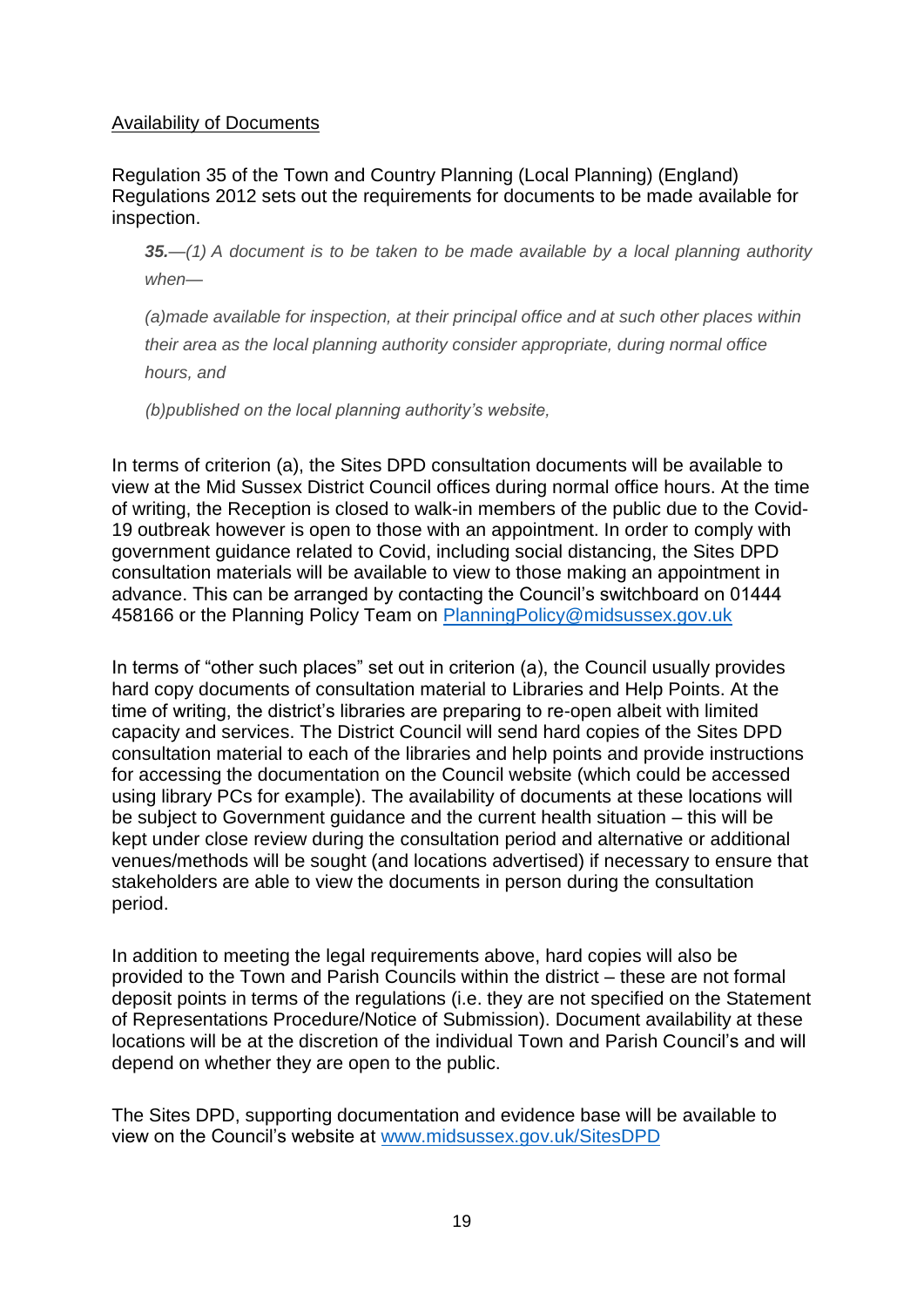### Submitting Responses

Comments must be submitted in writing (physical or digital) and cannot be accepted as anonymous. All information received is public information, subject to relevant data protection legislation.<sup>9</sup>

Comments can be submitted via the website, email or by post. A response form will be made available which can be completed and submitted on the MSDC website. All responses can also be returned by:

Post to: Planning Policy, Mid Sussex District Council, Oaklands, Oaklands Road, Haywards Heath, West Sussex, RH16 1SS

E-mail to: [LDFconsultation@midsussex.gov.uk](mailto:LDFconsultation@midsussex.gov.uk)

**<sup>.</sup>** *<sup>9</sup>*Such as the *Data Protection Act (2018)*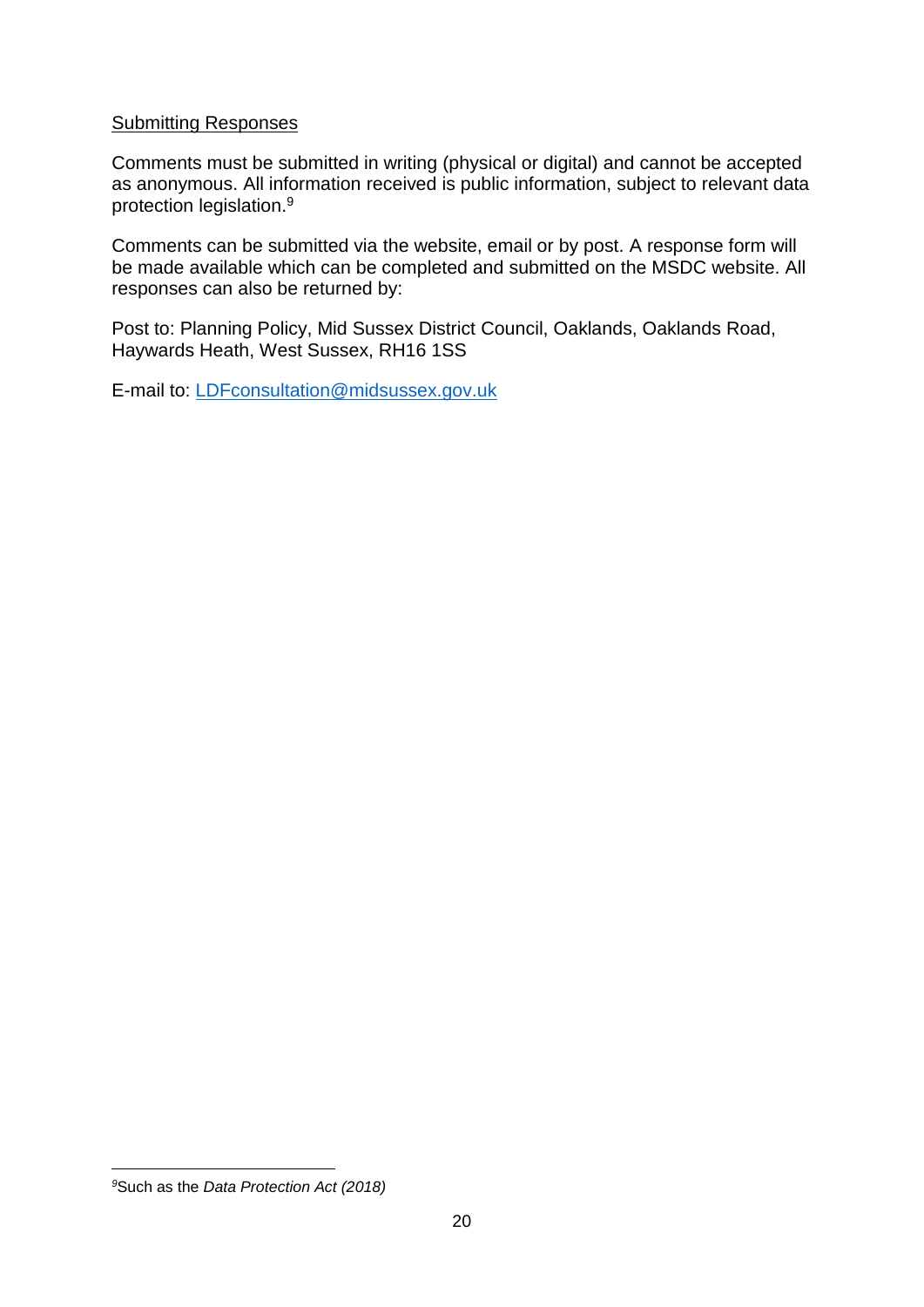### **7. What happens to the results?**

Following consultation, the Council will submit all responses to the Planning Inspector appointed to carry out the examination for consideration. These will be submitted alongside the Sites DPD and supporting documentation.

The Council is required<sup>10</sup> to summarise the main issues raised and publish a consultation statement that sets out:

- Who was invited to make representations to the draft Sites DPD (Regulation 18), how this was done, a summary of the main issues raised and how they were taken into account;<sup>11</sup>
- Who was invited to make representations to the Submission Draft Sites DPD (Regulation 19), how this was done, how many representations were received, and a summary of the main issues raised.<sup>12</sup>

Notification that the summary report has been published will be sent to all statutory consultees, Planning Policy email alert subscribers and respondents who submitted a response and expressed a wish to be notified of the submission of the Sites DPD to the Secretary of State.

If you have any comments or queries on this Community Involvement Plan, please contact the Planning Policy team on [PlanningPolicy@midsussex.gov.uk](mailto:PlanningPolicy@midsussex.gov.uk) or 01444 477488.

If you have a comment or concern with your experience of a Council-led community involvement exercise, you should in the first instance contact the team using the details above. Alternatively, you can contact the Customer Services and Communications Team by phone (01444) 477478 or by writing to Customer Services and Communications, Mid Sussex District Council, Oaklands Road, Haywards Heath, West Sussex, RH16 1SS.

**.** 

<sup>10</sup> *The Town and Country Planning (Local Planning) (England) Regulations 2012 (as amended). Regulation 22.*

<sup>11</sup> *The Town and Country Planning (Local Planning) (England) Regulations 2012 (as amended). Regulation 18.*

<sup>12</sup> *The Town and Country Planning (Local Planning) (England) Regulations 2012 (as amended). Regulation 20.*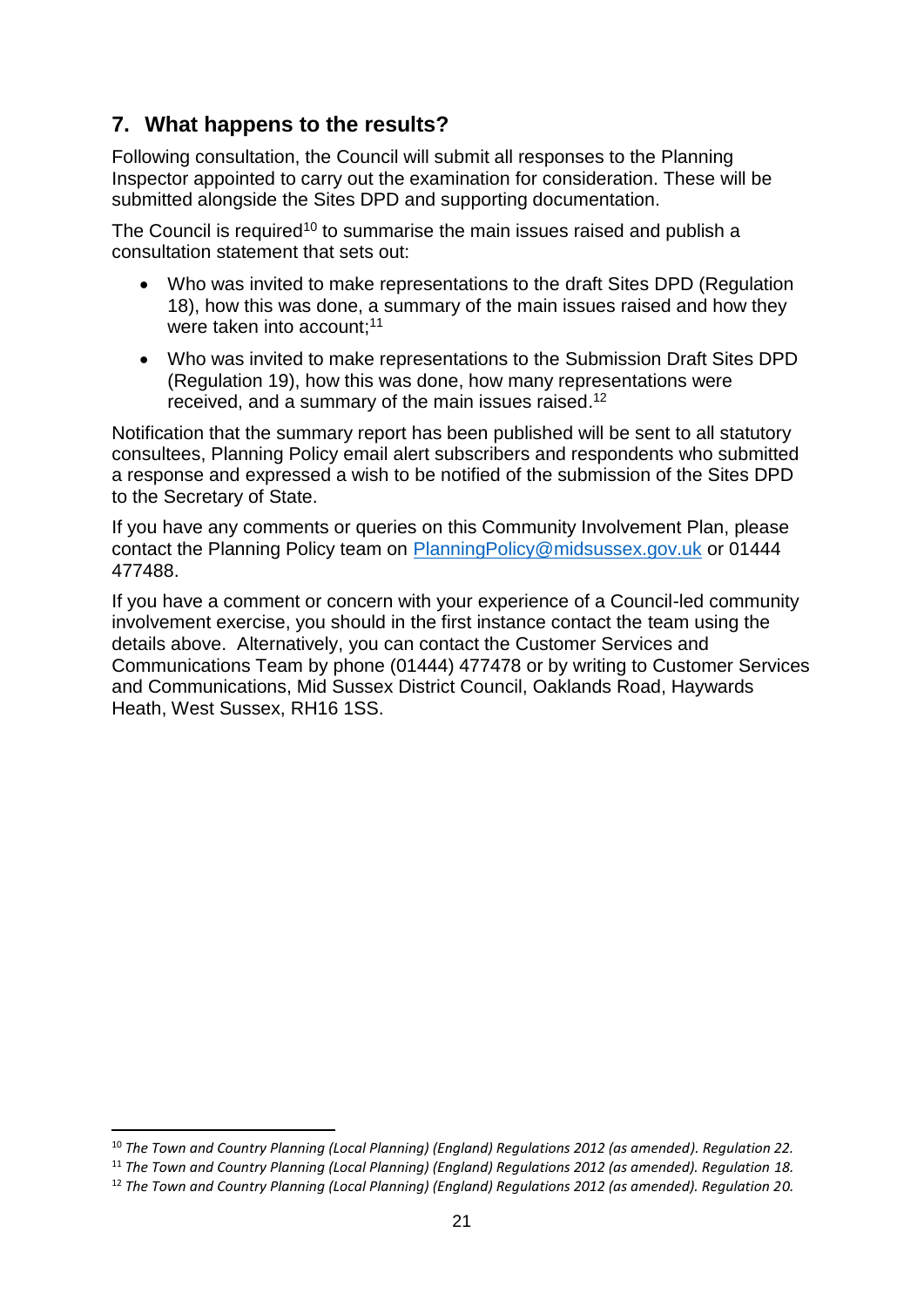## <span id="page-22-0"></span>**Appendix 3 How the requirements of the Community Involvement Plan have been met**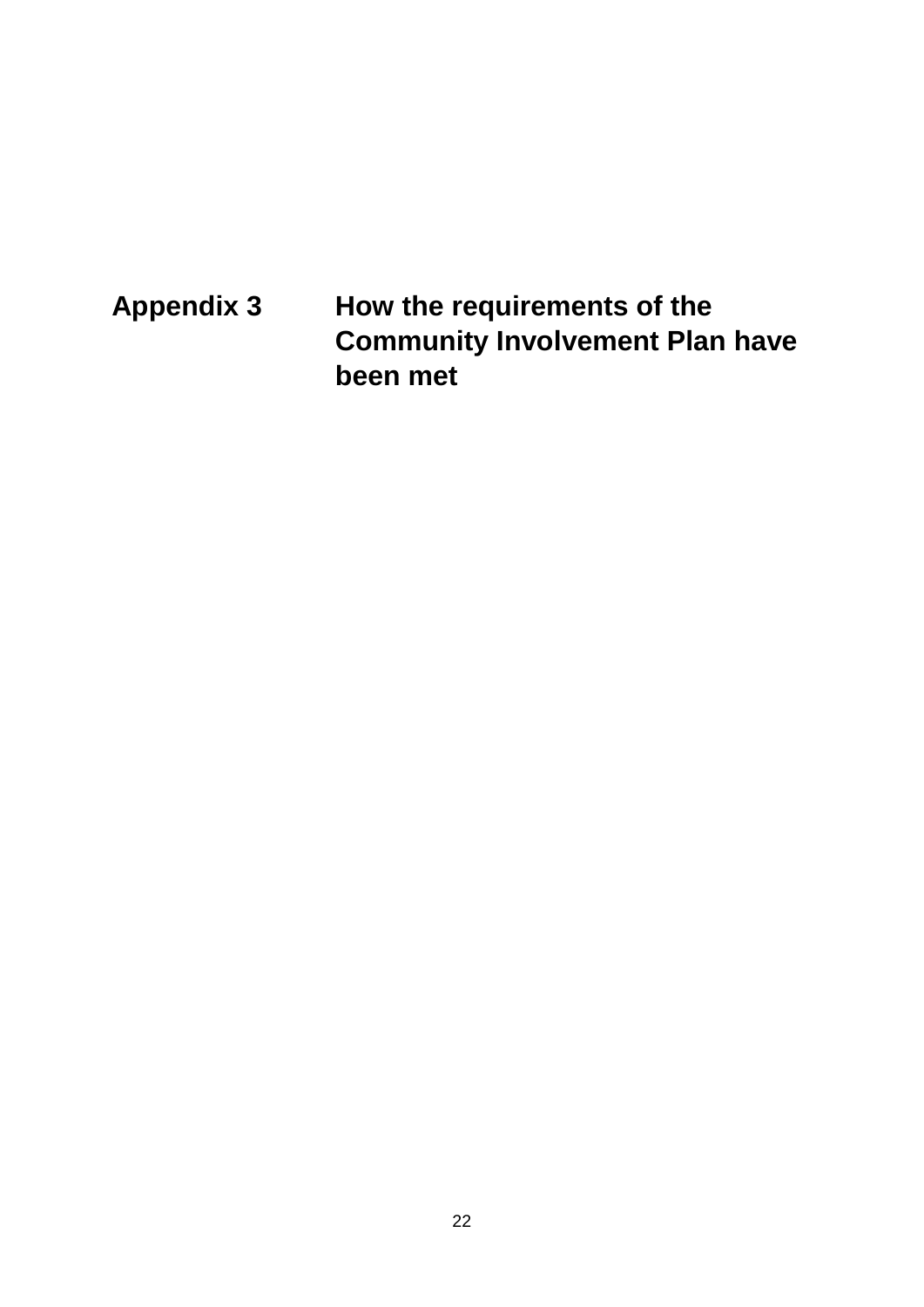| <b>Action</b>                                                                                                                                                                                                                                                                                                                                                                       | <b>Achieved?</b> | <b>Notes</b>                                                                                                                                                                                                                                                                                                                                                                                                                                                                                                                                                                                              |  |
|-------------------------------------------------------------------------------------------------------------------------------------------------------------------------------------------------------------------------------------------------------------------------------------------------------------------------------------------------------------------------------------|------------------|-----------------------------------------------------------------------------------------------------------------------------------------------------------------------------------------------------------------------------------------------------------------------------------------------------------------------------------------------------------------------------------------------------------------------------------------------------------------------------------------------------------------------------------------------------------------------------------------------------------|--|
| Press release                                                                                                                                                                                                                                                                                                                                                                       | Yes              | 24th July 2020 <sup>18</sup>                                                                                                                                                                                                                                                                                                                                                                                                                                                                                                                                                                              |  |
| E-mail alert                                                                                                                                                                                                                                                                                                                                                                        | Yes              | 3rd August 2020                                                                                                                                                                                                                                                                                                                                                                                                                                                                                                                                                                                           |  |
| Social media                                                                                                                                                                                                                                                                                                                                                                        | Yes              | Facebook and Twitter on the 4 <sup>th</sup><br>August 2020                                                                                                                                                                                                                                                                                                                                                                                                                                                                                                                                                |  |
| Make the documents available on the<br>Council's website                                                                                                                                                                                                                                                                                                                            | Yes              | 3rd August 2020 for the duration of<br>the consultation <sup>19</sup>                                                                                                                                                                                                                                                                                                                                                                                                                                                                                                                                     |  |
| All on-line material to be compatible<br>with 'BrowseAloud'                                                                                                                                                                                                                                                                                                                         | Yes              | Available as part of the Council's<br>website                                                                                                                                                                                                                                                                                                                                                                                                                                                                                                                                                             |  |
| Utilise electronic methods wherever<br>possible                                                                                                                                                                                                                                                                                                                                     | Yes              | E-form available for consultation<br>responses                                                                                                                                                                                                                                                                                                                                                                                                                                                                                                                                                            |  |
| Provide a translation service                                                                                                                                                                                                                                                                                                                                                       | Yes              | Available but not requested                                                                                                                                                                                                                                                                                                                                                                                                                                                                                                                                                                               |  |
| Hard copies provided to:<br>Libraries<br>$\bullet$<br><b>District Council</b><br><b>Town and Parish Councils</b><br><b>Help Points</b><br>$\bullet$                                                                                                                                                                                                                                 | Yes              | 3rd August 2020 for the duration of<br>the consultation                                                                                                                                                                                                                                                                                                                                                                                                                                                                                                                                                   |  |
| Send letters or e-mails to the specific<br>consultation bodies (statutory<br>consultees)                                                                                                                                                                                                                                                                                            | Yes              | 3rd August 2020                                                                                                                                                                                                                                                                                                                                                                                                                                                                                                                                                                                           |  |
| Send letters or e-mails to:<br><b>District Councillors</b><br>$\bullet$<br>Town and parish councils<br>$\bullet$<br>Other organisations<br>٠<br>Representatives of those groups<br>$\bullet$<br>highlighted as requiring targeted<br>consultation by the EqIA<br>Subscribers to the Planning Policy<br>٠<br>e-mail alerts service<br>Internal consultees at the District<br>Council | Yes              | Letters sent to town and parish<br>$\bullet$<br>councils on the 3rd August<br>2020<br>E-mail alert sent on the 3rd<br>$\bullet$<br>August 2020<br>Repeat e-mail sent to District<br>$\bullet$<br>Councillors on the 4 <sup>th</sup> August<br>2020<br>Notification of the consultation<br>$\bullet$<br>included in Member<br>Information Service Bulletin on<br>the 5 <sup>th</sup> August 2020 <sup>20</sup><br>The EqIA concludes that<br>$\bullet$<br>existing engagement methods<br>are responding to the needs of<br>protected groups<br>Ongoing engagement with<br>$\bullet$<br>internal colleagues |  |
| Send letters or e-mails to all those<br>who responded to the Regulation 18<br>consultation                                                                                                                                                                                                                                                                                          | Yes              | Letters sent on the 3 <sup>rd</sup> August<br>2020<br>E-mail alert sent on the 3rd<br>August 2020                                                                                                                                                                                                                                                                                                                                                                                                                                                                                                         |  |

<sup>18</sup> [https://www.midsussex.gov.uk/about-us/press-releases-and-publications/site-allocations](https://www.midsussex.gov.uk/about-us/press-releases-and-publications/site-allocations-development-plan-set-for-one-final-public-consultation/)[development-plan-set-for-one-final-public-consultation/](https://www.midsussex.gov.uk/about-us/press-releases-and-publications/site-allocations-development-plan-set-for-one-final-public-consultation/)

1

<sup>19</sup> <https://www.midsussex.gov.uk/planning-building/development-plan-documents/>

<sup>20</sup> <http://midsussex.moderngov.co.uk/documents/s8511/MIS%2031.pdf>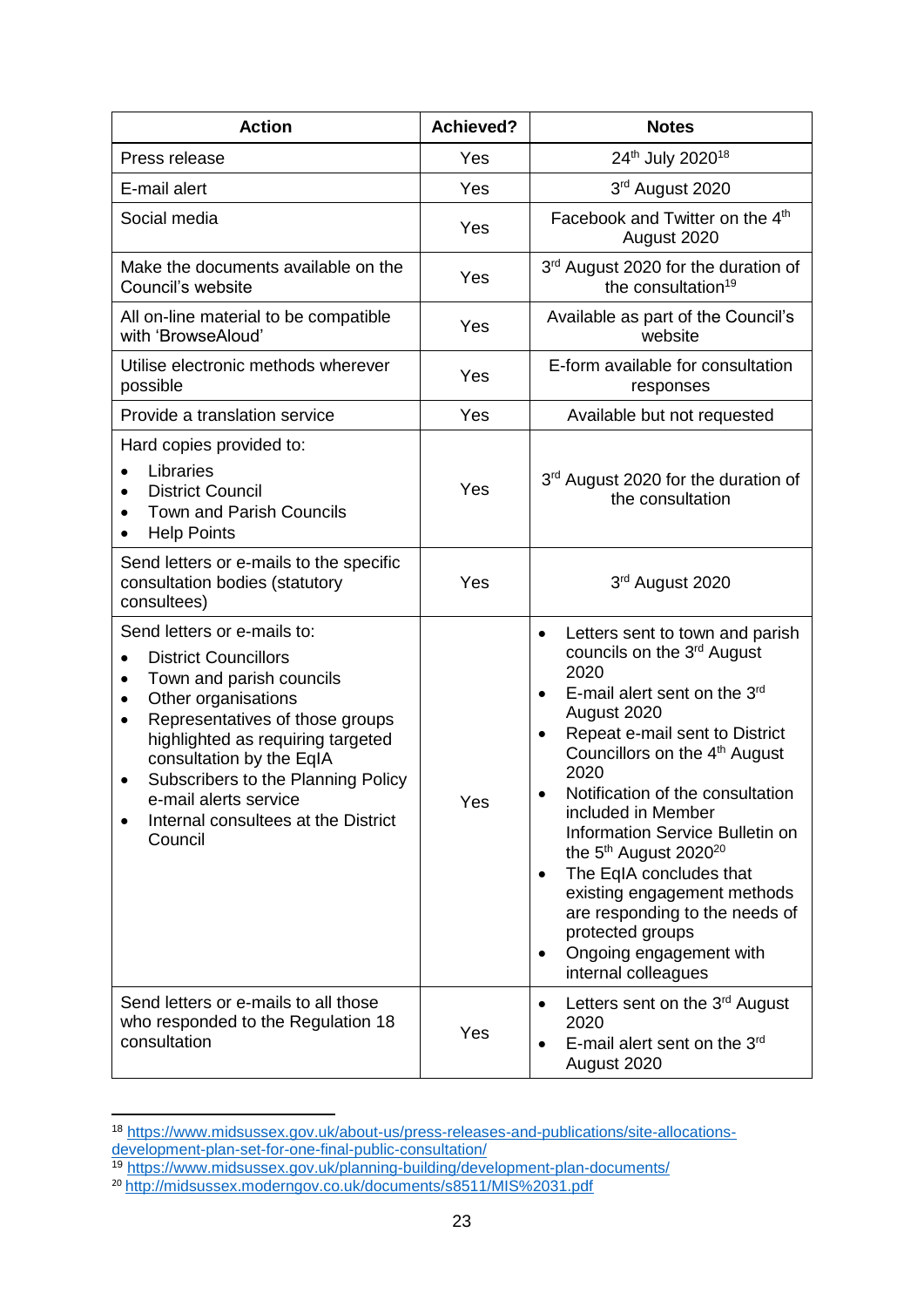<span id="page-24-0"></span>**Appendix 4 Equalities Impact Assessment (March 2020)**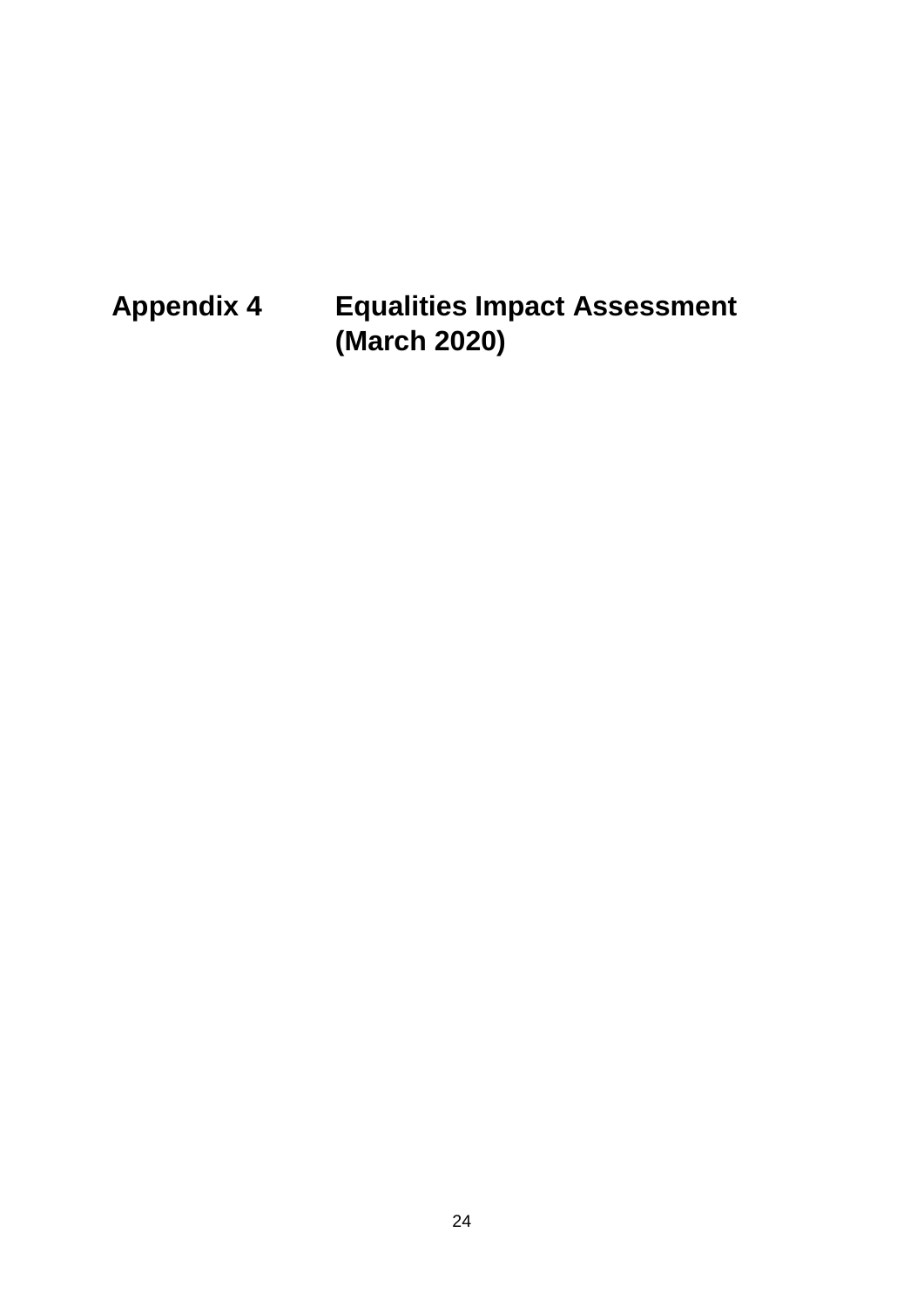### **MID SUSSEX DISTRICT COUNCIL**

### **Equality Impacts Assessment (EqIA) – March 2020**

### **Title of Policy/Service/Contract:**

Submissions Draft Mid Sussex Site Allocations Development Plan Document (Reg. 19)

**Division:** Planning Policy and Economic Development

#### **Lead Officer:** Andrew Marsh

#### **Date Assessment completed:** 03/03/2020

#### **1. Scoping**

#### **1.1 What are the aims of the policy, service/service change or contract?**

The Mid Sussex District Plan 2014-2031, adopted in March 2018, sets out a commitment for the Council to prepare a Site Allocations Development Plan Document (DPD), which has four main aims, which are:

i) to allocate sufficient housing sites to address the residual necessary to meet the identified housing requirement for the district up to 2031 in accordance with the Spatial Strategy set out in the District Plan;

ii) to allocate sufficient employment land to meet the residual need and in line with policy requirements set out in District Plan Policy DP1: Sustainable Economic Development;

iii) to allocate a site for a Science and Technology Park west of Burgess Hill in line with policy requirements set out in District Plan Policy DP1: Sustainable Economic Development, and;

iv) to set out additional Strategic Policies necessary to deliver sustainable development.

The document subject to EqIA is the Submission Draft (Reg. 19) of the Council's emerging Site Allocations DPD. The DPD will be published for six weeks consultation to allow interested members of the public, Town or Parish Councils and other interested stakeholders and organisations to provide any comments to assist in the preparation of the document.

Representations will be considered by the Planning Inspector appointed to carry out the examination.

The results of this EqIA have been considered during the drafting of the plan and are used to inform a Community Involvement Plan that sets out how and when consultation of the draft DPD will be undertaken.

#### **1.2 Who does the service/policy/contract affect? Who are the main customers (internal or external)?**

The policies contained within the DPD have the potential to affect current and future residents, workers and visitors to Mid Sussex and also those nearby, who are outside the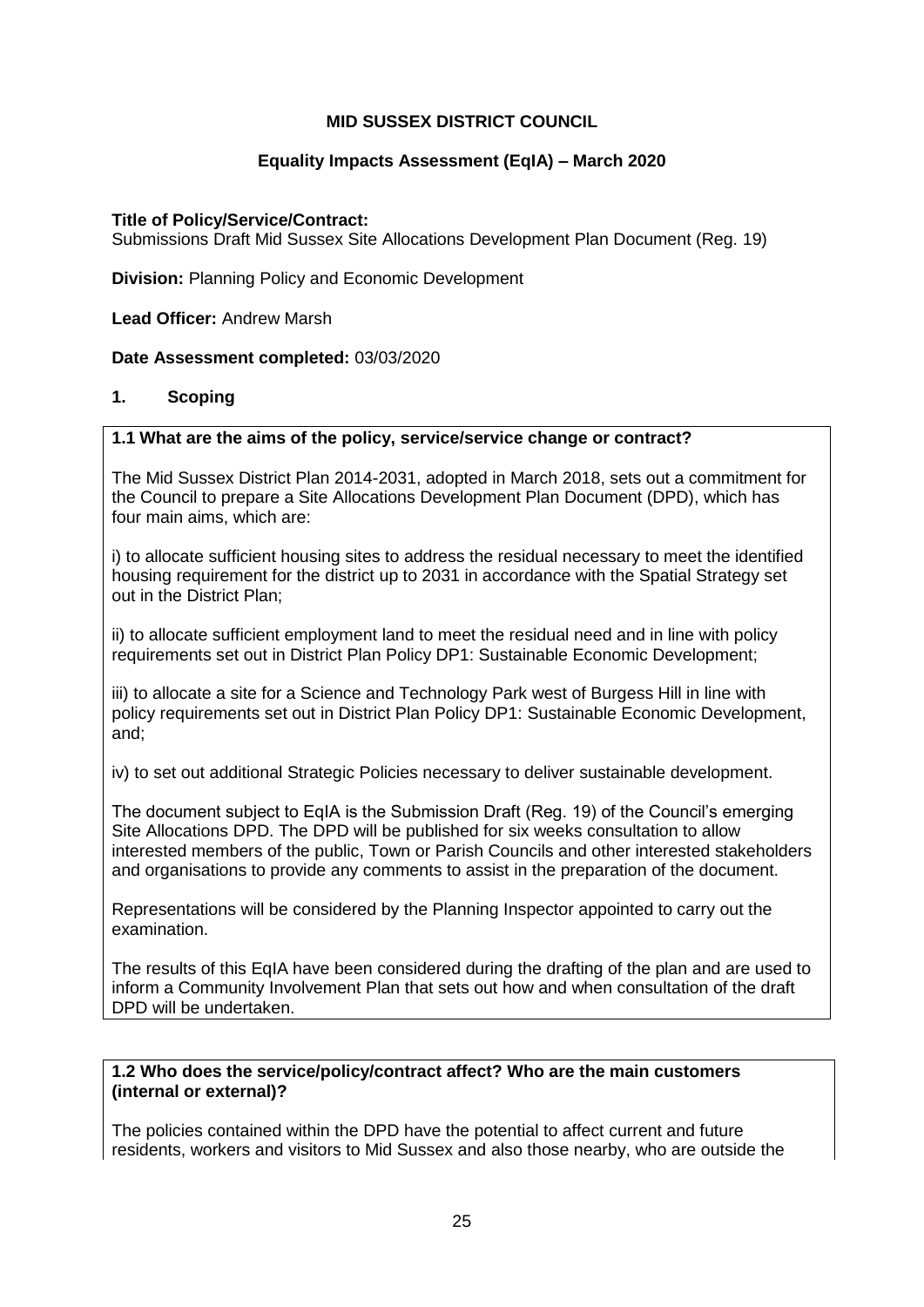administrative boundaries of the District but may still be impacted by planning policies in Mid Sussex.

The main customers of the DPD are expected to be:

- Council Officers;
- Members of the public;
- District, Town and Parish Councillors;
- Those involved in the development industry such as developers, landowners, agents;
- Organisations and individuals that provide services to residents and organisations;
- Organisations and individuals that represent groups of people.

#### **1.3 What equality information is available, including any evidence from engagement and analysis of use of services?**

In the adopted Mid Sussex District Council Statement of Community Involvement (SCI) (2019), the Council commits to 'front load' consultation activity, to identify potential issues and options.

Stakeholder engagement has been sought from the very start of the process of producing the DPD. This work has assisted in the formulation of policies, and informed and updated the evidence base.

Early engagement with stakeholders has been sought from the very start of the process of producing the Site Allocations DPD, including:

• Oversight of the DPD's preparation has been led by elected Councillors through the Site Allocations Document Members Working Group.

• Town and Parish Councils have been briefed and consulted in relation to the Strategic Housing and Employment Land Availability Assessment (SHELAA) and methodology for the site selection.

• A Developers Liaison Group, which includes representatives from across the development industry, was also established and consulted in relation to the SHELAA and methodology for site selection.

• Neighbouring Local Authorities and County Authorities; as a result, the District Council has been able to enter into Statements of Common Ground (SoCGs) with neighbouring authorities.

• External organisations, such as the High Weald AONB Unit. It is the Council's intention to invite relevant public bodies to enter into SoCGs.

• Consulting other statutory consultees, such as Historic England, the Environment Agency and Natural England.

There has also been extensive engagement with internal MSDC officers, including: Officers from both Planning Policy and Economic Development, and Development Management; Urban Designer;

Sustainability Officer; Heritage Officer;

Tree Officer;

Housing Services;

Waste and Outdoor Services;

Community Services, Policy and Performance.

There has also been consultant work commissioned to support the evidence base of the DPD in relation to transport, air quality, HRA and viability.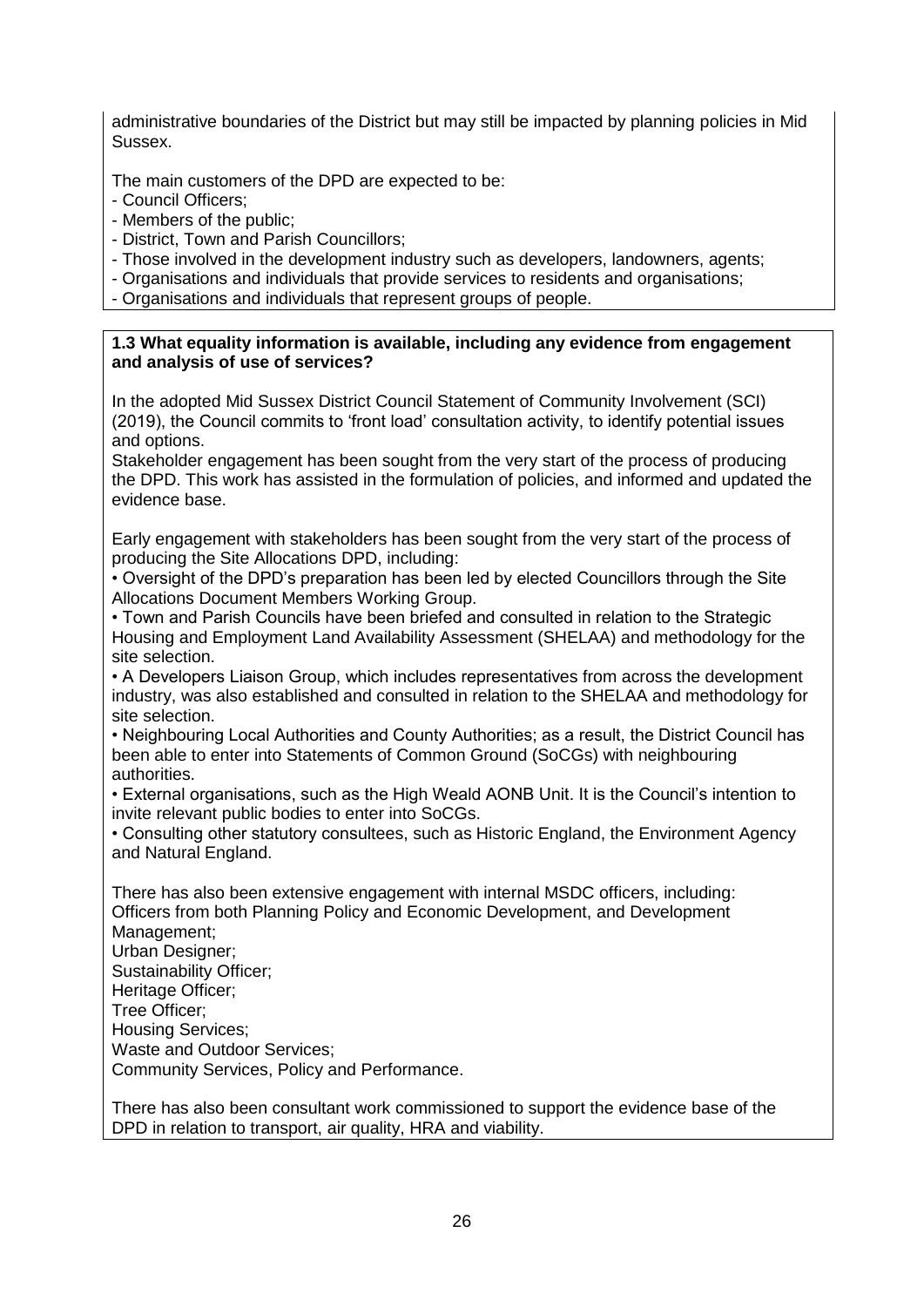### **1.4 What does this information tell us about the equality issues associated with the service and implications for the protected groups?**

Consultation with these groups has ensured a broad range of opinions have input into the production of the DPD at an early stage. There have been no particular issues raised in relation to equalities impacts of the DPD.

Representations made during the upcoming public consultation will be considered by the Planning Inspector appointed to carry out the examination.

The consultation will be open to all and should seek to inform and receive comment from the widest possible range of people, including the protected groups, by using a variety of consultation methods.

More information on the consultation will be available in the Community Involvement Plan which accompanies the DPD. This document will detail how and when the consultation will be undertaken. Importantly, the Community Involvement Plan will be informed by the findings of the following assessment to ensure there are no barriers preventing the involvement of protected groups, and where necessary, provision is made to support involvement.

### **1.5 Are contractors or partnerships used to deliver the service?** No

If No go to section 2.

If yes, please refer to the guidance notes, particularly Appendix One of the MSDC Guidance "Integrating Equality and Diversity into Procurement" and complete the next three questions.

**Identify the contractors/partnerships used to deliver the service.**

**What is their contribution to equality in service delivery and the promotion of equality?**

**How are equality issues addressed through contractual arrangements and service level agreements?**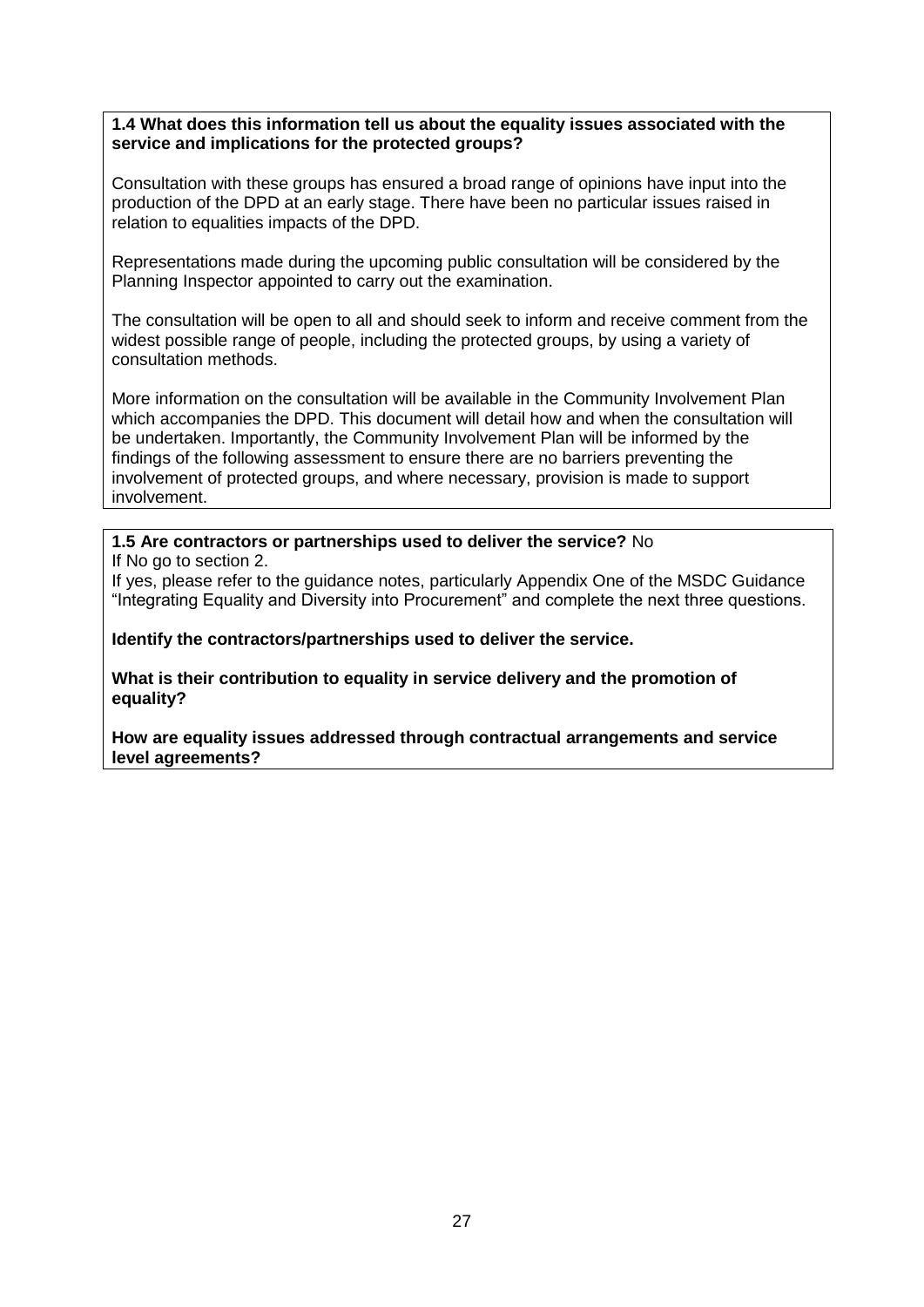### **2. Assessment of Impacts: Analysis and Action Planning**

This assessment considers the impact of both the proposed content of the DPD and the consultation. Opportunities have been identified, where it is anticipated that the DPD may be able to promote equality, good relations and/or address barriers to service/differential impact. The current practices and resources available for addressing the opportunities are assessed, and then where necessary, further actions are identified where the DPD may be able to take action to support the identified equalities objective.

This assessment will be reviewed, and if necessary revised, for each stage of the DPD.

Further to the assessment below, it should be noted that although the Sites DPD provides few specific opportunities for particular protected groups resulting in further actions, but as a whole, the document supports the promotion of equality, good relations and the removal of barriers to services for all in Mid Sussex due to intentions of the document to support the delivery of housing to meet the District's identified housing need.

Housing plays an important role in community cohesion; homes, and the communities which they belong to, directly influence access to key social and economic opportunities and they affect wellbeing. The implementation of the DPD should support the delivery of new homes to meet the District's identified housing need, ensuring that everyone has the opportunity to live in a home suitable for their needs and which they can afford. The realisation of this objective will benefit a variety of different people in Mid Sussex and should have a positive impact upon the protected groups by providing housing to suit a range of needs.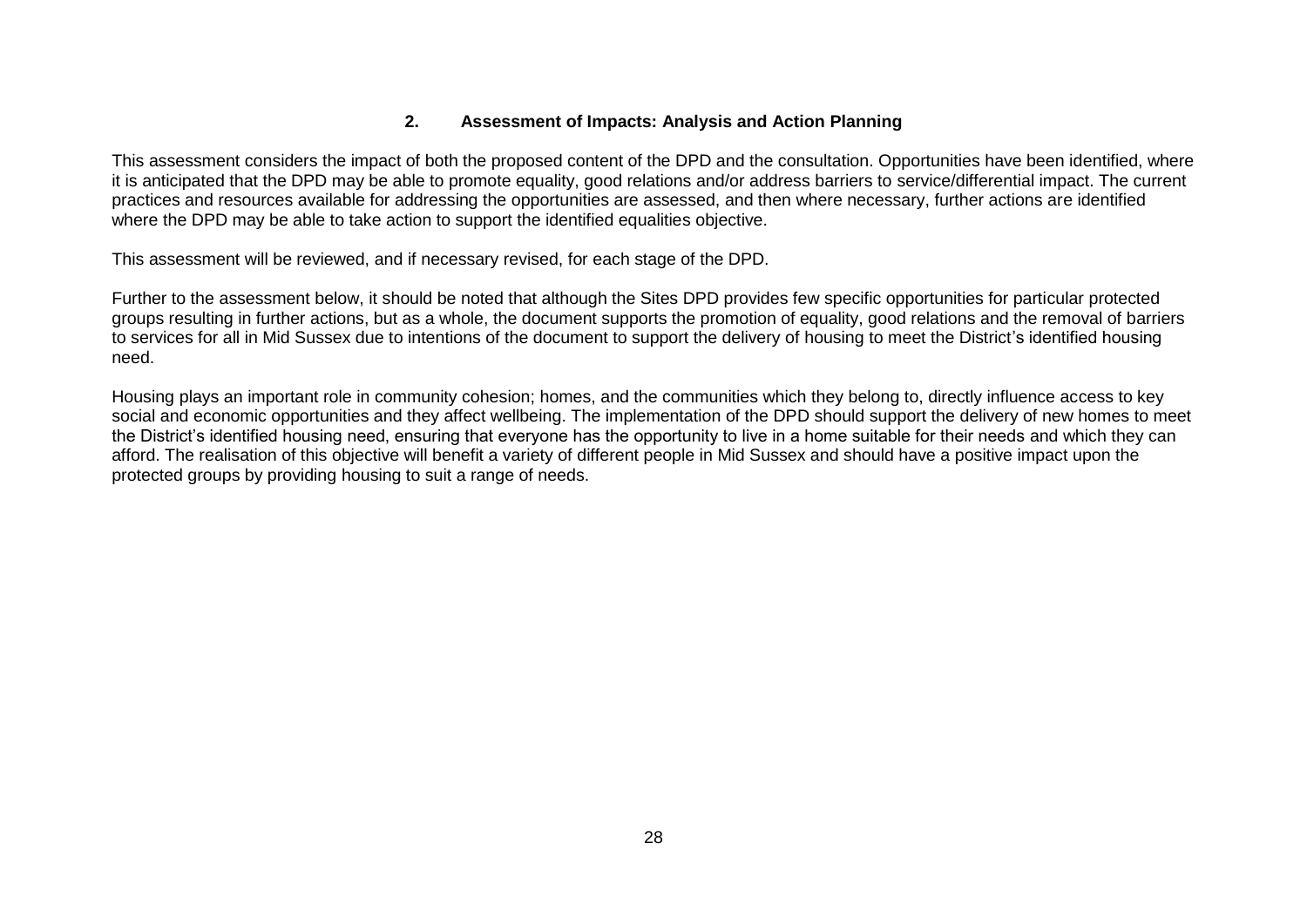| <b>Opportunity for DPD to promote</b><br>equality, good relations and/or<br>address barriers to service/differential                                         | <b>Current action taken to address</b><br>these, including existing policies<br>and consultation best practice                                                      | Further actions required by the<br><b>DPD and timescales</b> | Lead<br><b>Officer</b> | How will impact be<br>measured |
|--------------------------------------------------------------------------------------------------------------------------------------------------------------|---------------------------------------------------------------------------------------------------------------------------------------------------------------------|--------------------------------------------------------------|------------------------|--------------------------------|
| impact                                                                                                                                                       |                                                                                                                                                                     |                                                              |                        |                                |
|                                                                                                                                                              | The needs of different ethnic groups including white minorities, but also established white communities                                                             |                                                              |                        |                                |
| The DPD has no identified impacts upon<br>particular needs of different ethnic<br>groups.                                                                    | Engagement with representative<br>organisations.                                                                                                                    | None identified.                                             |                        |                                |
| Note that engagement methods must be<br>responsive of potential barriers that exist                                                                          | A translation service is provided by the<br>Council.                                                                                                                |                                                              |                        |                                |
| for those where English is not their first<br>language.                                                                                                      | Implementation of existing District Plan<br>Policy, DP33: Gypsies, Travellers and<br>Travelling Showpeople, aims to ensure<br>that a sufficient amount of permanent |                                                              |                        |                                |
|                                                                                                                                                              | culturally suitable housing for settled<br>Gypsies, Travellers and Travelling<br>Showpeople is delivered to meet                                                    |                                                              |                        |                                |
|                                                                                                                                                              | identified needs within an appropriate<br>timescale.                                                                                                                |                                                              |                        |                                |
|                                                                                                                                                              | The needs of men and women, including taking account of pregnancy and maternity                                                                                     |                                                              |                        |                                |
| The DPD has no identified impacts upon<br>particular needs of men and women.                                                                                 | Implementation of existing District Plan<br>Policy Policy, DP26: Accessibility helps<br>meet the access needs of not only older                                     | None identified.                                             |                        |                                |
| Note that engagement methods must be<br>accessible to those who are expecting<br>and those with very young babies to<br>ensure that this is not a barrier to | and disabled people, but of the whole<br>community, including parents with<br>pushchairs.                                                                           |                                                              |                        |                                |
| engagement and to ensure that they can<br>positively input into the plan-making<br>process.                                                                  | Consultations of all planning documents<br>aim to be open to all and accessible to<br>pregnant women and those with young                                           |                                                              |                        |                                |
|                                                                                                                                                              | children to ensure that this is not a<br>barrier to engagement; there are<br>always multiple ways of viewing<br>planning documents and responding to                |                                                              |                        |                                |
|                                                                                                                                                              | consultations. The document will be<br>available to view digitally, on the Mid                                                                                      |                                                              |                        |                                |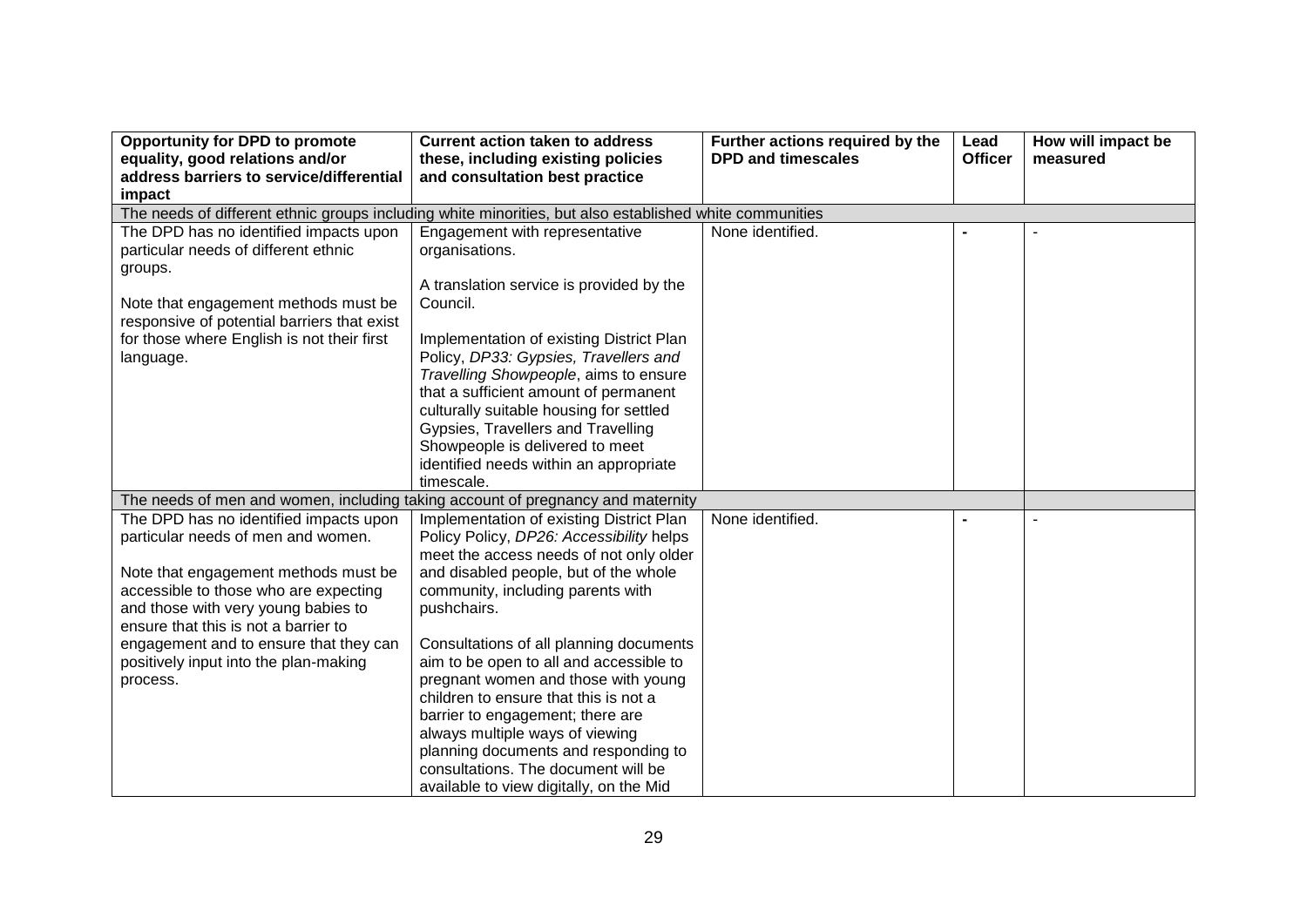|                                                                                                                                                                                                                                                                                                                                                                                                                                                       | Sussex District Council website, and                                                                                                                                                                                                                                                                                                                                                                                                                                                                                                                                                                                                                                                                                                                                                                                                                                                                                                                                                                                          |                                                                                                                                                                                                                                                                                                                                       |                 |                                                         |
|-------------------------------------------------------------------------------------------------------------------------------------------------------------------------------------------------------------------------------------------------------------------------------------------------------------------------------------------------------------------------------------------------------------------------------------------------------|-------------------------------------------------------------------------------------------------------------------------------------------------------------------------------------------------------------------------------------------------------------------------------------------------------------------------------------------------------------------------------------------------------------------------------------------------------------------------------------------------------------------------------------------------------------------------------------------------------------------------------------------------------------------------------------------------------------------------------------------------------------------------------------------------------------------------------------------------------------------------------------------------------------------------------------------------------------------------------------------------------------------------------|---------------------------------------------------------------------------------------------------------------------------------------------------------------------------------------------------------------------------------------------------------------------------------------------------------------------------------------|-----------------|---------------------------------------------------------|
|                                                                                                                                                                                                                                                                                                                                                                                                                                                       | hard copies will be available to view at                                                                                                                                                                                                                                                                                                                                                                                                                                                                                                                                                                                                                                                                                                                                                                                                                                                                                                                                                                                      |                                                                                                                                                                                                                                                                                                                                       |                 |                                                         |
|                                                                                                                                                                                                                                                                                                                                                                                                                                                       | deposit points around the District.                                                                                                                                                                                                                                                                                                                                                                                                                                                                                                                                                                                                                                                                                                                                                                                                                                                                                                                                                                                           |                                                                                                                                                                                                                                                                                                                                       |                 |                                                         |
| The needs of disabled people                                                                                                                                                                                                                                                                                                                                                                                                                          |                                                                                                                                                                                                                                                                                                                                                                                                                                                                                                                                                                                                                                                                                                                                                                                                                                                                                                                                                                                                                               |                                                                                                                                                                                                                                                                                                                                       |                 |                                                         |
| To provide the policy framework to<br>ensure:<br>- That there is adequate provision of<br>community facilities and local services,<br>and<br>Infrastructure;<br>- The location and design of<br>development is accessible to all<br>including open spaces, the public realm<br>and transport infrastructure.<br>Note that engagement methods must be<br>accessible to disabled people to ensure<br>that disability is not a barrier to<br>engagement. | Engagement with Access Groups.<br>Implementation of existing District Plan<br>policies on design, accessibility,<br>transport, community facilities and local<br>services, infrastructure and housing mix<br>aim to ensure development is<br>responsive to the needs of disabled<br>people.<br>Implementation of existing<br>Development Infrastructure and<br>Contributions SPD sets out a<br>requirement for accessible and<br>adaptable dwellings in both market and<br>affordable housing, and identifies the<br><b>Building Regulations standards these</b><br>dwellings should meet.<br>The consultation processes of all<br>planning documents aim to be open to<br>all and accessible disabled people.<br>Supporting material is made available<br>on the website which is equipped with<br>'browse aloud' for those with visual<br>impairments.<br>Consideration given to font size and<br>design layout.<br>Documents written in plain English and<br>terminology used explained in the<br>clearest possible terms. | Implement DPD policies on<br>housing site allocations within the<br>identified indicative phasing<br>period to ensure development is<br>responsive to the needs of<br>disabled people, including in<br>regards to design, accessibility,<br>transport, community facilities<br>and local services, infrastructure<br>and housing mix. | Andrew<br>Marsh | Monitor in line with<br>the DPD Monitoring<br>Schedule. |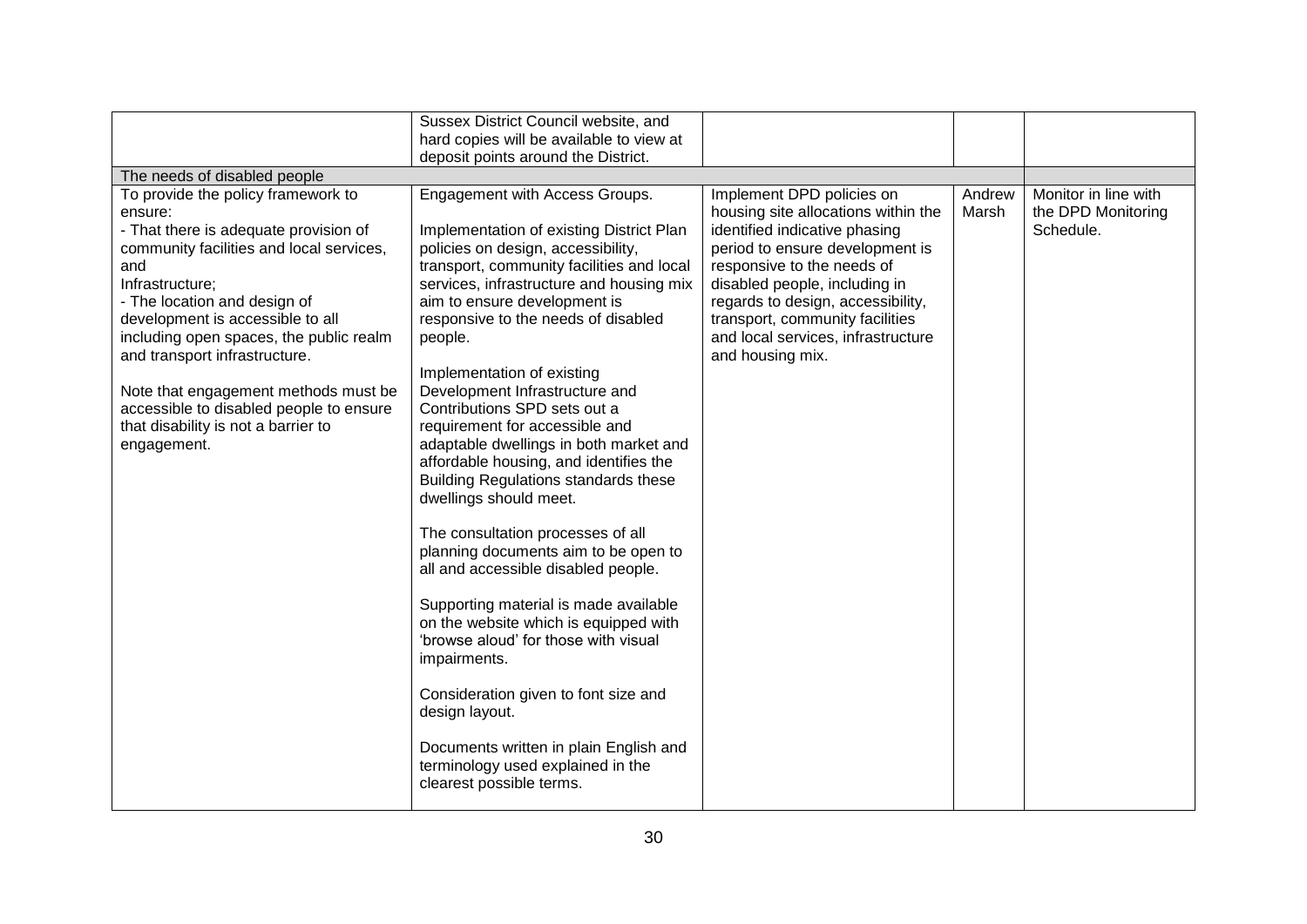|                                                                                                                                                                                                                                                                                                                                                                                                                                                                                                                                                                                                                                                                                                                                                                                                                                                                                                                                                                       | Officers are available to explain the<br>process in person, over the phone and                                                                                                                                                                                                                                                                                                                                                                                                                                                                                                                                                                                                                                                                                                                               |                                                                                                                                                                                                                                                                                                                                            |                 |                                                         |
|-----------------------------------------------------------------------------------------------------------------------------------------------------------------------------------------------------------------------------------------------------------------------------------------------------------------------------------------------------------------------------------------------------------------------------------------------------------------------------------------------------------------------------------------------------------------------------------------------------------------------------------------------------------------------------------------------------------------------------------------------------------------------------------------------------------------------------------------------------------------------------------------------------------------------------------------------------------------------|--------------------------------------------------------------------------------------------------------------------------------------------------------------------------------------------------------------------------------------------------------------------------------------------------------------------------------------------------------------------------------------------------------------------------------------------------------------------------------------------------------------------------------------------------------------------------------------------------------------------------------------------------------------------------------------------------------------------------------------------------------------------------------------------------------------|--------------------------------------------------------------------------------------------------------------------------------------------------------------------------------------------------------------------------------------------------------------------------------------------------------------------------------------------|-----------------|---------------------------------------------------------|
| The needs of people with a religion or belief                                                                                                                                                                                                                                                                                                                                                                                                                                                                                                                                                                                                                                                                                                                                                                                                                                                                                                                         | via email.                                                                                                                                                                                                                                                                                                                                                                                                                                                                                                                                                                                                                                                                                                                                                                                                   |                                                                                                                                                                                                                                                                                                                                            |                 |                                                         |
| None identified at this time.                                                                                                                                                                                                                                                                                                                                                                                                                                                                                                                                                                                                                                                                                                                                                                                                                                                                                                                                         | Existing District Plan policies on<br>community facilities and local services<br>and infrastructure.                                                                                                                                                                                                                                                                                                                                                                                                                                                                                                                                                                                                                                                                                                         | None identified at this time.                                                                                                                                                                                                                                                                                                              |                 |                                                         |
| The needs of gay men, lesbians, bisexuals and heterosexual people                                                                                                                                                                                                                                                                                                                                                                                                                                                                                                                                                                                                                                                                                                                                                                                                                                                                                                     |                                                                                                                                                                                                                                                                                                                                                                                                                                                                                                                                                                                                                                                                                                                                                                                                              |                                                                                                                                                                                                                                                                                                                                            |                 |                                                         |
| None identified at this time.                                                                                                                                                                                                                                                                                                                                                                                                                                                                                                                                                                                                                                                                                                                                                                                                                                                                                                                                         | None identified at this time.                                                                                                                                                                                                                                                                                                                                                                                                                                                                                                                                                                                                                                                                                                                                                                                | None identified at this time.                                                                                                                                                                                                                                                                                                              | $\overline{a}$  |                                                         |
| Issues from marriage and civil partnership                                                                                                                                                                                                                                                                                                                                                                                                                                                                                                                                                                                                                                                                                                                                                                                                                                                                                                                            |                                                                                                                                                                                                                                                                                                                                                                                                                                                                                                                                                                                                                                                                                                                                                                                                              |                                                                                                                                                                                                                                                                                                                                            |                 |                                                         |
| None identified at this time.                                                                                                                                                                                                                                                                                                                                                                                                                                                                                                                                                                                                                                                                                                                                                                                                                                                                                                                                         | None identified at this time.                                                                                                                                                                                                                                                                                                                                                                                                                                                                                                                                                                                                                                                                                                                                                                                | None identified at this time.                                                                                                                                                                                                                                                                                                              |                 |                                                         |
| The needs of different age groups, for example older and younger people                                                                                                                                                                                                                                                                                                                                                                                                                                                                                                                                                                                                                                                                                                                                                                                                                                                                                               |                                                                                                                                                                                                                                                                                                                                                                                                                                                                                                                                                                                                                                                                                                                                                                                                              |                                                                                                                                                                                                                                                                                                                                            |                 |                                                         |
| To provide the policy framework to<br>ensure:<br>- A suitable housing offer is provided,<br>including affordable housing, particularly<br>in rural locations, to enable people to<br>continue to live in suitable<br>accommodation in their locality. For<br>instance, there are barriers to younger<br>people getting on the housing ladder and<br>to older people who cannot 'downsize'<br>and/or move into more suitable local<br>accommodation.<br>- That there is adequate provision of<br>community facilities and local services,<br>and infrastructure.<br>- That the location and design of<br>development is accessible to all<br>including open spaces, the public realm<br>and transport infrastructure.<br>- The provision or improvement of<br>community facilities and local services.<br>Note that different age groups may<br>engage with the consultation process in<br>different ways. Consideration should be<br>given to engaging with people of | Engagement with representative<br>organisations.<br>Implementation of existing District Plan<br>policies on affordable housing, design,<br>accessibility, transport, community<br>facilities and local services,<br>infrastructure and housing mix.<br>Consultations of all planning documents<br>aim to be open to all and accessible to<br>people of all ages; there are always<br>multiple ways of viewing planning<br>documents and responding to<br>consultations. The document will be<br>available to view digitally, on the Mid<br>Sussex District Council website, and<br>hard copies will be available to view at<br>deposit points around the District.<br>Supporting material is made available<br>on the website which is equipped with<br>'browse aloud' for those with visual<br>impairments. | Implement DPD policies on<br>housing site allocations within the<br>identified indicative phasing<br>period to ensure development is<br>responsive to the needs of<br>different age groups, including in<br>regards to design, accessibility,<br>transport, community facilities<br>and local services, infrastructure<br>and housing mix. | Andrew<br>Marsh | Monitor in line with<br>the DPD Monitoring<br>Schedule. |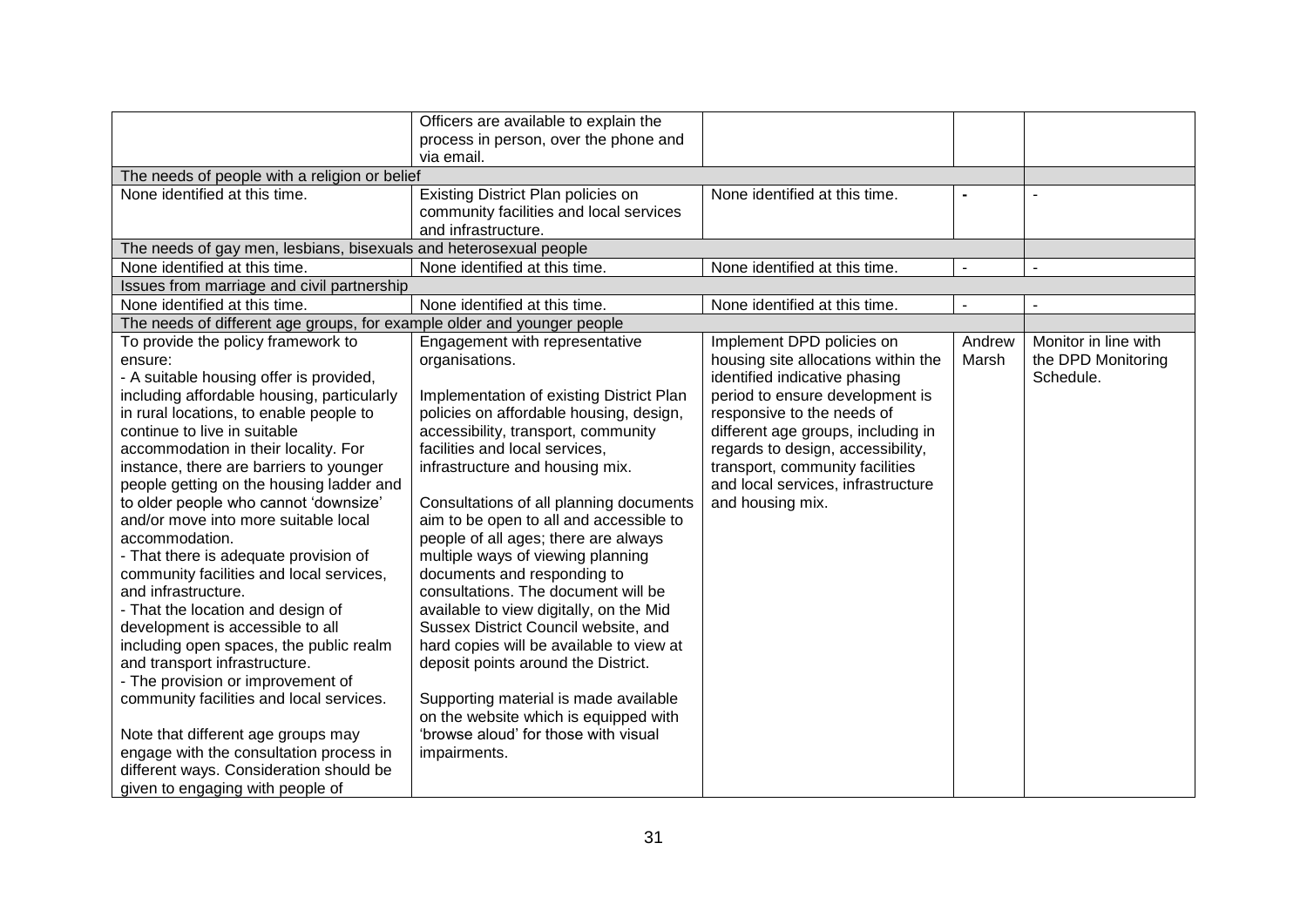| different age groups to ensure that they  | Consideration given to font size and                                                                                        |                                     |        |                      |
|-------------------------------------------|-----------------------------------------------------------------------------------------------------------------------------|-------------------------------------|--------|----------------------|
| can positively input into the plan-making | design layout.                                                                                                              |                                     |        |                      |
| process.                                  |                                                                                                                             |                                     |        |                      |
|                                           | Documents written in plain English and                                                                                      |                                     |        |                      |
|                                           | terminology used explained in the                                                                                           |                                     |        |                      |
|                                           | clearest possible terms.                                                                                                    |                                     |        |                      |
|                                           |                                                                                                                             |                                     |        |                      |
|                                           | Officers available to explain the process                                                                                   |                                     |        |                      |
|                                           | in person, over the phone and via                                                                                           |                                     |        |                      |
|                                           | email.                                                                                                                      |                                     |        |                      |
| The needs of transgender communities      |                                                                                                                             |                                     |        |                      |
| None identified at this time.             | None identified at this time.                                                                                               | None identified at this time.       |        |                      |
|                                           | The needs of people who are disadvantaged by socio-economic factors such as low incomes, skill or living in a deprived area |                                     |        |                      |
| To provide the policy framework to        | Engagement with voluntary services,                                                                                         | Implement DPD policies on           | Andrew | Monitor in line with |
| ensure:                                   | registered social landlords and the                                                                                         | housing site allocations within the | Marsh  | the DPD Monitoring   |
| - The correct amount and distribution of  | business community.                                                                                                         | identified indicative phasing       |        | Schedule.            |
| housing and employment development        |                                                                                                                             | period which aim to support the     |        |                      |
| to enhance the economic prosperity of     | Implementation of existing District Plan                                                                                    | provision of homes for people       |        |                      |
| all the district's towns and villages.    | policies on housing, including                                                                                              | from all backgrounds in the         |        |                      |
| - A suitable housing offer is provided,   | affordable housing and housing mix,                                                                                         | District, and employment site       |        |                      |
| including affordable housing, to enable   | and economic development that                                                                                               | allocations that aim to improve     |        |                      |
| people to live in suitable accommodation  | provide for a range of employment                                                                                           | employment opportunities in the     |        |                      |
| and continue to live in their locality.   | types, community facilities and local                                                                                       | district and support the local      |        |                      |
| - The integration of affordable housing   | services and infrastructure, accessibility                                                                                  | economy.                            |        |                      |
| with open market housing.                 | and transport.                                                                                                              |                                     |        |                      |
|                                           |                                                                                                                             |                                     |        |                      |
| - That there is adequate provision of     |                                                                                                                             |                                     |        |                      |
| community facilities and local services,  |                                                                                                                             |                                     |        |                      |
| and infrastructure.                       |                                                                                                                             |                                     |        |                      |
| - That the location and design of         |                                                                                                                             |                                     |        |                      |
| development is accessible to all          |                                                                                                                             |                                     |        |                      |
| including open spaces, the public realm   |                                                                                                                             |                                     |        |                      |
| and transport infrastructure.             |                                                                                                                             |                                     |        |                      |
| - The provision or improvement of         |                                                                                                                             |                                     |        |                      |
| community facilities and local services.  |                                                                                                                             |                                     |        |                      |
|                                           |                                                                                                                             |                                     |        |                      |
| Note that engagement methods must be      |                                                                                                                             |                                     |        |                      |
| accessible to those who are               |                                                                                                                             |                                     |        |                      |
| disadvantaged by their socio-economic     |                                                                                                                             |                                     |        |                      |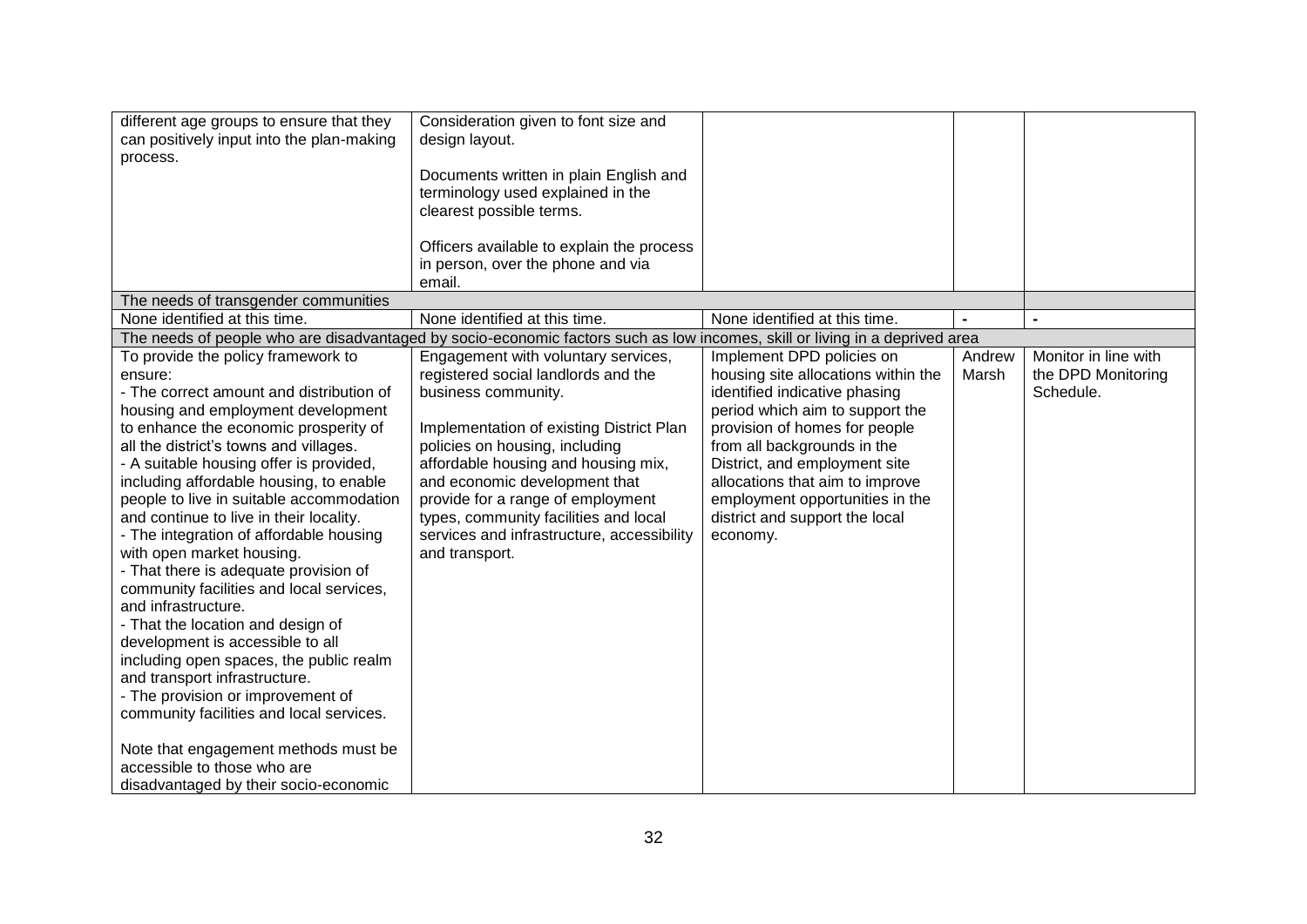| background to ensure that they can<br>positively input into plan-making |                                          |                                     |        |                      |
|-------------------------------------------------------------------------|------------------------------------------|-------------------------------------|--------|----------------------|
| process.                                                                |                                          |                                     |        |                      |
|                                                                         |                                          |                                     |        |                      |
| The needs of people who live in a rural area                            |                                          |                                     |        |                      |
| To provide the policy framework to                                      | Engagement with Parish Councils,         | Implement DPD policies on           | Andrew | Monitor in line with |
| ensure:                                                                 | representative groups and local          | housing site allocations within the | Marsh  | the DPD Monitoring   |
| - The correct amount and distribution of                                | communities.                             | identified indicative phasing       |        | Schedule.            |
| housing development to enhance the                                      |                                          | period that support sustainable     |        |                      |
| economic prosperity of all the district's                               | Implementation of existing District Plan | development in rural locations.     |        |                      |
| villages.                                                               | Policy DP32: Rural Exception Sites       |                                     |        |                      |
| - A suitable housing offer is provided in                               | allows for the provision of rural        |                                     |        |                      |
| rural locations, including affordable                                   | exception sites, and DP1: Sustainable    |                                     |        |                      |
| housing, to enable people to live in                                    | Economic Development allows for new      |                                     |        |                      |
| suitable accommodation and continue to                                  | small scale economic development in      |                                     |        |                      |
| live in their locality.                                                 | the countryside.                         |                                     |        |                      |
| - The integration of affordable housing                                 |                                          |                                     |        |                      |
| with open market housing where                                          |                                          |                                     |        |                      |
| possible.                                                               |                                          |                                     |        |                      |
| - That there is adequate provision of                                   |                                          |                                     |        |                      |
| community facilities and local services,                                |                                          |                                     |        |                      |
| and infrastructure.                                                     |                                          |                                     |        |                      |
| - That the location and design of                                       |                                          |                                     |        |                      |
| development is accessible to all                                        |                                          |                                     |        |                      |
| including open spaces, the public realm                                 |                                          |                                     |        |                      |
| and transport infrastructure.                                           |                                          |                                     |        |                      |
| - The provision or improvement of                                       |                                          |                                     |        |                      |
| community facilities and local services.                                |                                          |                                     |        |                      |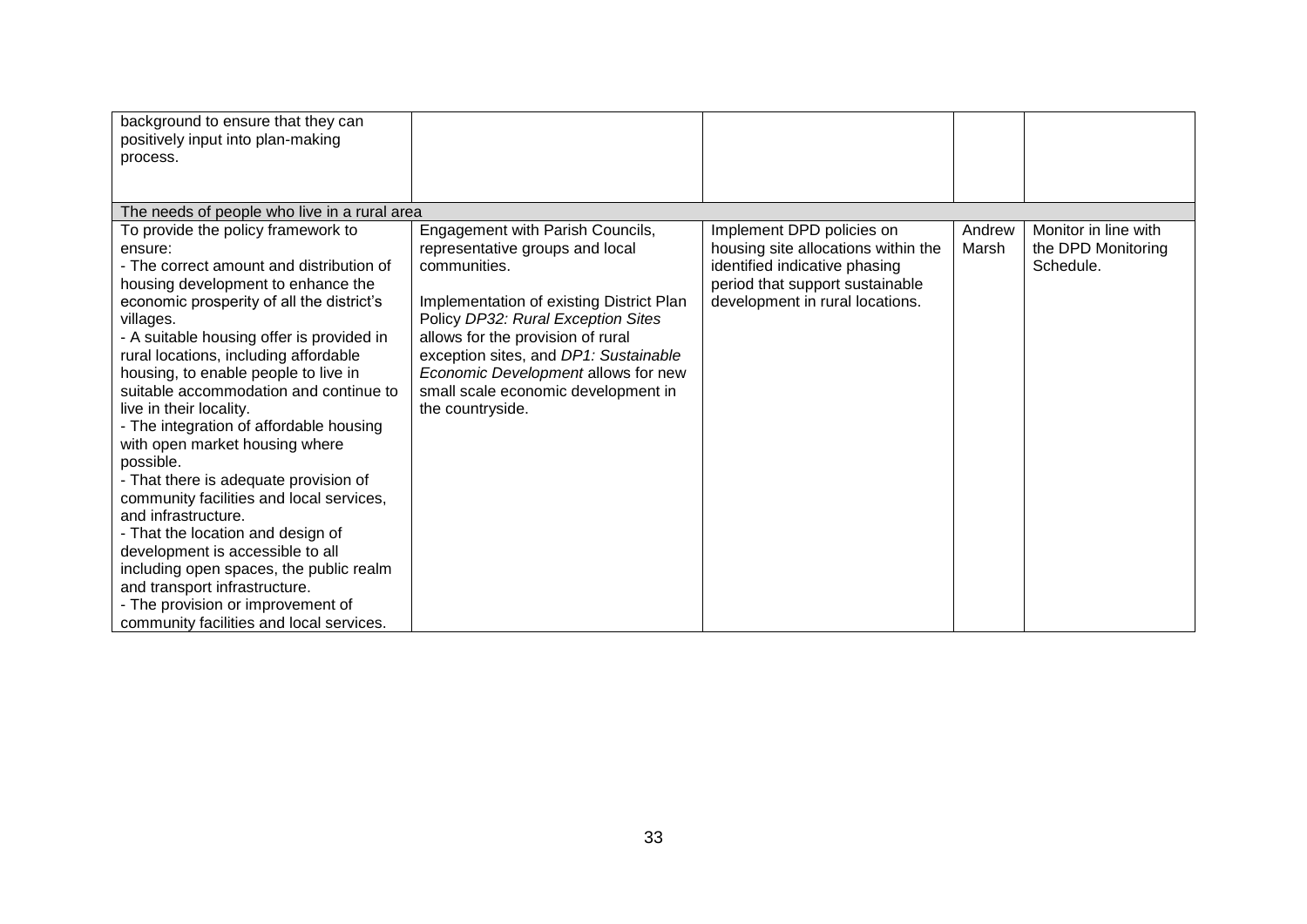### **3. Mid Sussex District Council Equality Impacts Assessment Summary**

| Key findings                                                                | <b>Future actions</b>                                                       |
|-----------------------------------------------------------------------------|-----------------------------------------------------------------------------|
| Existing engagement methods are responding to needs of protected groups.    | Continued promotion of consultation exercises that are inclusive of all,    |
|                                                                             | engagement with representative organisations and monitoring of              |
| Consultations are managed to ensure that engagement reaches as wide as      | consultation.                                                               |
| possible audience, including protected groups.                              |                                                                             |
|                                                                             | Continue to implement existing District Plan policies which respond to the  |
| The DPD has the opportunity to provide site specific policies that aim to   | needs of protected groups.                                                  |
| create safe and attractive places that are responsive to the needs of all,  |                                                                             |
| including protected groups.                                                 | Implement DPD policies which aim to support the provision of homes to       |
|                                                                             | meet the identified housing need for Mid Sussex.                            |
| In regards to the protected groups, the consultation of and policies in the |                                                                             |
| DPD have no identified negative impacts that are not remedied through       | Monitor delivery of site allocations in order to assess their effect on the |
| future actions.                                                             | needs of protected groups.                                                  |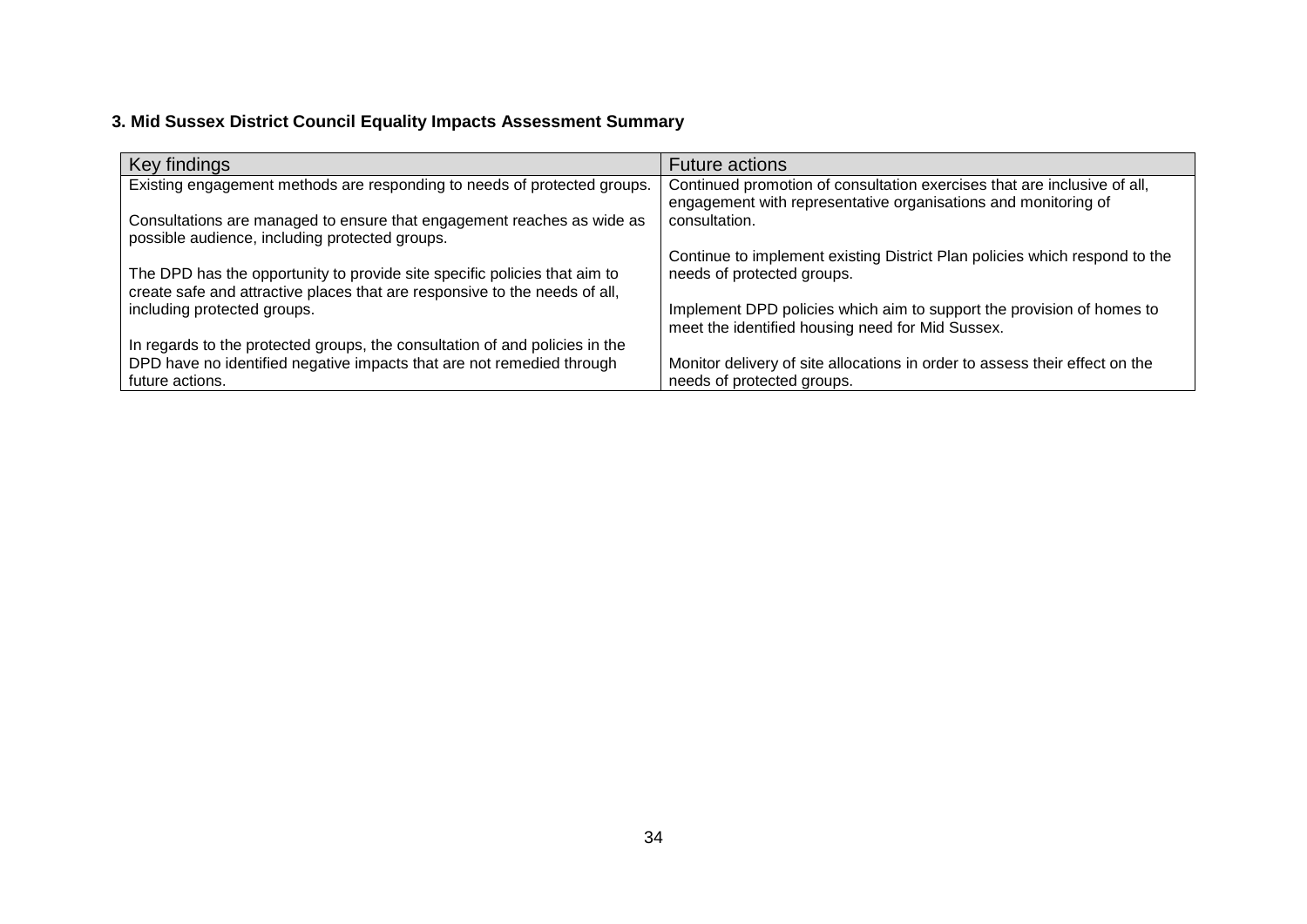<span id="page-35-0"></span>**Appendix 5 Statement of Representations Procedure (Regulation 19)**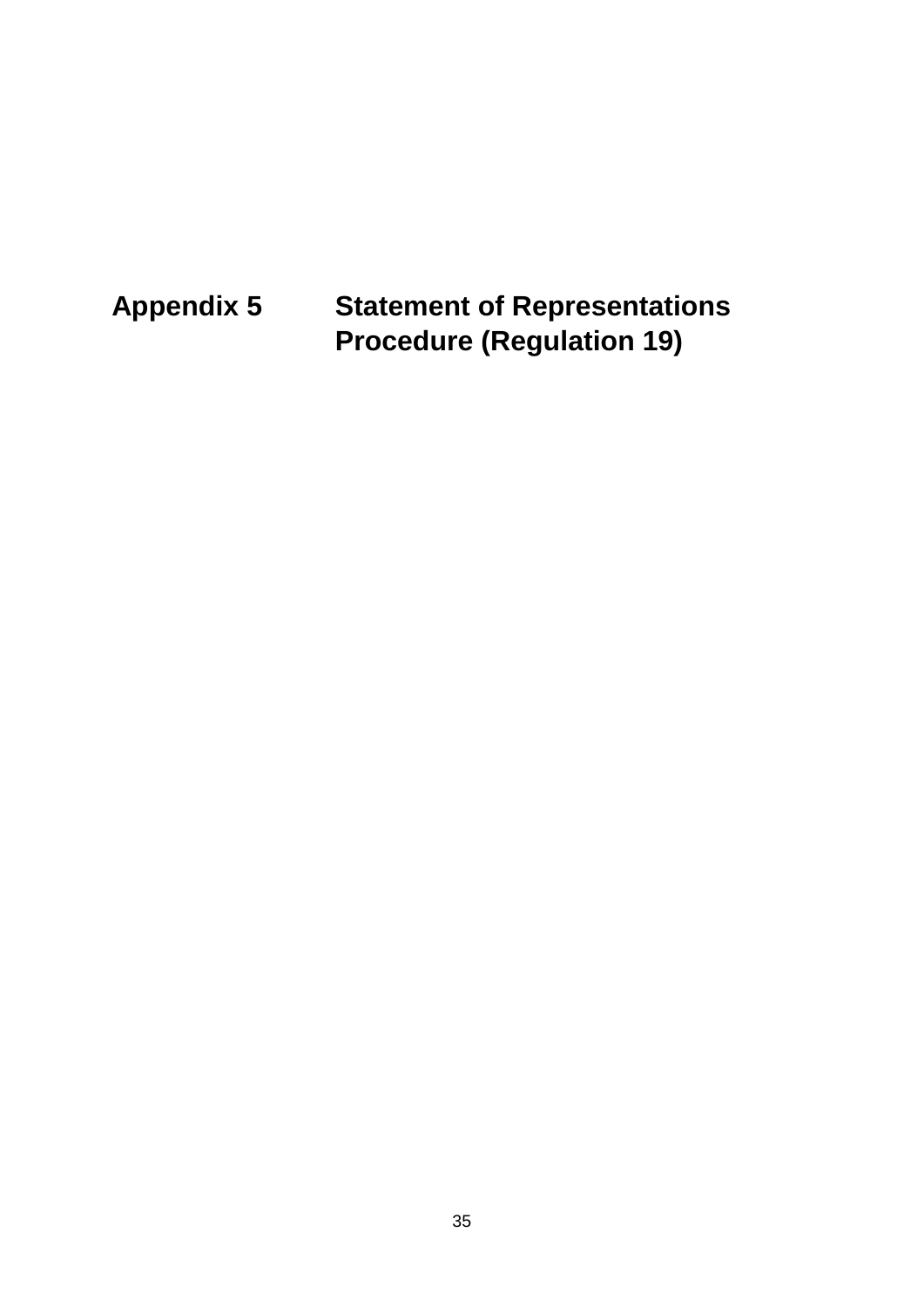### **The Town and Country Planning (Local Planning) (England) Regulations 2012**

### **Mid Sussex District Council**

### **Statement of Representations Procedure and Statement of Fact**

### **Notice of Publication of the Submission Draft Site Allocations Development Plan Document**

Mid Sussex District Council has approved the Submission Draft Mid Sussex Site Allocations Development Plan Document (DPD) for publication. The Site Allocations DPD supports the strategic framework for development in Mid Sussex up to 2031 as set out in the Mid Sussex District Plan. It allocates employment and housing sites, as well as including five additional strategic policies.

Mid Sussex District Council has published the following documents in accordance with regulation 19 of the Town and Country Planning (Local Planning) England Regulations 2012. Representations are invited on the following documents:

- Submission Draft Mid Sussex Site Allocations DPD and Policies Maps
- Submission Draft Mid Sussex Site Allocations DPD Sustainability Appraisal
- Habitats Regulations Assessment of the Submission Draft Mid Sussex Site Allocations DPD
- Statement of Consultation (Regulation 18)
- Other supporting documents and evidence

Representations should be received between **Monday 3rd August 2020** and **midnight on Monday 28th September 2020** and can be made:

- Online via: [www.midsussex.gov.uk/SitesDPD](http://www.midsussex.gov.uk/SitesDPD)
- By e-mail to: [LDFconsultation@midsussex.gov.uk](mailto:LDFconsultation@midsussex.gov.uk)
- By post to: Planning Policy, Mid Sussex District Council, Oaklands, Oaklands Road, Haywards Heath, West Sussex, RH16 1SS

Representations may be accompanied by a request to be notified at a specified address of any of the following:

- Submission of the Site Allocations DPD to the Secretary of State for independent examination.
- The publication of the Inspector's report following the examination.
- The adoption of the Site Allocations DPD.

We cannot take account of responses which are given to us confidentially as the public have the right to examine representations made. Representations must be made by midnight on Monday  $28<sup>th</sup>$  September 2020. Representations received after this date and time will not be accepted.

The documents can be viewed on the Council's website at: [www.midsussex.gov.uk/SitesDPD.](http://www.midsussex.gov.uk/SitesDPD)

The documents will also be provided to the locations specified at the end of this notice. Due to the ongoing coronavirus situation, please check with the individual location for availability of the documents and current opening hours.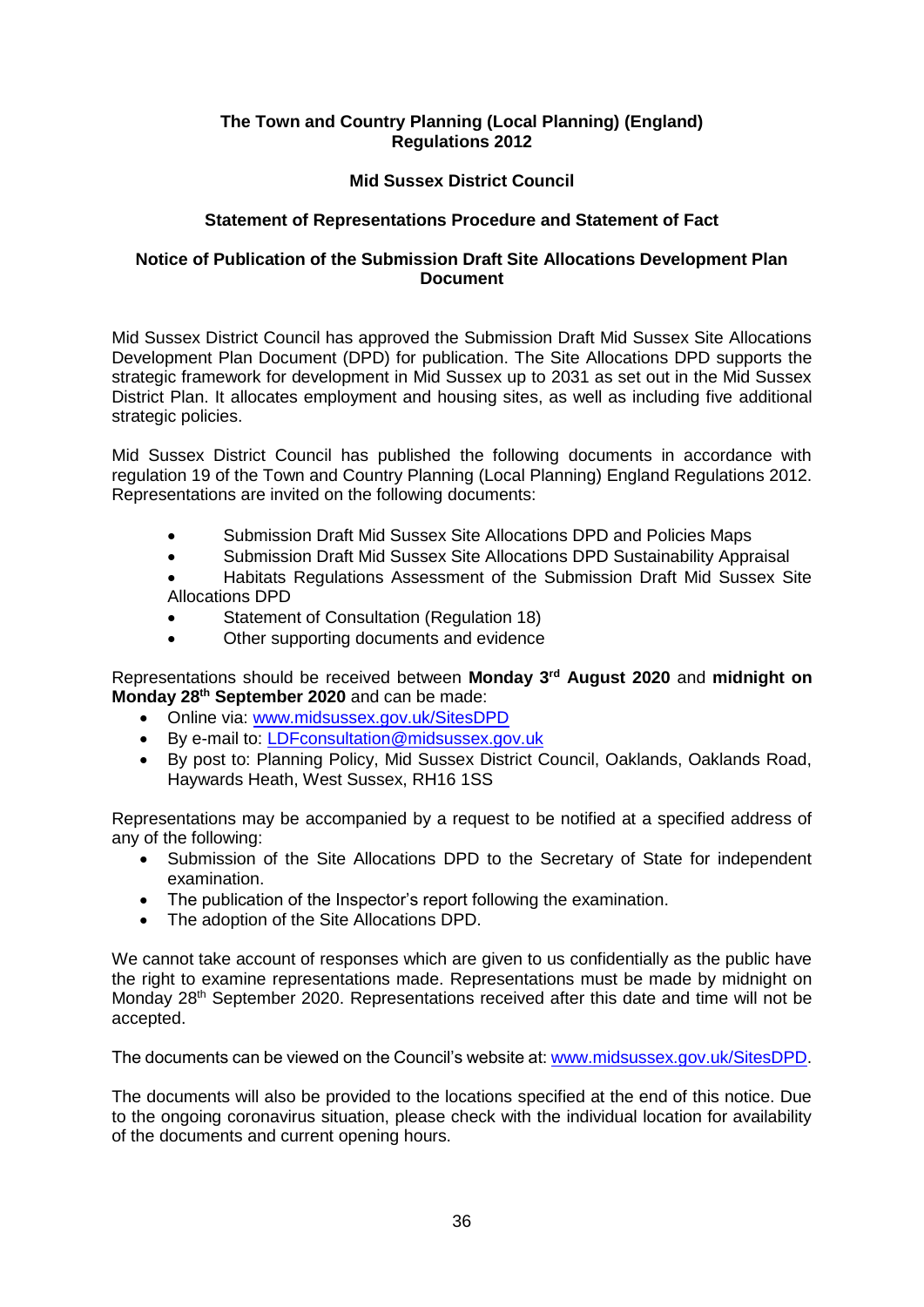The availability of documents is in accordance with The Town and Country Planning (Local Planning) (England) (Coronavirus) (Amendment) Regulations 2020.

### **Libraries in Mid Sussex**

Burgess Hill Library, 15-19 The Martlets, Burgess Hill, RH15 9NN (01444 255452)

East Grinstead Library, 32-40 West Street, East Grinstead, RH19 4SR (01342 332900)

Hassocks Library, 9 Ewart Close, Hassocks, BN6 8FJ (01273 842779)

Haywards Heath Library, 34 Boltro Road, Haywards Heath, RH16 1BN (01444 255444)

Hurstpierpoint Library, Trinity Road, Hurstpierpoint, BN6 9UY (01273 832609)

#### **Help Points in Mid Sussex**

Burgess Hill Help Point, Burgess Hill Town Council Offices, 96 Church Walk, Burgess Hill, West Sussex, RH15 9AS (01444 247726)

East Grinstead Help Point, Public Library, 32-40 West Street, East Grinstead, West Sussex, RH19 4SR (01342 300780)

Haywards Heath Help Point, Oaklands, Oaklands Road, Haywards Heath, West Sussex RH16 1SS (01444 458166)

Should you have any queries relating to the Site Allocations DPD, you can contact the Planning Policy team by e-mailing: [LDFconsultation@midsussex.gov.uk.](mailto:LDFconsultation@midsussex.gov.uk)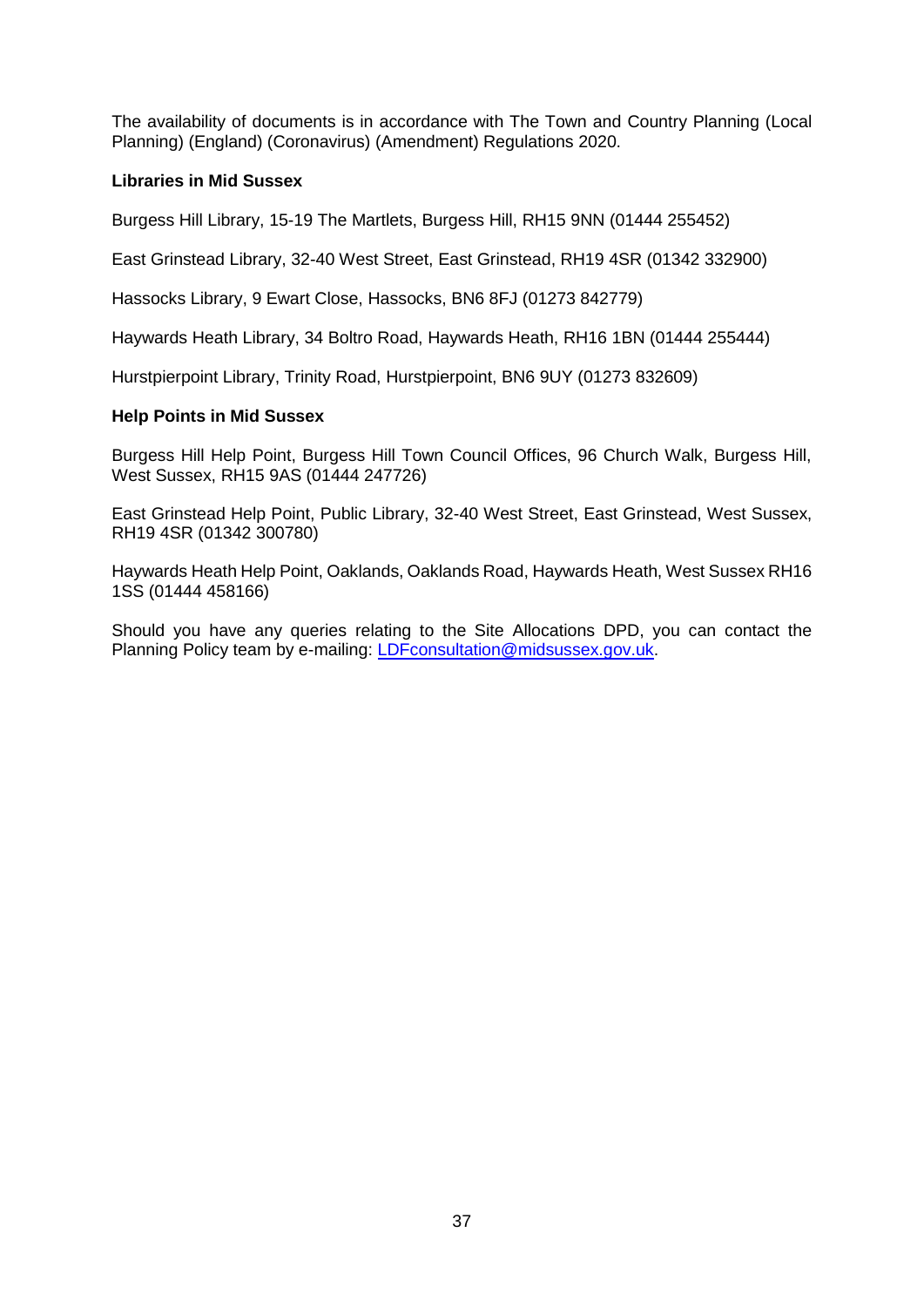<span id="page-38-0"></span>**Appendix 6 Statement of Availability of Consultation Documents**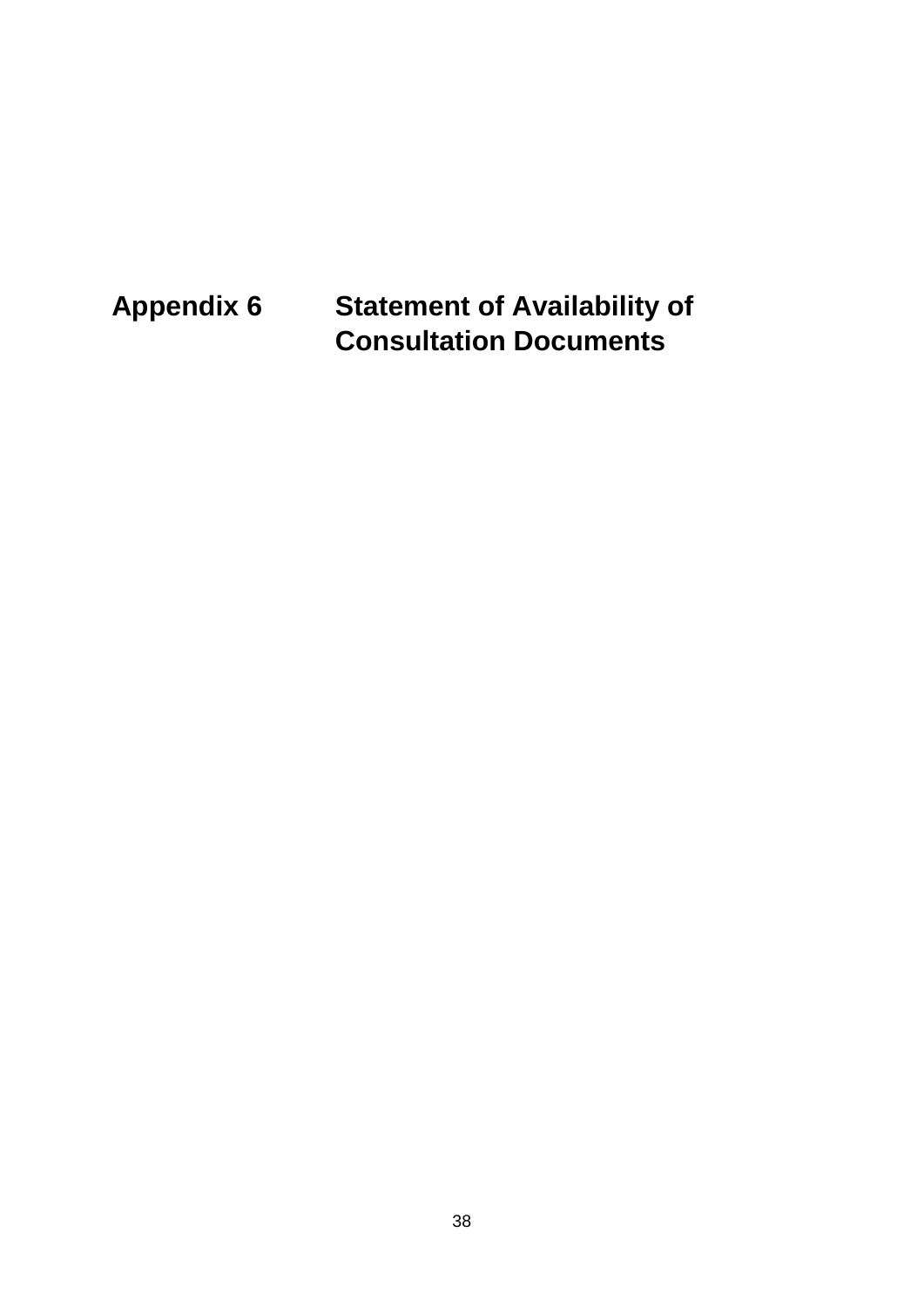### **Site Allocations DPD (Regulation 19)**

### **Availability of consultation documents**

The Council report (22nd July 2020) highlighted that due to the Covid-19 outbreak, the Regulation 19 consultation period has been extended to eight weeks to provide stakeholders with a greater opportunity to submit representations.

At the time the Council report and accompanying Community Involvement Plan were published, The Town and Country Planning (Local Planning) (England) Regulations 2012 required, under regulation 35, that documents are made available for inspection at the Council offices, as well as in other such places the Council felt necessary – usually Libraries and Help Points within the district. The Statement of Representations Procedure refers to consultation documents being available at Libraries and Help Points but advises that due to the Covid-19 outbreak to check with the individual locations for availability of the consultation documents.

Since the Council report and the Community Involvement Plan were published, the requirement to make consultation documents available has been removed by the Government in light of the ongoing coronavirus situation. This requirement was removed through The Town and Country Planning (Local Planning) (England) (Coronavirus) (Amendment) Regulations 2020.

Therefore, this means that consultation documents only need to be made available online and not at the deposit points (Council offices, Libraries and Help Points). All the consultation documents are available online at: [www.midsussex.gov.uk/SitesDPD.](http://www.midsussex.gov.uk/SitesDPD)

However, printed copies of the consultation documents have still been sent to Libraries and Help Points, including the Council offices. Although most of these places remain closed at the current time, should the buildings re-open during the consultation period (8 weeks from the  $3<sup>rd</sup>$ August until the  $28<sup>th</sup>$  September 2020) and if it is safe to do so, the printed copies of the consultation documents will be made available for inspection.

It is advised to check with the individual Libraries and Help Points before travel for availability of the consultation documents and opening hours.

Further information on the Site Allocations DPD and the consultation documents can be found at: [www.midsussex.gov.uk/SitesDPD.](http://www.midsussex.gov.uk/SitesDPD)

For any questions about the consultation, please contact:

[LDFconsultation@midsussex.gov.uk.](mailto:LDFconsultation@midsussex.gov.uk)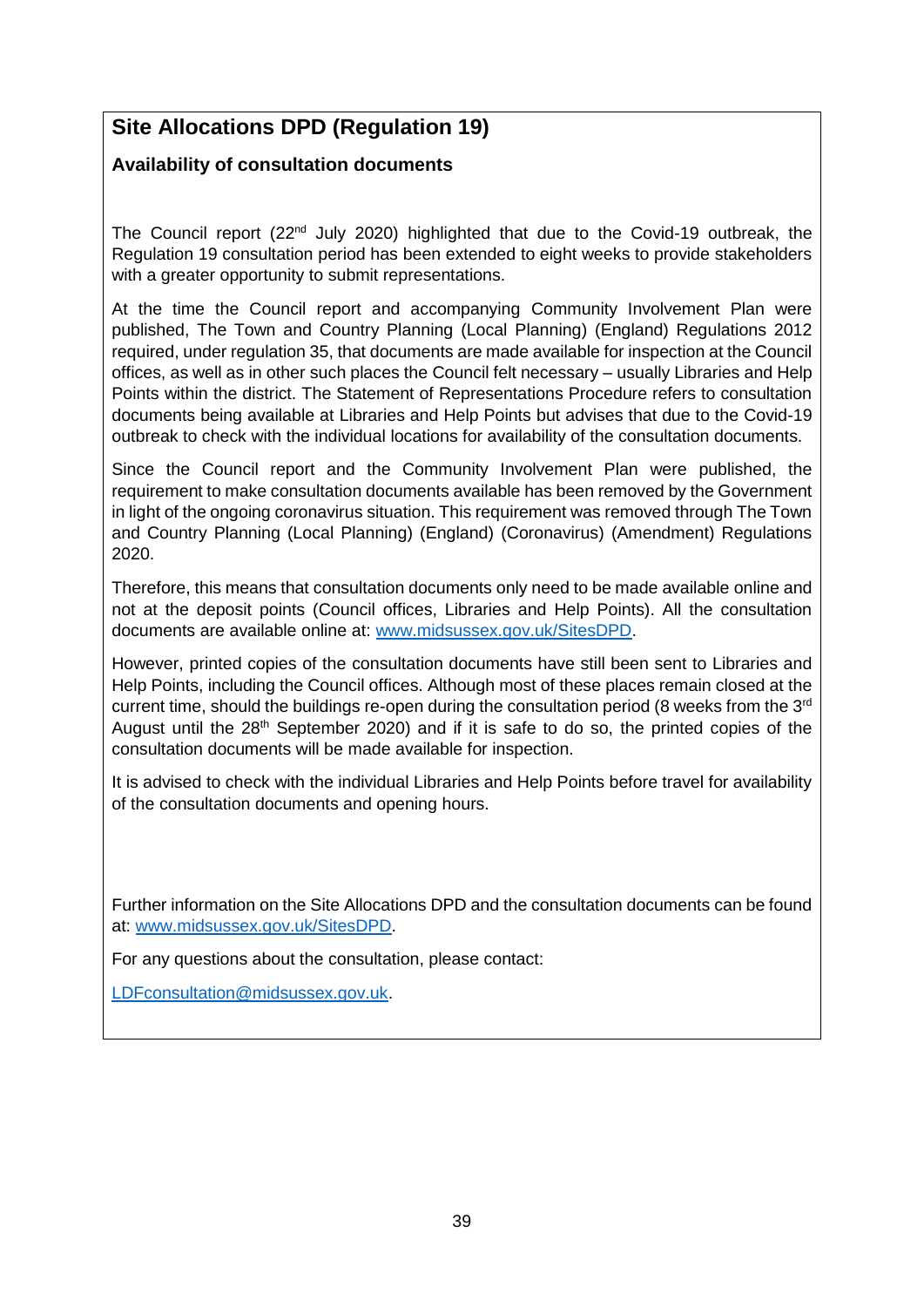<span id="page-40-0"></span>**Appendix 7 Consultation Form (Regulation 19)**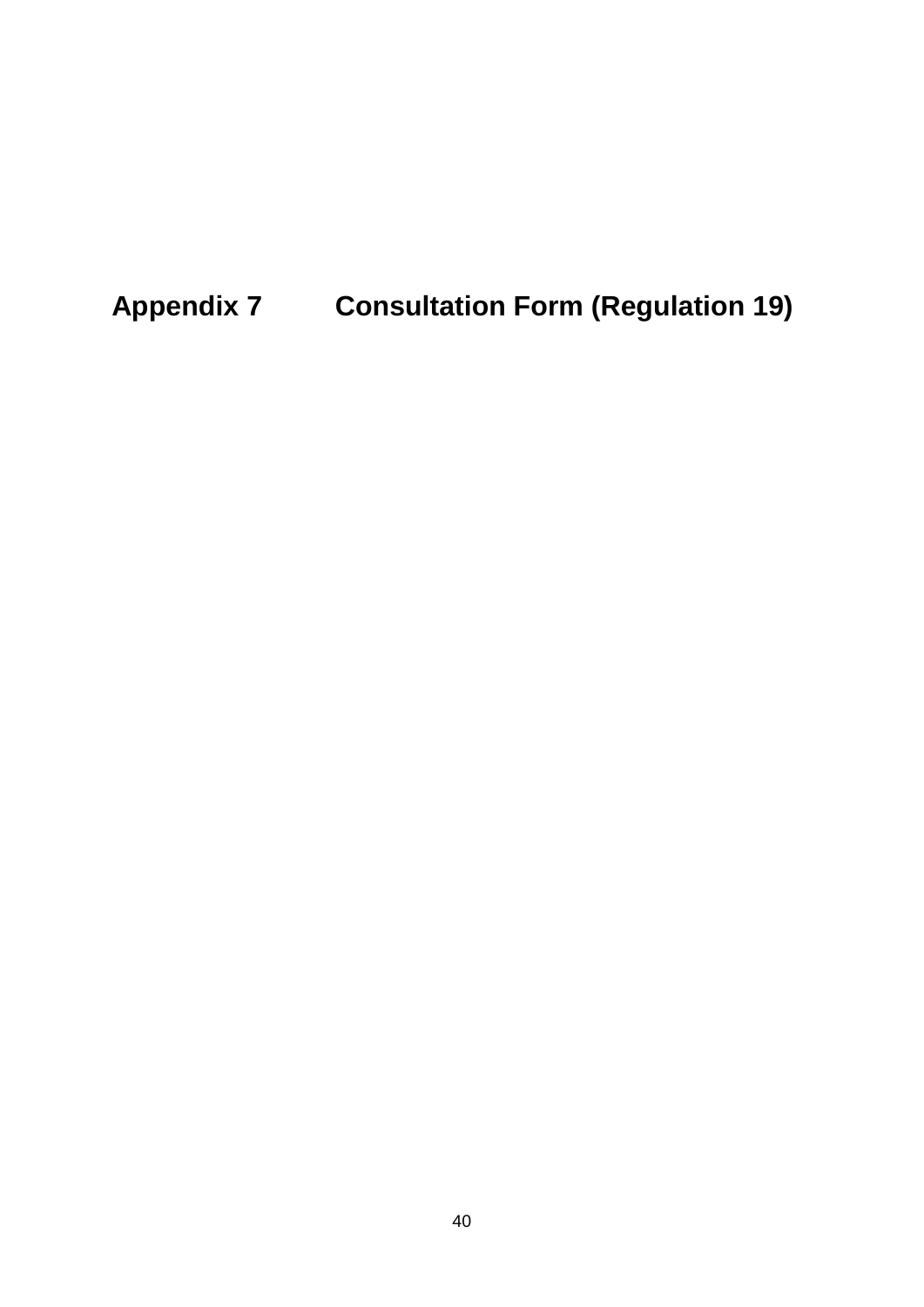

### **Site Allocations Development Plan Document Regulation 19 Submission Draft Consultation Form**

The District Council is seeking representations on the Submission Draft Site Allocations Development Plan Document, which supports the strategic framework for development in Mid Sussex until 2031.

The Site Allocations DPD, has four main aims, which are:

- i) to allocate sufficient housing sites to address the residual necessary to meet the identified housing requirement for the district up to 2031 in accordance with the Spatial Strategy set out in the District Plan;
- ii) to allocate sufficient employment land to meet the residual need and in line with policy requirements set out in District Plan Policy DP1: Sustainable Economic Development;
- iii) to allocate a site for a Science and Technology Park west of Burgess Hill in line with policy requirements set out in District Plan Policy DP1: Sustainable Economic Development, and
- iv) to set out additional Strategic Policies necessary to deliver sustainable development.

All comments submitted will be considered by a Planning Inspector, appointed by the Secretary of State, at a public examination to determine whether the plan is sound.

The Site Allocations DPD is available to view at: [www.midsussex.gov.uk/planning-building/development-plan-documents/](http://www.midsussex.gov.uk/planning-building/development-plan-documents/)

A number of documents have been prepared to provide evidence for the Site Allocations DPD and these can be viewed on the Council's website at the above address.

Paper copies will also be at the Council offices (see address below) and your local library and available to view if the buildings are able to open during the consultation period.

### **Please return to Mid Sussex District Council by midnight on 28th September 2020**

### **How can I respond to this consultation?**

**Online:** A secure e-form is available online at:

[www.midsussex.gov.uk/planning-building/development-plan-documents/](http://www.midsussex.gov.uk/planning-building/development-plan-documents/)

The online form has been prepared following the guidelines and standard model form provided by the Planning Inspectorate. To enable the consultation responses to be processed efficiently, it would be helpful to submit a response using the online form, however, it is not necessary to do so. Consultation responses can also be submitted by:

**Post:** Mid Sussex District Council **E-mail:** [LDFconsultation@midsussex.gov.uk](mailto:LDFconsultation@midsussex.gov.uk) Planning Policy Oaklands Road Haywards Heath West Sussex RH16 1SS

A guidance note accompanies this form and can be used to help fill this form in.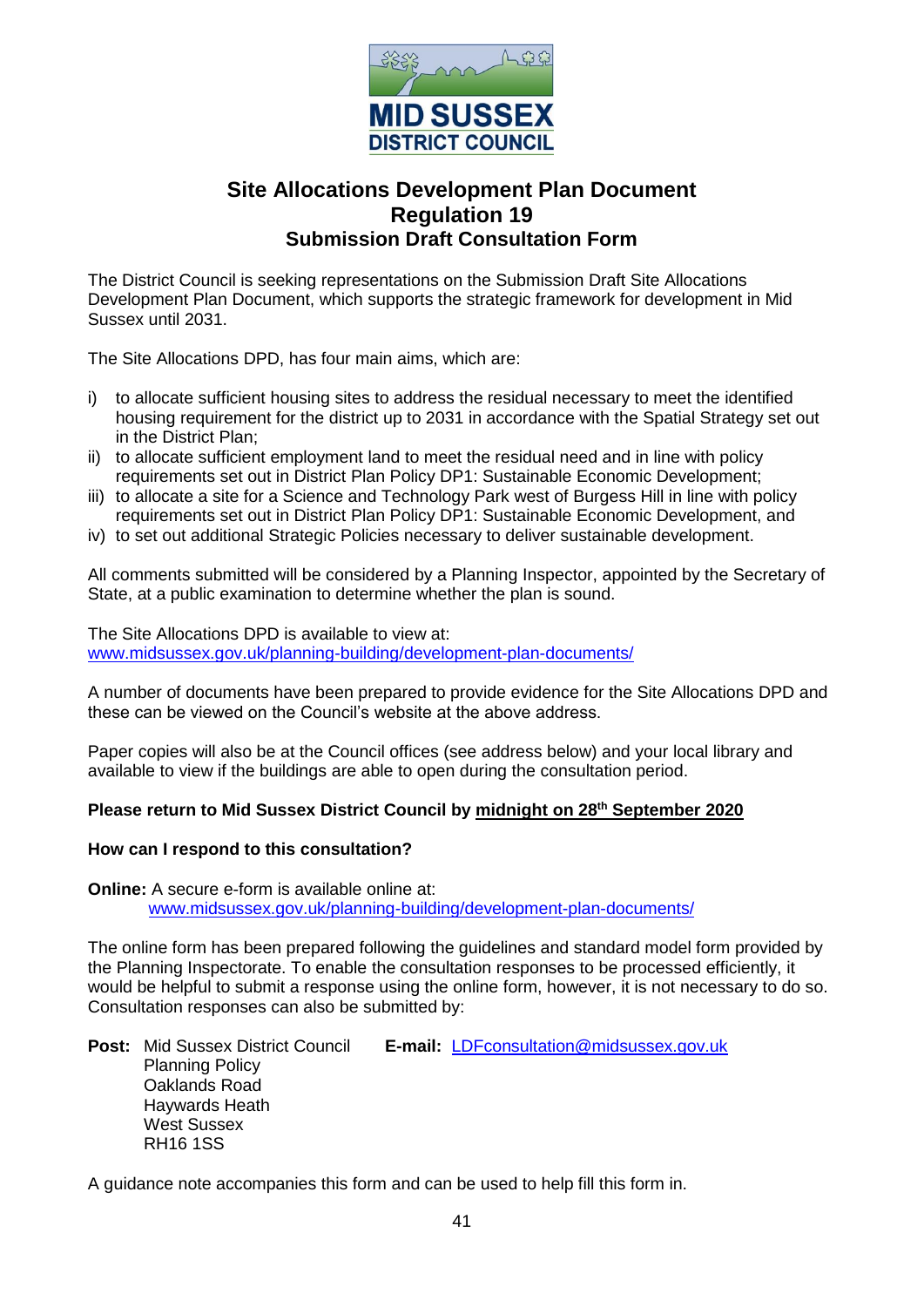### **1. Personal Details**

| Title                             |  |
|-----------------------------------|--|
| <b>First Name</b>                 |  |
| Last Name                         |  |
| Job Title<br>(where relevant)     |  |
| Organisation<br>(where relevant)  |  |
| Respondent Ref. No.<br>(if known) |  |
| On behalf of<br>(where relevant)  |  |
| Address Line 1                    |  |
| Line 2                            |  |
| Line 3                            |  |
| Line 4                            |  |
| Post Code                         |  |
| <b>Telephone Number</b>           |  |
| E-mail Address                    |  |

…………………………………………………………………………………………

Information will only be used by Mid Sussex District Council and its employees in accordance with the Data Protection Act 1998. Mid Sussex District Council will not supply information to any other organisation or individual except to the extent permitted by the Data Protection Act and which is required or permitted by law in carrying out any of its proper functions.

The information gathered from this form will only be used for the purposes described and any personal details given will not be used for any other purpose.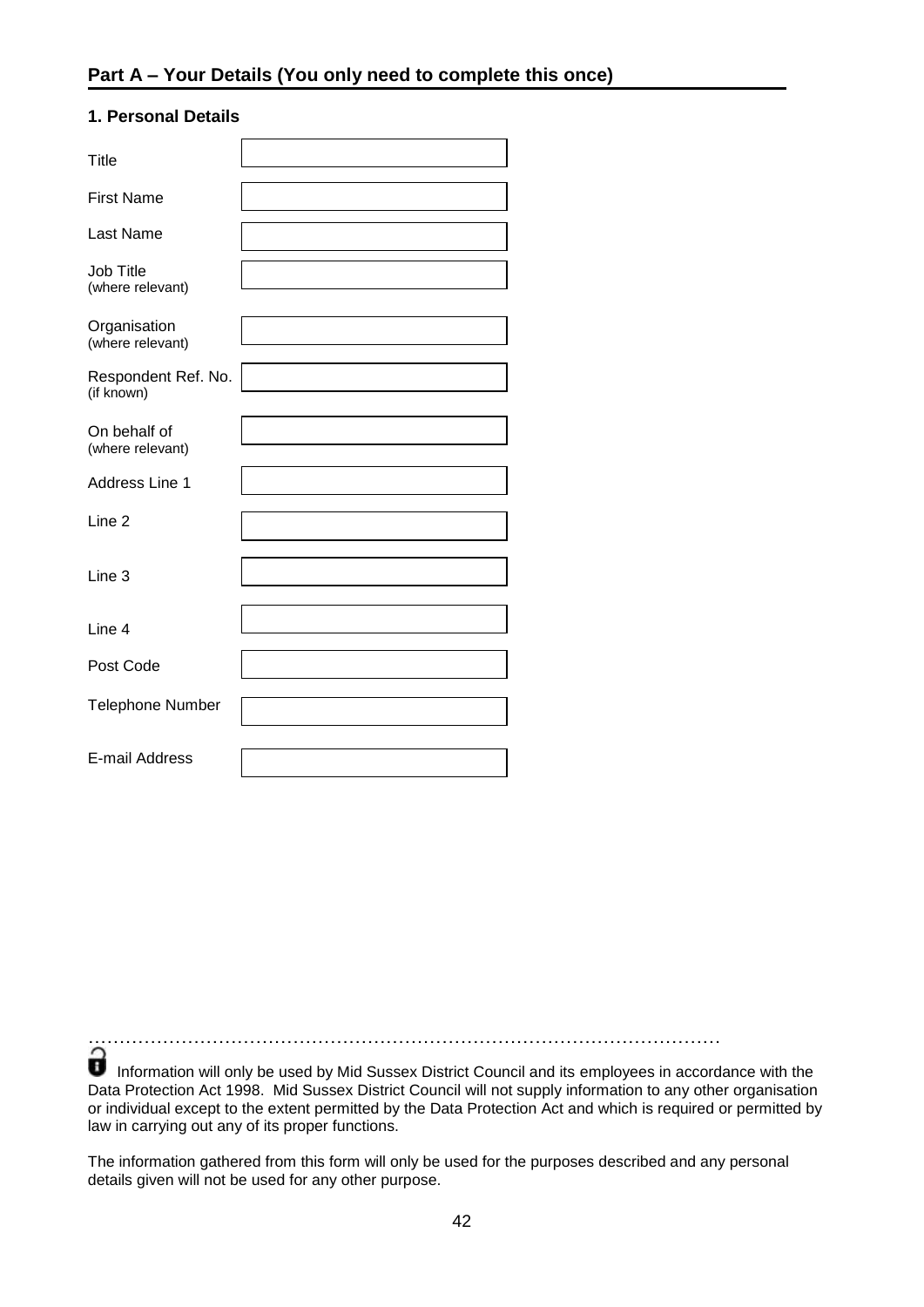### **Part B – Your Comments**

You can find an explanation of the terms used in the guidance note. Please fill this part of the form out for each representation you make.

**Name or Organisation:**

### **3a. Does your comment relate to:**



#### **3b. To which part does this representation relate?**

| Paragraph |  | Policy SA |  | Draft Policies Map |  |
|-----------|--|-----------|--|--------------------|--|
|-----------|--|-----------|--|--------------------|--|

### **4. Do you consider the Site Allocations DPD is:**

| 4a. In accordance with legal and procedural<br>requirements; including the duty to cooperate. | Yes | N <sub>o</sub> |
|-----------------------------------------------------------------------------------------------|-----|----------------|
| 4b. Sound                                                                                     | Yes | <b>No</b>      |

### **5. With regard to each test, do you consider the Plan to be sound or unsound:**

|                                     | Sound | <b>Unsound</b> |
|-------------------------------------|-------|----------------|
| (1) Positively prepared             |       |                |
| (2) Justified                       |       |                |
| (3) Effective                       |       |                |
| (4) Consistent with national policy |       |                |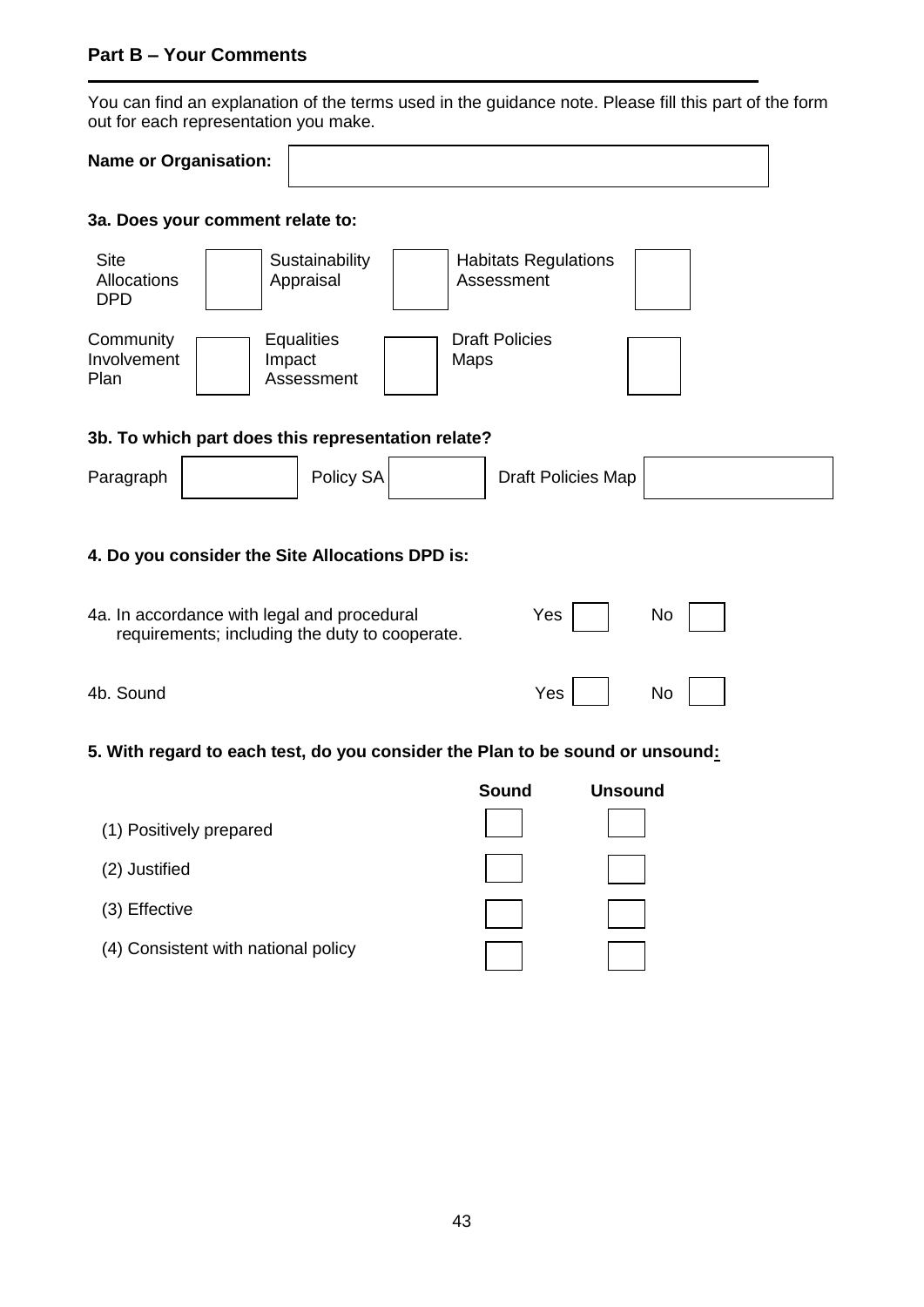**6a**. If you wish to support the legal compliance or soundness of the Plan, please use this box to set out your comments. If you selected '**No**' to either part of question **4** please also complete question **6b**.

**6b.** Please give details of why you consider the Site Allocations Development Plan Document is

**6b.** Please give details of why you consider the Site Allocations DPD is not legally compliant or is unsound. Please be as precise as possible.

not legally compliant or is unsound. Please be as precise as possible.

**7**. Please set out what change(s) you consider necessary to make the Site Allocations DPD legally compliant or sound, having regard to the reason you have identified at question 5 above where this relates to soundness.

You will need to say why this change will make the Plan legally compliant or sound. It will be helpful if you are able to put forward your suggested revised wording of any policy or text. Please be as precise as possible.

**Please note** your representation should cover succinctly all the information, evidence and supporting information necessary to support/justify the representation and the suggested change, as there will not normally be a subsequent opportunity to make further representations based on the original representation at publication stage.

**After this stage, further submissions will be only at the request of the Inspector, based on the matters and issues he/she identifies for examination.**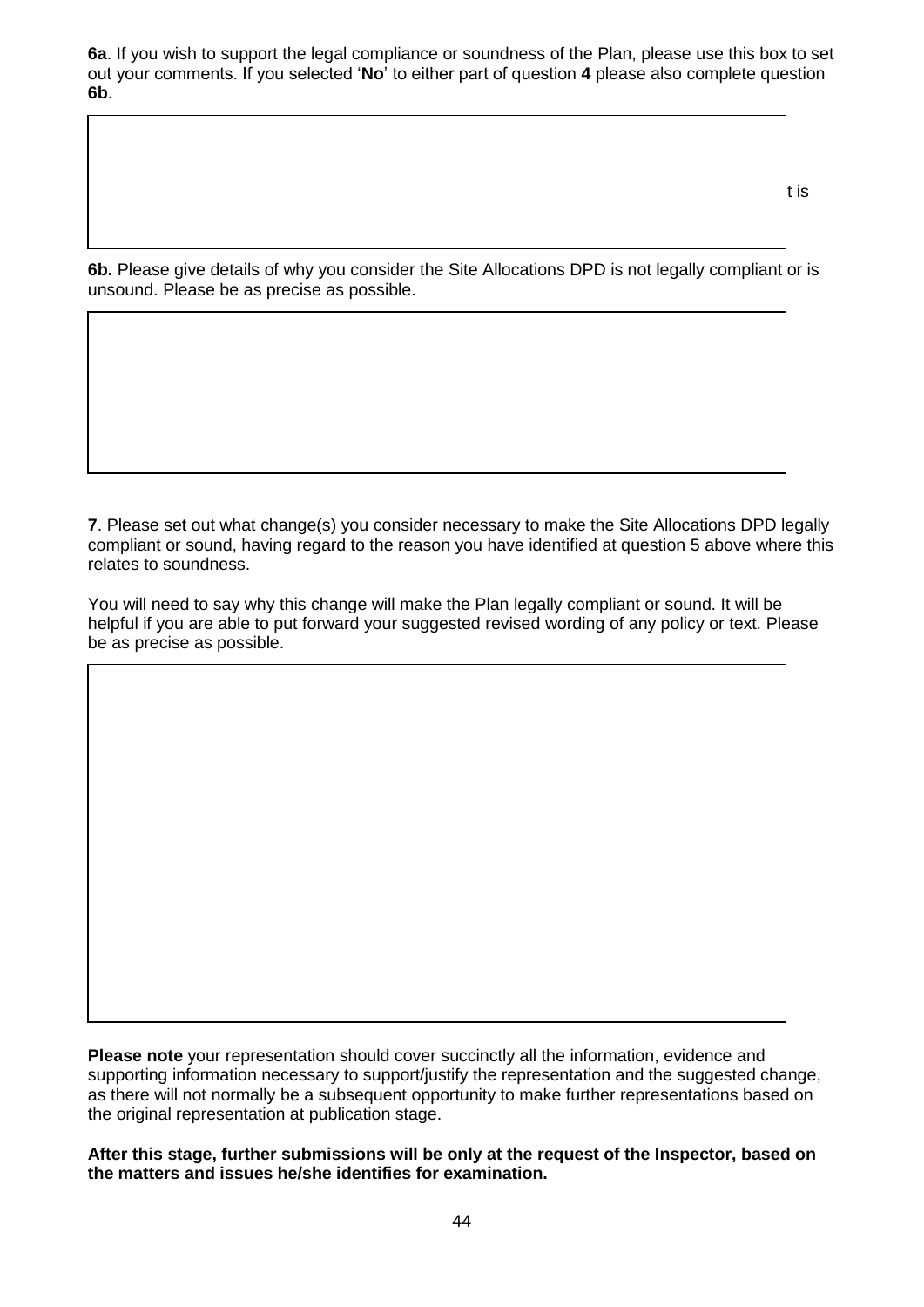**8**. If your representation is seeking a change, do you consider it necessary to attend and give evidence at the hearing part of the examination? (tick below as appropriate)





**Yes**, I wish to participate at the oral examination

**9**. If you wish to participate at the oral part of the examination, please outline why you consider this to be necessary:

**Please note** the Inspector will determine the most appropriate procedure to adopt to hear those who have indicated that they wish to participate at the oral part of the examination.

#### **10. Please notify me when:**

| (i)  | The Plan has been submitted for Examination                    |       |
|------|----------------------------------------------------------------|-------|
| (ii) | The publication of the recommendations from the<br>Examination |       |
|      | (iii) The Site Allocations DPD is adopted                      |       |
|      | Signature:                                                     | Date: |

### **Thank you for taking time to respond to this consultation**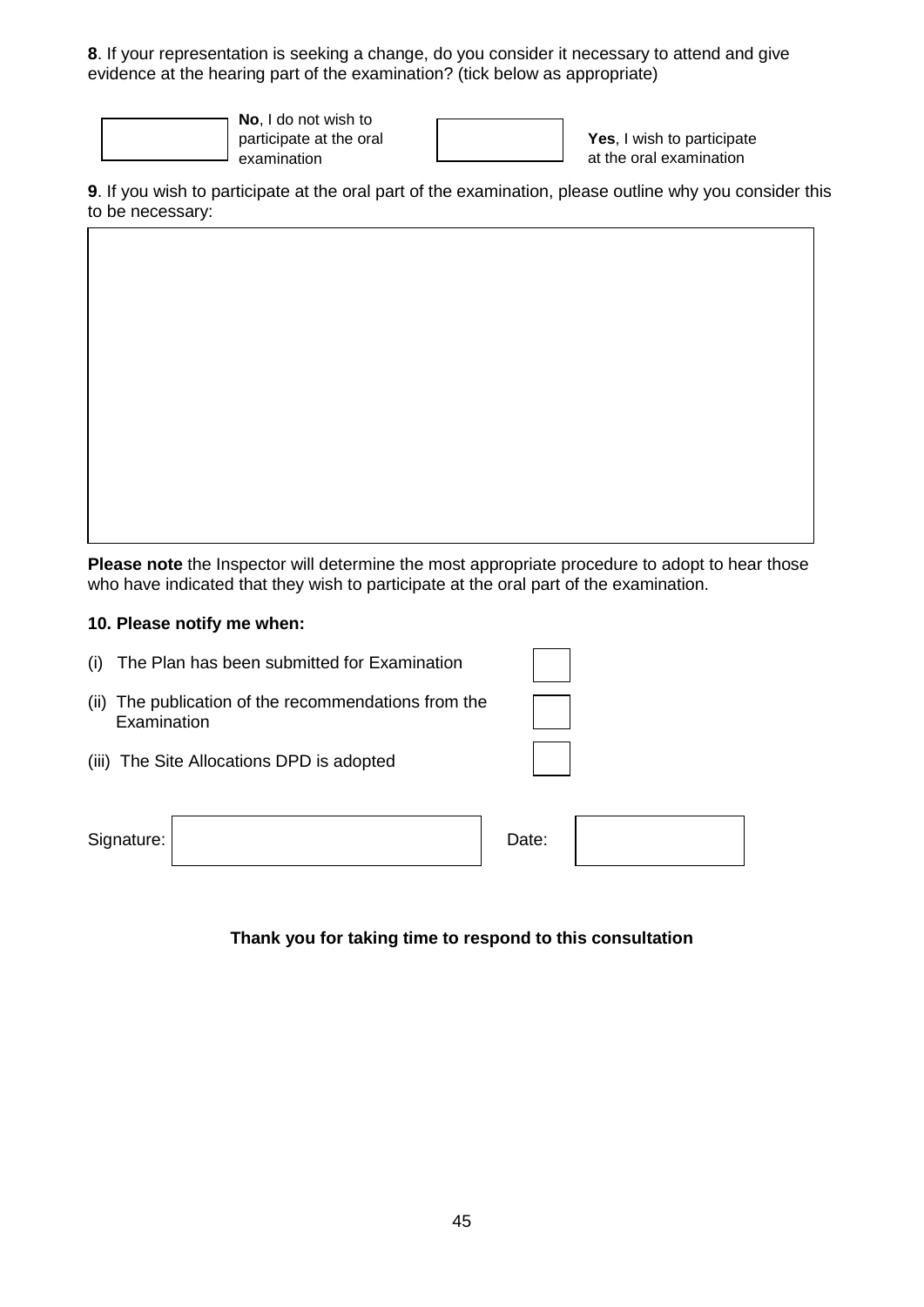<span id="page-46-0"></span>**Appendix 8 Promotion of the Regulation 19 Consultation**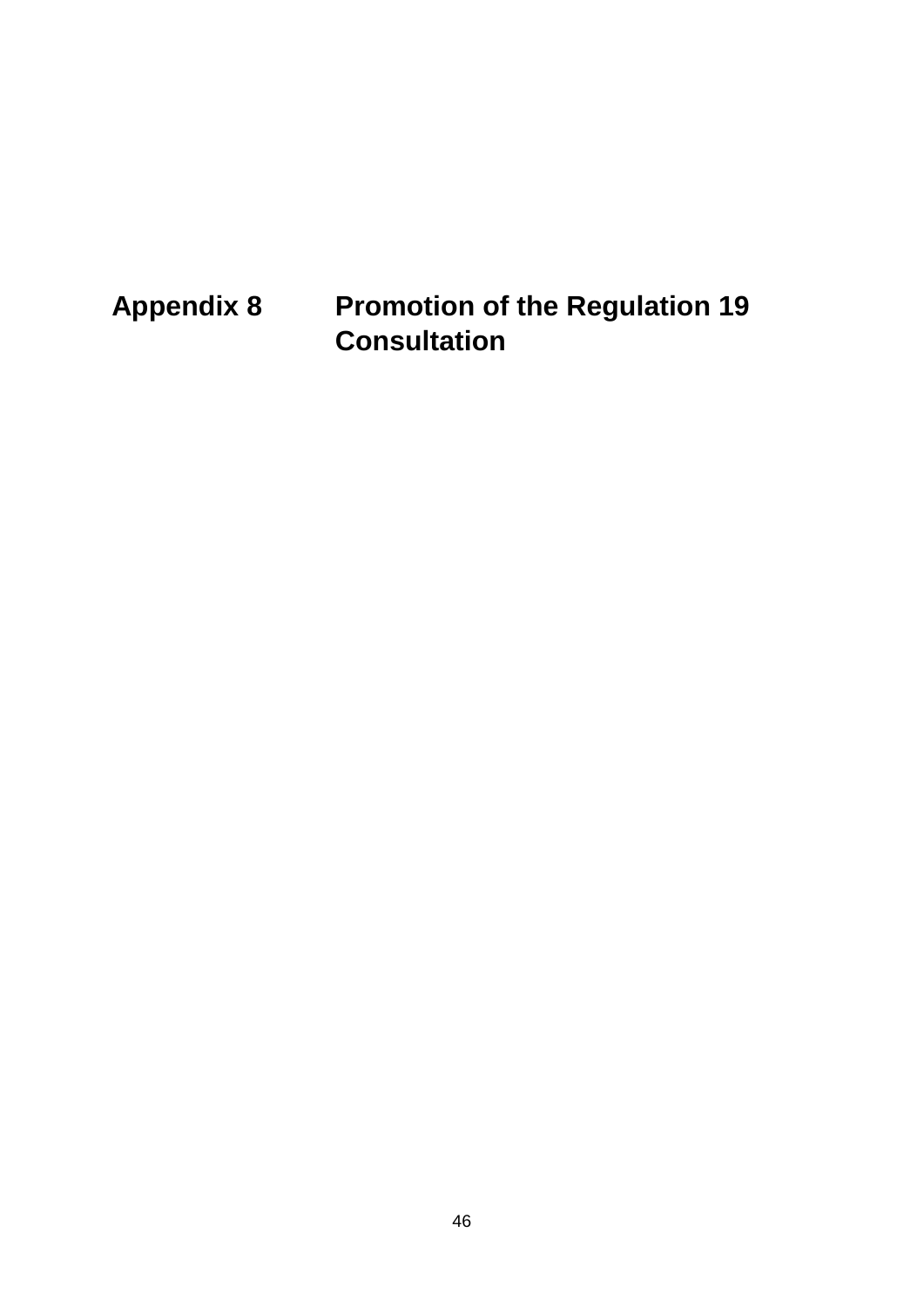#### **Facebook**



#### **Twitter**

| <b>Mid Sussex DC</b><br>@MSDCnews                                                                                               |  |
|---------------------------------------------------------------------------------------------------------------------------------|--|
| A public consultation is now open on the<br>Mid Sussex draft Site Allocations<br>Development Plan Document.                     |  |
| The document identifies the potential<br>locations for the housing and employment<br>sites needed to meet local need up to 2031 |  |
| Visit midsussex.gov.uk/SitesDPD to have<br>your say.                                                                            |  |
| 18:03 - 4 Aug 20 via Twitter Web App                                                                                            |  |
| 5 likes 9 retweets                                                                                                              |  |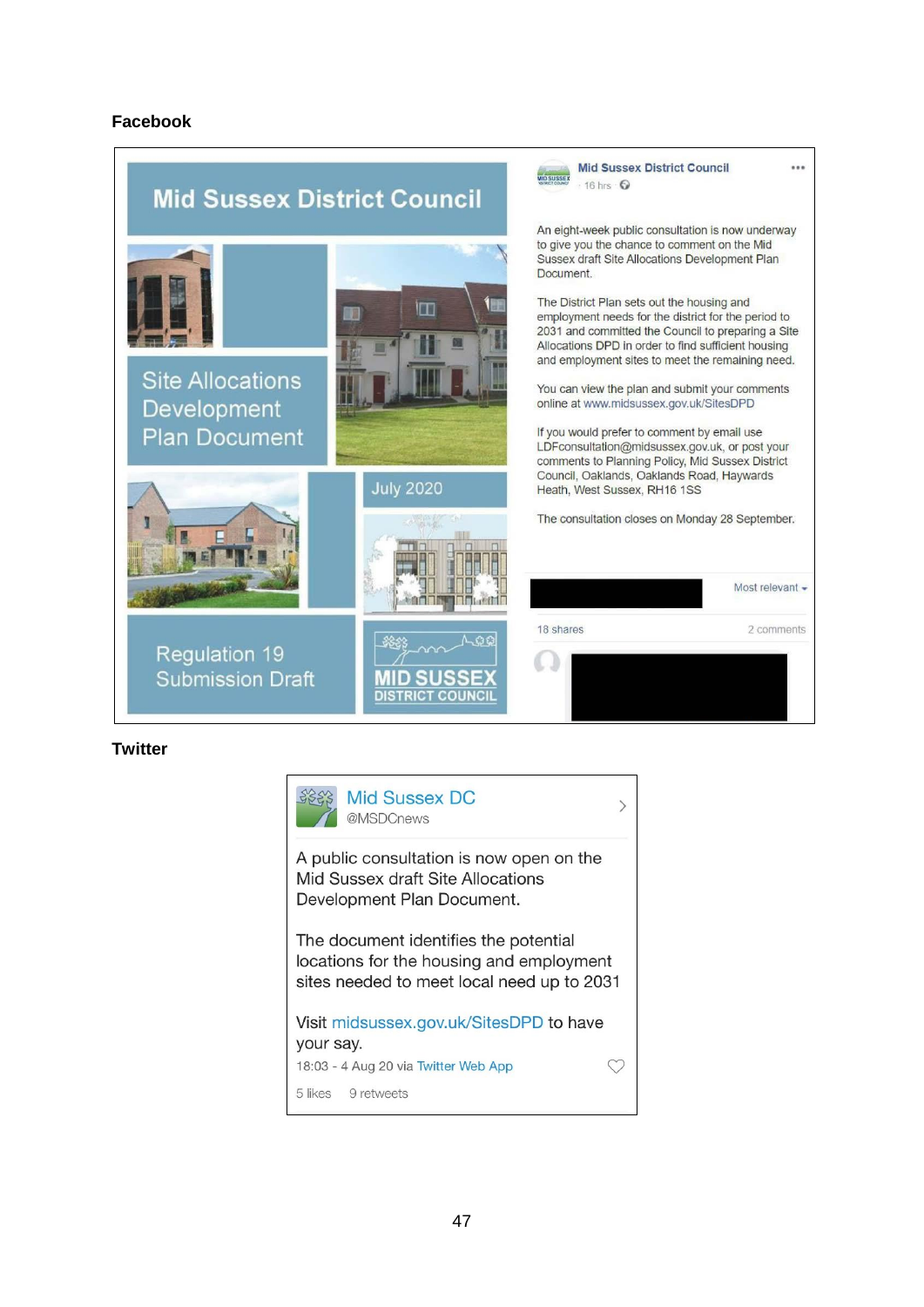## <span id="page-48-0"></span>**Appendix 9 Summary of Responses (Regulation 19) – Policies**

*[Regulation 22(1)(c)(v)]*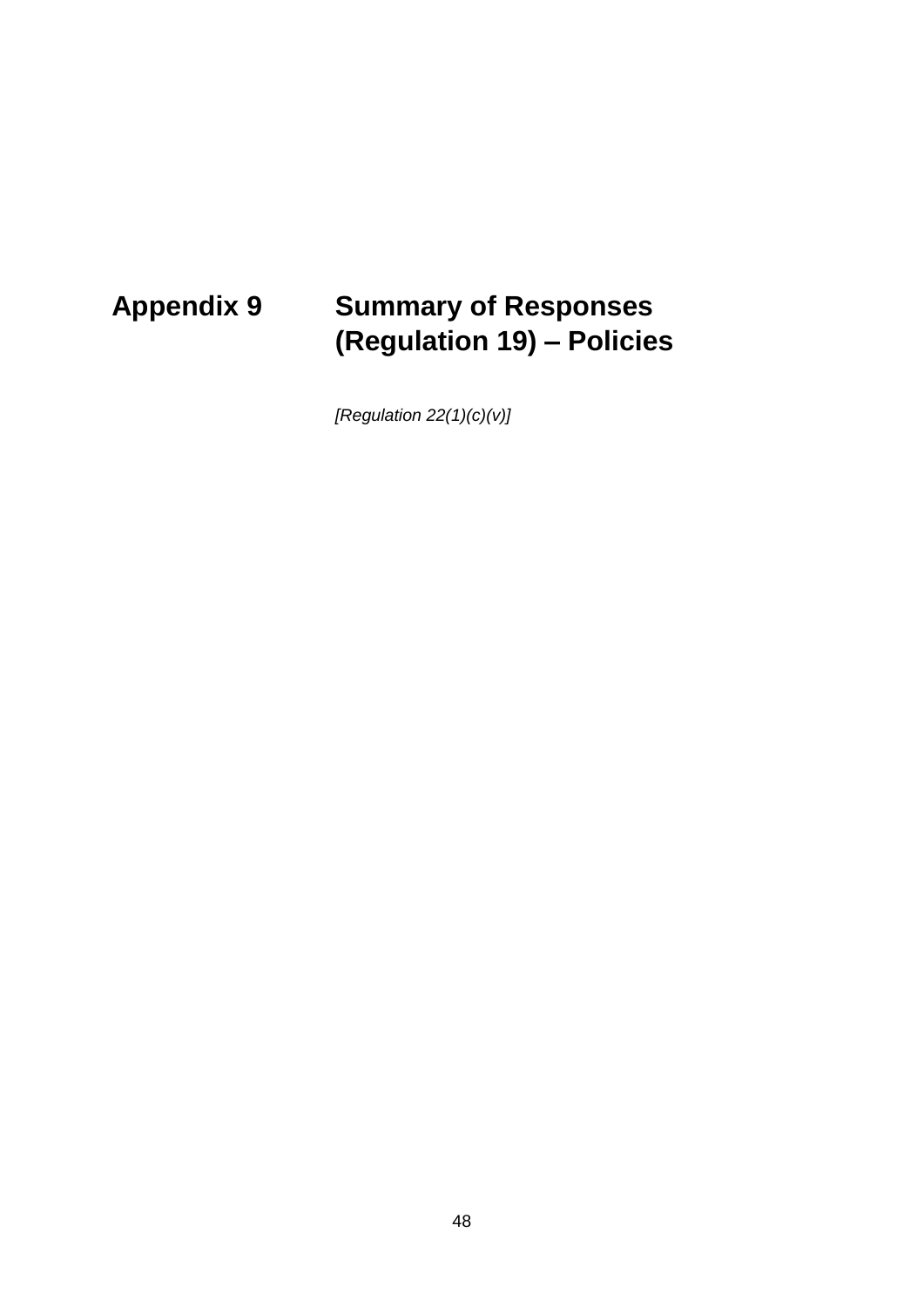Available on the Mid Sussex District Council website at:

[https://www.midsussex.gov.uk/planning-building/development-plan-documents/site](https://www.midsussex.gov.uk/planning-building/development-plan-documents/site-allocations-dpd-evidence-library/)[allocations-dpd-evidence-library/](https://www.midsussex.gov.uk/planning-building/development-plan-documents/site-allocations-dpd-evidence-library/)

- Policy SA GEN
- Policy SA1
- Policy SA2
- Policy SA3
- Policy SA4
- Policy SA5
- Policy SA6
- Policy SA7
- Policy SA8
- Policy SA9
- Policy SA10
- Policy SA11
- Policy SA12
- Policy SA13
- Policy SA12-SA13
- Policy SA14
- Policy SA15
- Policy SA16
- Policy SA17
- Policy SA18
- Policy SA19
- Policy SA20
- Policy SA19-SA20
- Policy SA21
- Policy SA22
- Policy SA23
- Policy SA24
- Policy SA25
- Policy SA26
- Policy SA27
- Policy SA28
- Policy SA29
- Policy SA30
- Policy SA31
- Policy SA32
- Policy SA33
- Policy SA34
- 
- Policy SA35
- Policy SA36
- Policy SA37
- Policy SA38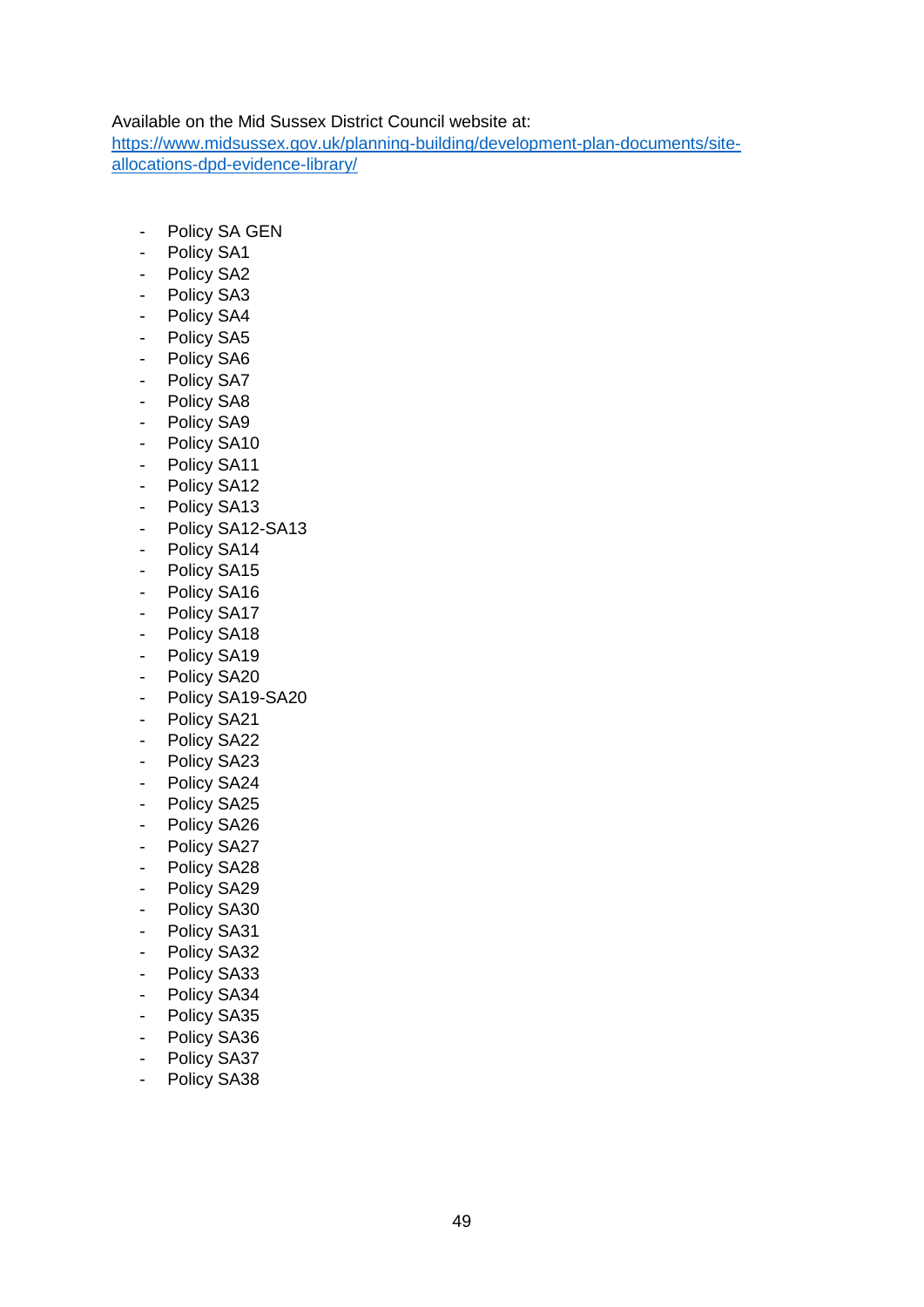### <span id="page-50-0"></span>**Appendix 10 Summary of Responses (Regulation 19) – Evidence Base and Policies Maps**

*[Regulation 22(1)(c)(v)]*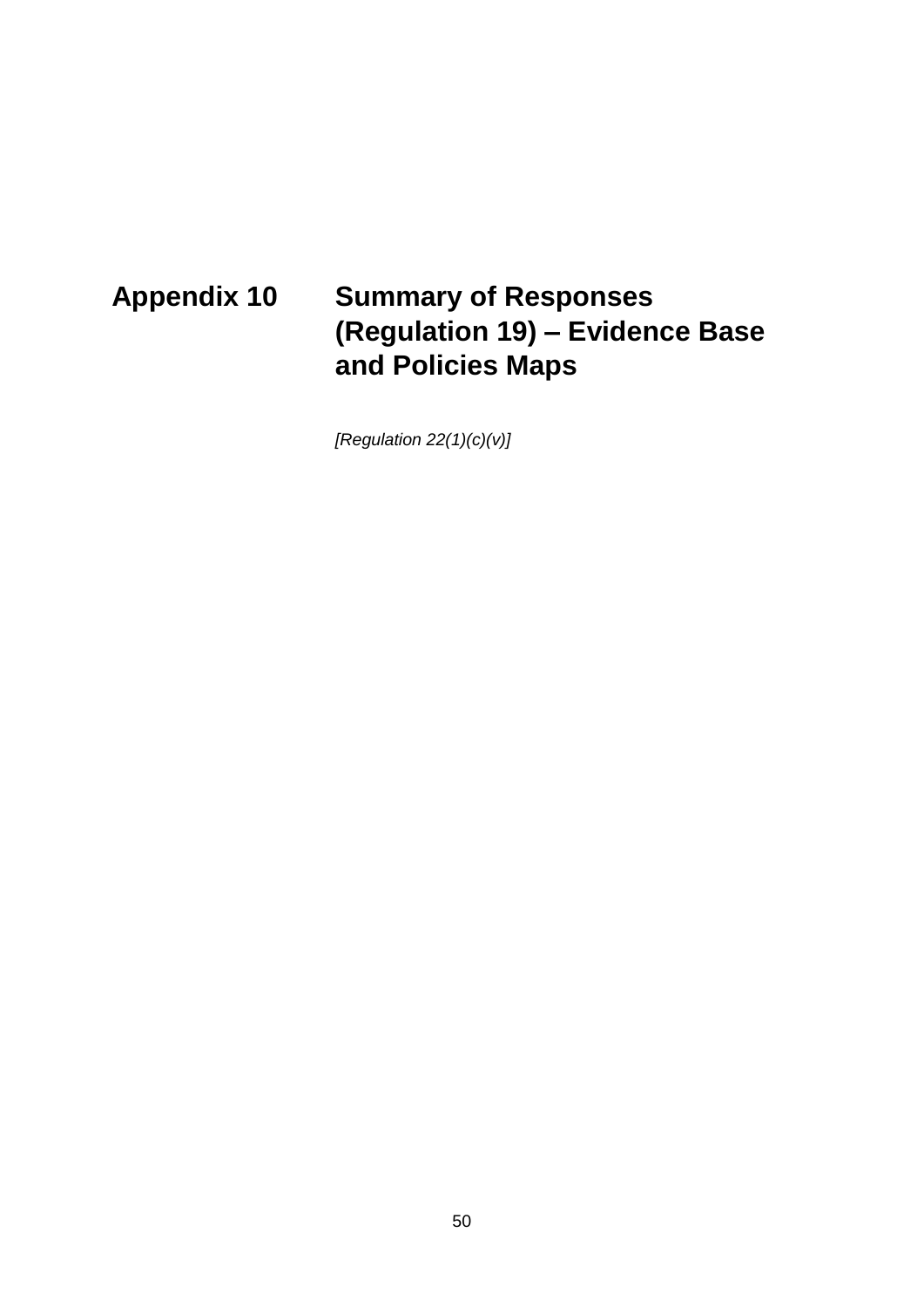### Available on the Mid Sussex District Council website at:

[https://www.midsussex.gov.uk/planning-building/development-plan-documents/site](https://www.midsussex.gov.uk/planning-building/development-plan-documents/site-allocations-dpd-evidence-library/)[allocations-dpd-evidence-library/](https://www.midsussex.gov.uk/planning-building/development-plan-documents/site-allocations-dpd-evidence-library/)

- Sustainability Appraisal
- Habitats Regulations Assessment
- Policies Maps
- Infrastructure/ Infrastructure Delivery Plan
- Community Involvement Plan
- Strategic Housing and Employment Land Availability Assessment (SHELAA)
- Viability Assessment
- Transport Evidence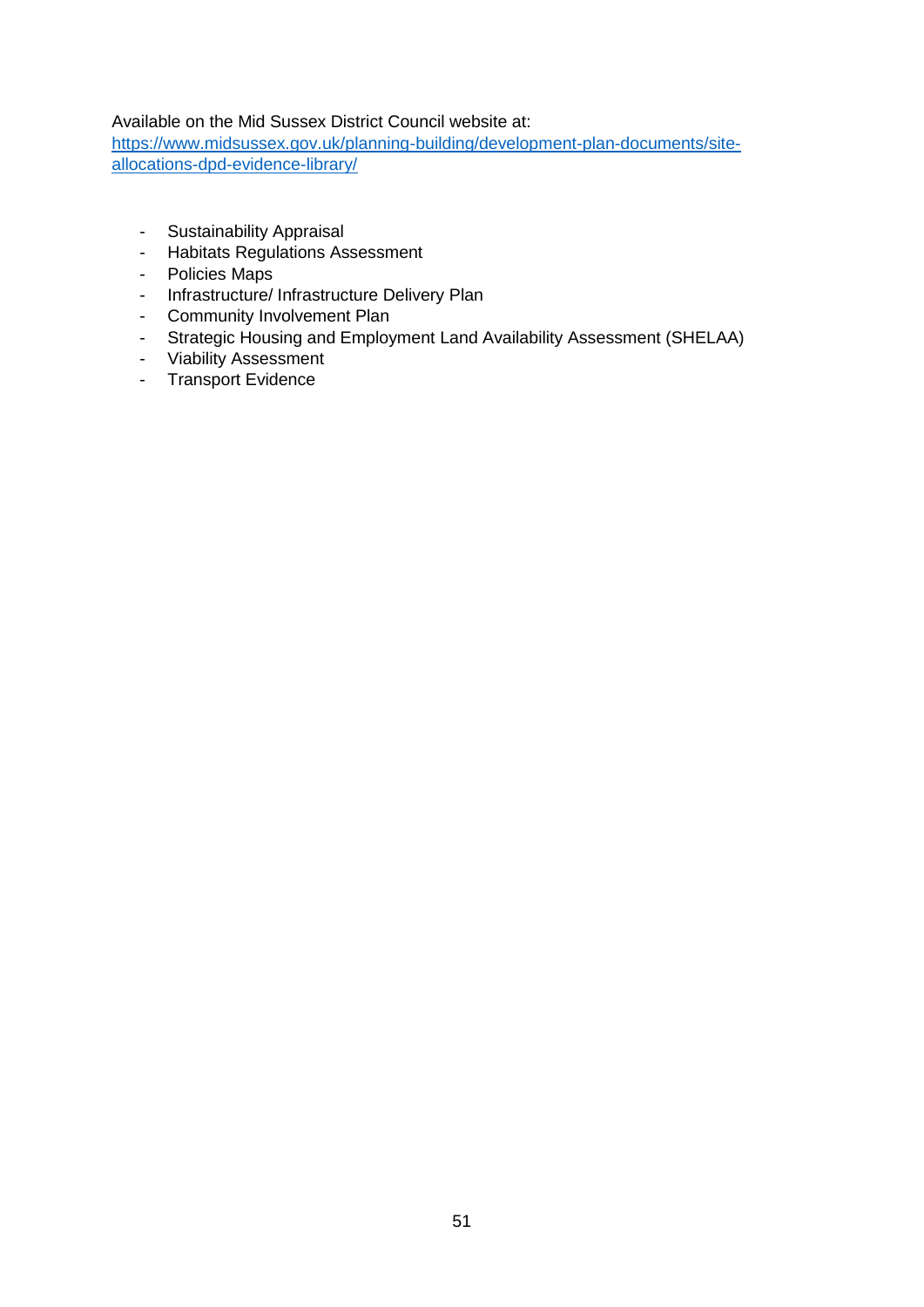## <span id="page-52-0"></span>**Appendix 11 Summary of Responses (Regulation 19) – General and Non-Policy Specific**

*[Regulation 22(1)(c)(v)]*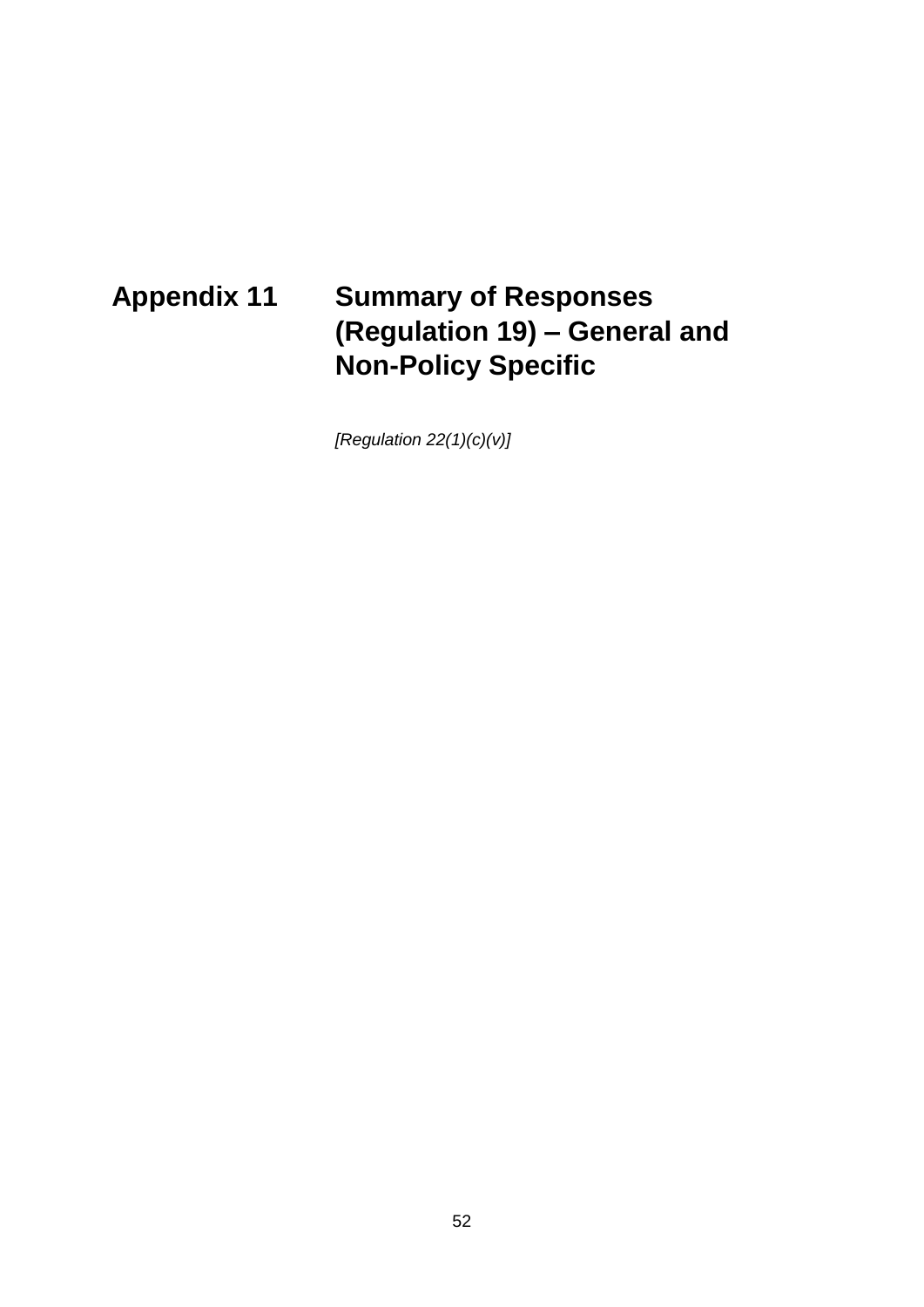### Available on the Mid Sussex District Council website at:

[https://www.midsussex.gov.uk/planning-building/development-plan-documents/site](https://www.midsussex.gov.uk/planning-building/development-plan-documents/site-allocations-dpd-evidence-library/)[allocations-dpd-evidence-library/](https://www.midsussex.gov.uk/planning-building/development-plan-documents/site-allocations-dpd-evidence-library/)

- Consultation (general not SCI/CIP)
- Duty to Co-operate
- Soundness
- Legal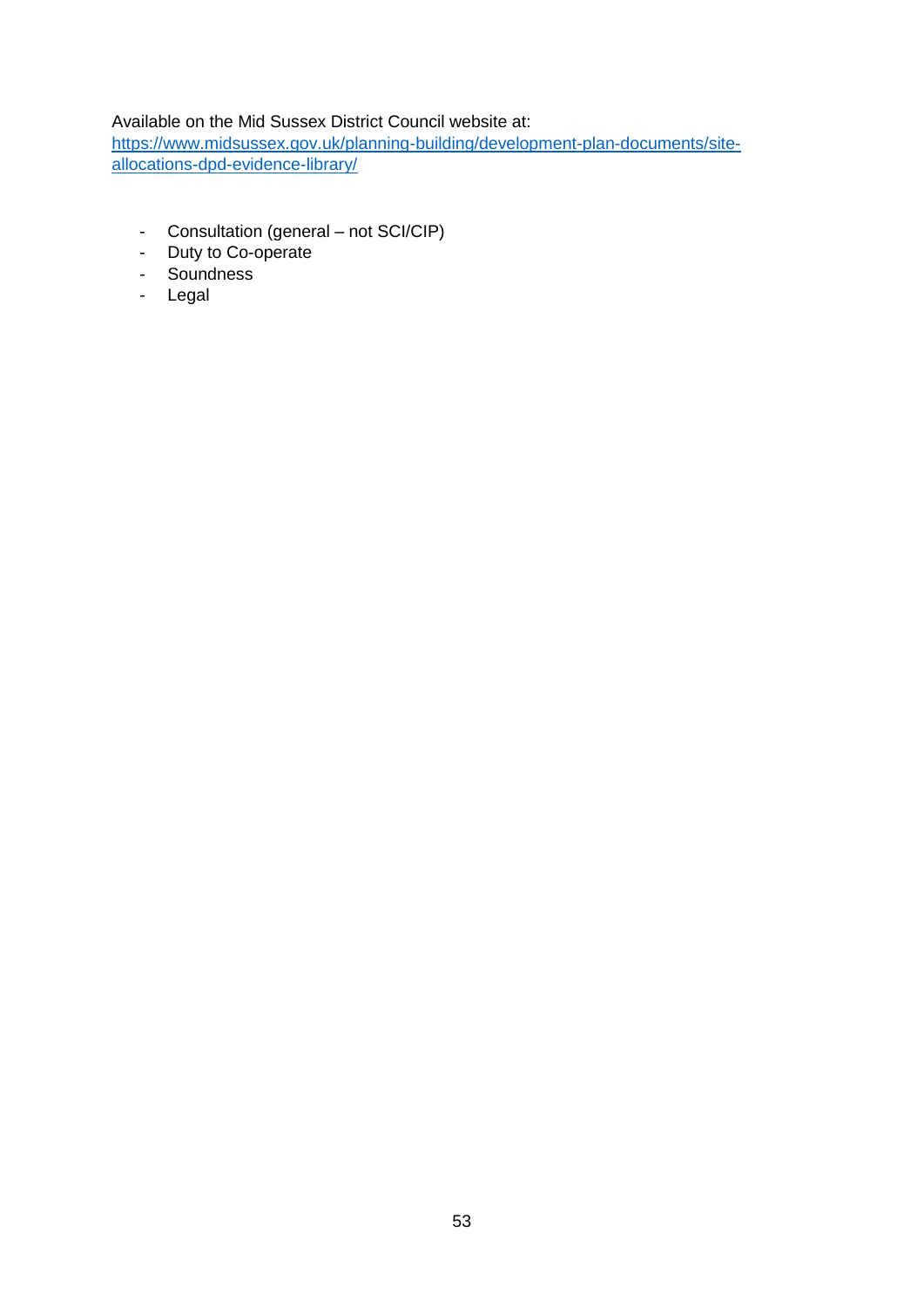## <span id="page-54-0"></span>**Appendix 12 Representations received during the Regulation 19 consultation**

*[Regulation 22(1)(d)]*